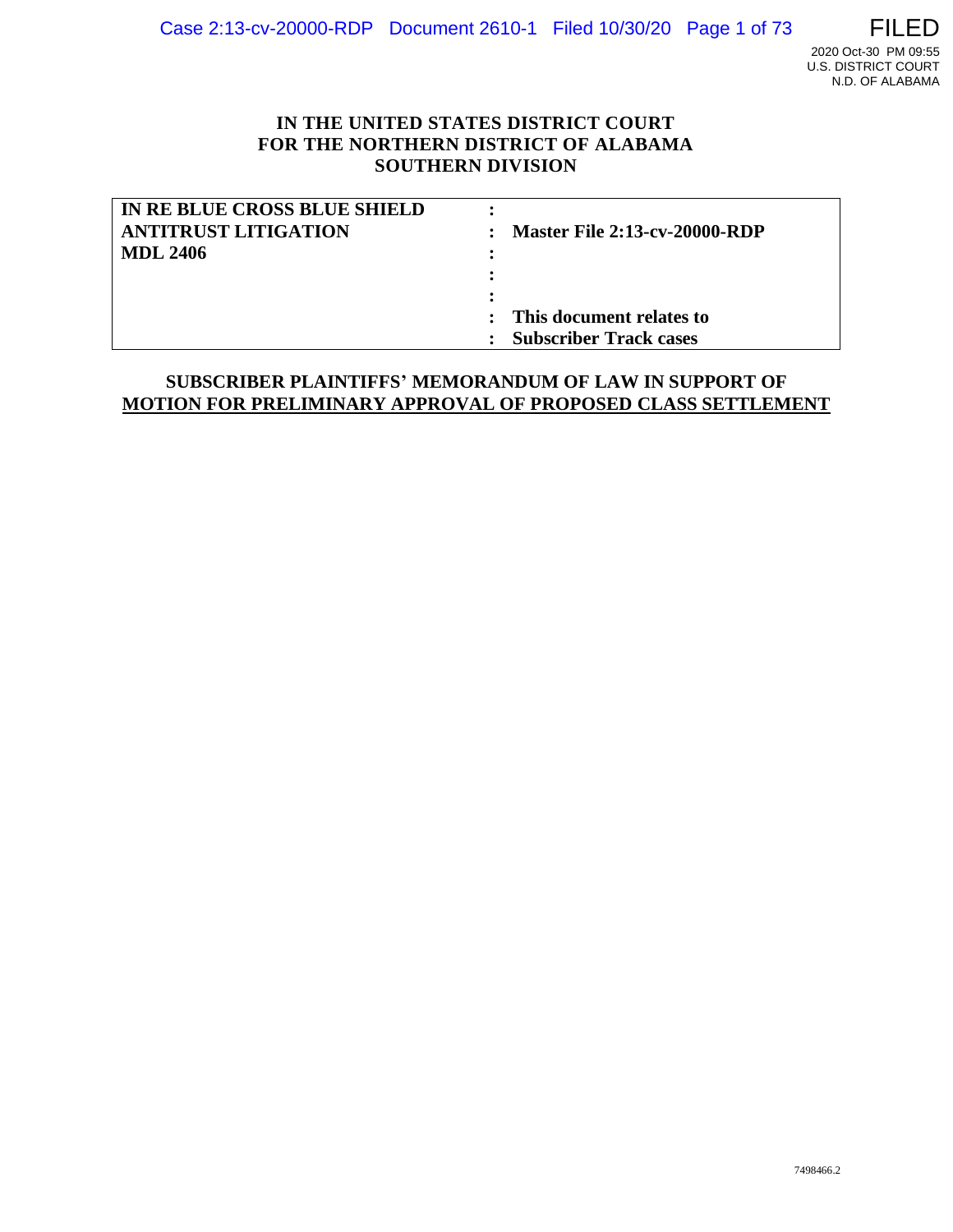# **TABLE OF CONTENTS**

| I.   |                 |                |                                                                                  |  |
|------|-----------------|----------------|----------------------------------------------------------------------------------|--|
| П.   |                 |                |                                                                                  |  |
|      | A.              |                |                                                                                  |  |
|      | <b>B.</b>       |                |                                                                                  |  |
|      |                 | 1.             |                                                                                  |  |
|      |                 | a.             |                                                                                  |  |
|      |                 | $b$            |                                                                                  |  |
|      |                 | 2.             |                                                                                  |  |
|      |                 | a.             |                                                                                  |  |
|      |                 | b.             |                                                                                  |  |
|      |                 |                | The Elimination of the National Revenue Cap on Non-Blue Competition 15<br>i.     |  |
|      |                 |                | Opening the Door to Expanded Blue Bids and Competition 15<br>ii.                 |  |
|      |                 |                | iii.                                                                             |  |
|      |                 |                | iv.                                                                              |  |
|      |                 |                | Non-Provider Contracting for Self-Funded Accounts 16<br>V.                       |  |
|      |                 |                | vi.                                                                              |  |
|      |                 |                | vii.                                                                             |  |
|      |                 | $\mathbf{C}$ . |                                                                                  |  |
|      |                 | d.             |                                                                                  |  |
|      |                 | e.             |                                                                                  |  |
|      |                 | f.             |                                                                                  |  |
|      | $\mathcal{C}$ . |                |                                                                                  |  |
| III. |                 |                |                                                                                  |  |
| IV.  |                 |                | THE PROPOSED SETTLEMENT SATISFIES RULE 23 AND WILL LIKELY                        |  |
|      | A.              |                | Class Representatives and Lead Counsel Have More than Adequately Represented the |  |
|      | <b>B.</b>       |                | The Proposed Settlement Is the Result of Arm's-Length Negotiations30             |  |
|      | C.              |                | The Relief Provided to the Settlement Classes Is Far More than Adequate, Taking  |  |
|      |                 | 1.             |                                                                                  |  |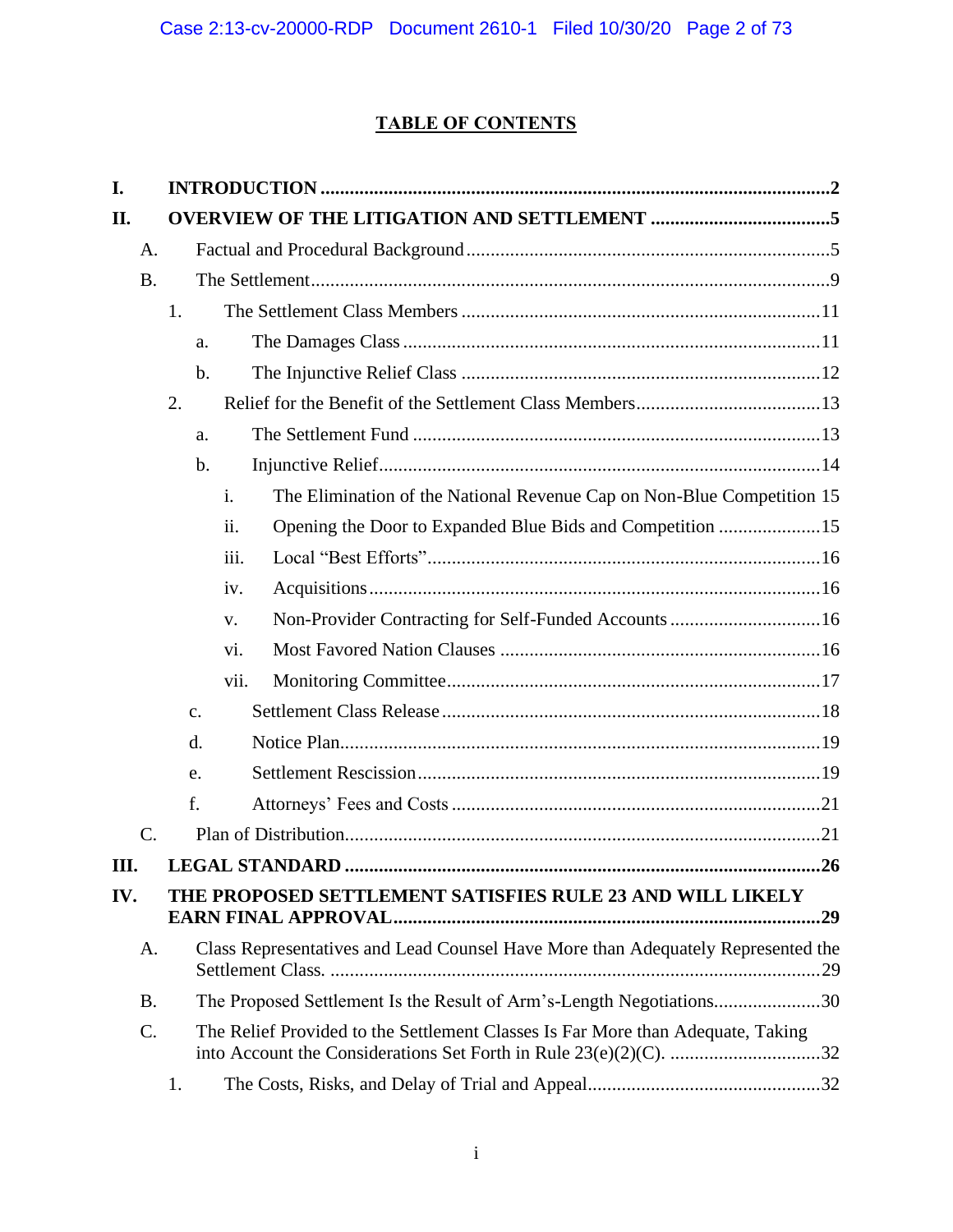|      | 2.               | The Effectiveness of Any Proposed Method of Distributing Relief to the Class,<br>Including the Method of Processing Class Member Claims36                        |
|------|------------------|------------------------------------------------------------------------------------------------------------------------------------------------------------------|
| D.   |                  | The Terms of Any Proposed Award of Attorneys' Fees and Expenses, Including                                                                                       |
| Ε.   |                  | The Proposed Settlement Treats Class Members Equitably Relative to One Another 38                                                                                |
| F.   |                  |                                                                                                                                                                  |
|      | 1.               | The Settlement Is Well Within the Range of Reasonableness Considering the                                                                                        |
|      | 2.               | The Stage of Proceedings at which Settlement Was Achieved Strongly Supports                                                                                      |
| V.   |                  | <b>CERTIFICATION OF THE SETTLEMENT CLASSES IS LIKELY. 42</b>                                                                                                     |
| A.   |                  |                                                                                                                                                                  |
|      | 1.               |                                                                                                                                                                  |
|      | 2.               |                                                                                                                                                                  |
|      | 3.               |                                                                                                                                                                  |
|      | $\overline{4}$ . |                                                                                                                                                                  |
| B.   |                  |                                                                                                                                                                  |
|      | 1.               | Because the Blues Have Acted on Grounds Generally Applicable to the Injunctive<br>Relief Class, Certification Will Likely Be Appropriate under Rule 23(b)(2). 48 |
|      | 2.               | Certification of a Settlement Damages Class and a Self-Funded Sub-Class Is                                                                                       |
|      |                  | a.                                                                                                                                                               |
|      |                  | A Class Action Is Superior to Other Methods of Adjudication51<br>b.                                                                                              |
| VI.  |                  | THE PROPOSED PLAN OF DISTRIBUTION WARRANTS PRELIMINARY                                                                                                           |
| VII. |                  |                                                                                                                                                                  |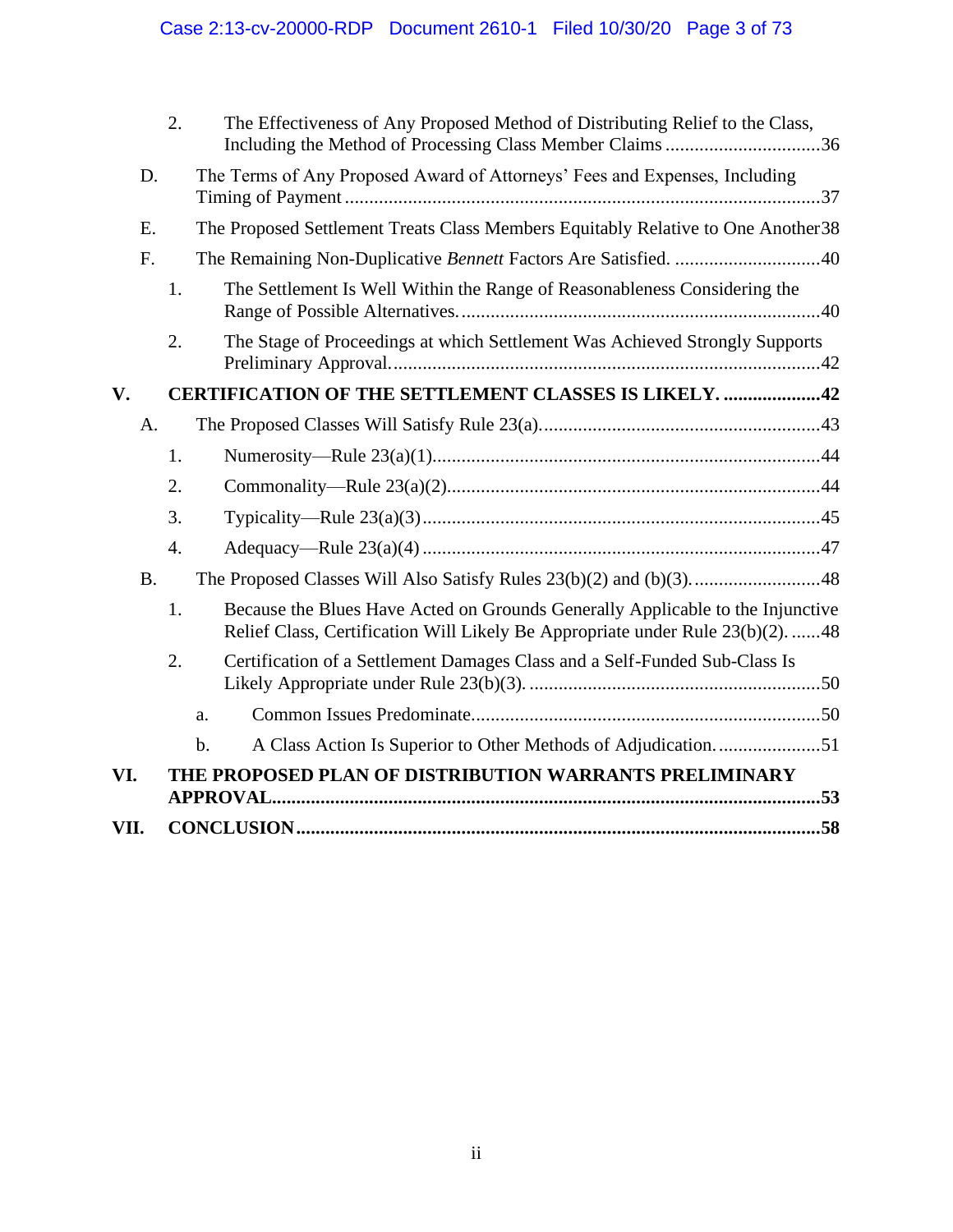# **TABLE OF AUTHORITIES**

# **CASES**

| AA Suncoast Chiropractic Clinic, P.A. v. Progressive Am. Ins. Co., |  |
|--------------------------------------------------------------------|--|
| Amchem Prods. Inc. v. Windsor,                                     |  |
| Amgen Inc. v. Conn. Ret. Plans & Trust Funds,                      |  |
| Babineau v. Fed. Express Corp.,                                    |  |
| Bellocco v. Curd,                                                  |  |
| Bennett v. Behring Corp.,                                          |  |
| Bennett v. Boyd Biloxi, LLC,                                       |  |
| Borcea v. Carnival Corp.,                                          |  |
| Burrows v. Purchasing Power, LLC,                                  |  |
| Busby v. JRHBW Realty, Inc.,                                       |  |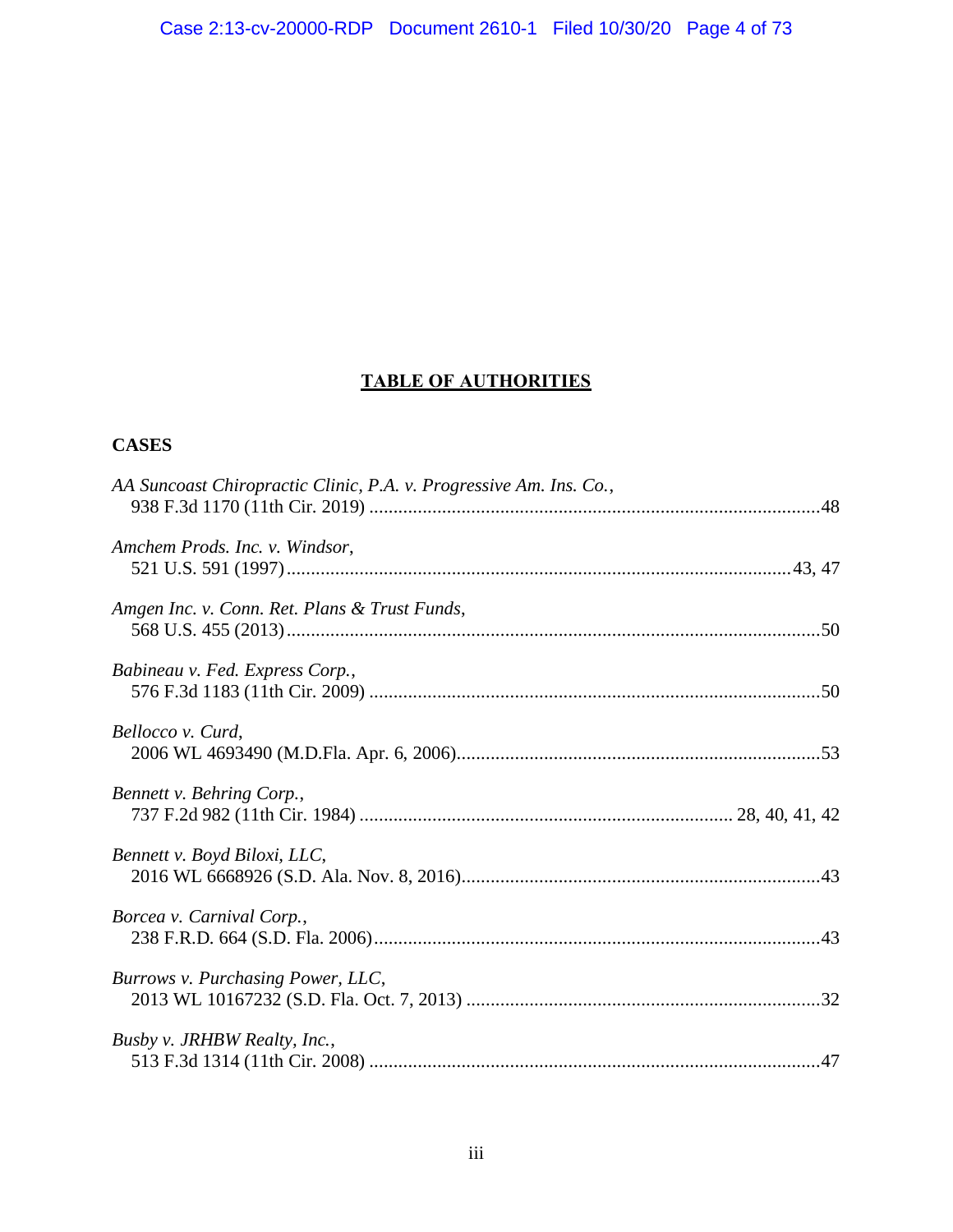# Case 2:13-cv-20000-RDP Document 2610-1 Filed 10/30/20 Page 5 of 73

| Camp v. City of Pelham,                                          |
|------------------------------------------------------------------|
| Carnegie v. Mut. Sav. Life Ins. Co.,                             |
| Carriuolo v. Gen. Motors Co.,                                    |
| Carroll v. Macy's, Inc.,                                         |
| Cifuentes v. Regions Bank,                                       |
| City of Livonia Emp. Ret. Sys. v. Wyeth, No. 07 Civ. 10329(RJS), |
| Cotton v. Hinton,                                                |
| Danieli v. Int'l Bus. Mach. Corp.,                               |
| Deas v. Russell Stover Candies, Inc.,                            |
| DeBoer v. Mellon Mortg. Co.,                                     |
| Dubin v. Miller,                                                 |
| Dujanovic v. MortgageAmerica, Inc.,                              |
| Fabricant v. Sears Roebuck,                                      |
| Faught v. Am. Home Shield Corp.,                                 |
| Fitzgerald v. P.L. Mktg., Inc.,                                  |
| Georgine v. Amchem Products, Inc.,                               |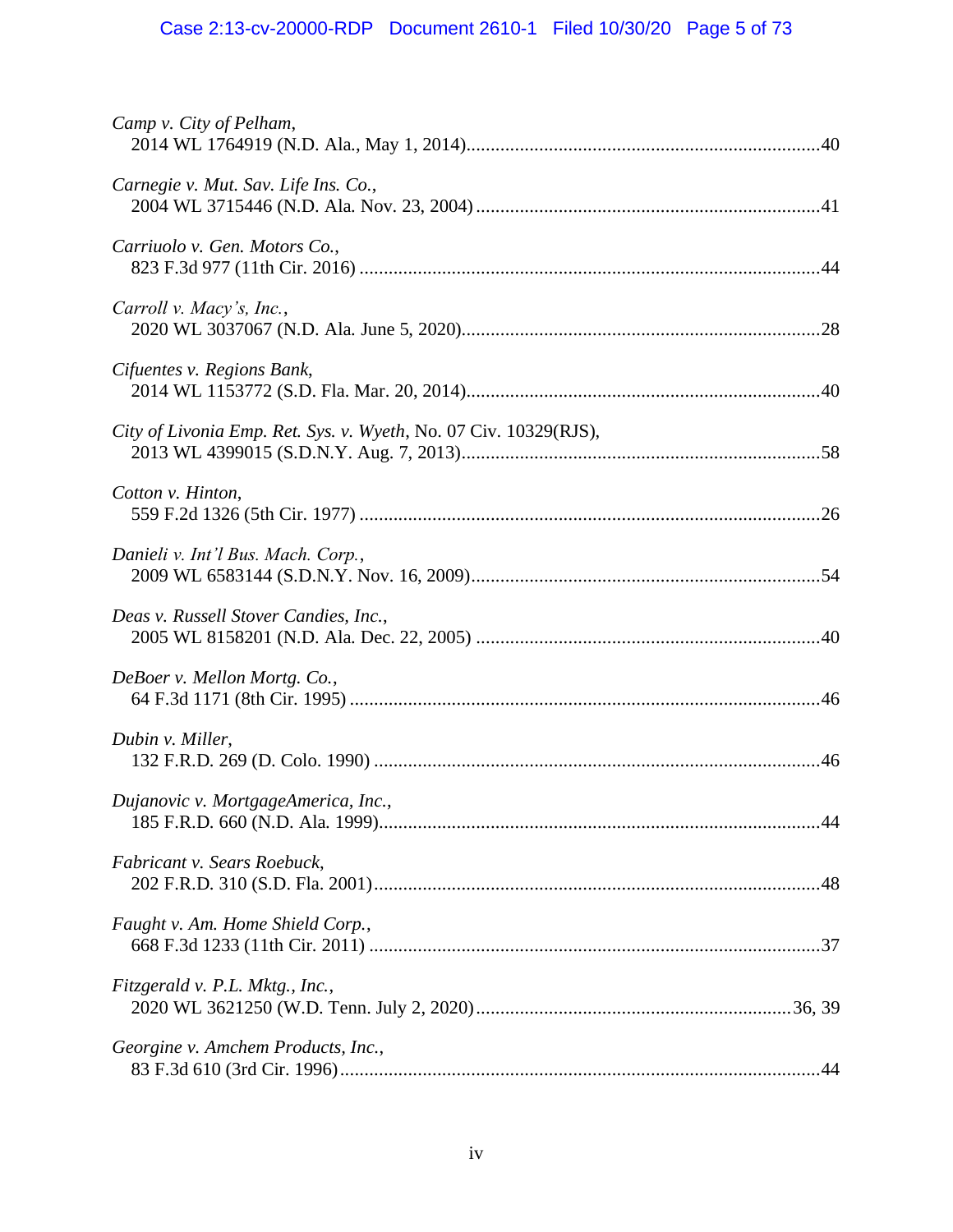# Case 2:13-cv-20000-RDP Document 2610-1 Filed 10/30/20 Page 6 of 73

| Granger v. Sears Roebuck & Co.,                         |  |
|---------------------------------------------------------|--|
| Hill v. State Street Corp.,                             |  |
| Holmes v. Cont'l Can Co.,                               |  |
| In re Advanced Battery Technologies, Inc., Sec. Litig., |  |
| In re Blue Cross Blue Shield Antitrust Litig.,          |  |
| In re Blue Cross Blue Shield Antitrust Litig.,          |  |
| In re Blue Cross Blue Shield Antitrust Litig.,          |  |
| In re Blue Cross Blue Shield Antitrust Litig.,          |  |
| In re Blue Cross Blue Shield Antitrust Litig.,          |  |
| In re Checking Account Overdraft Litig.,                |  |
| In re Checking Account Overdraft Litig.,                |  |
| In re Chicken Antitrust Litig. Am. Poultry,             |  |
| In re Credit Default Swaps Antitrust Litig.,            |  |
| In re Delta/AirTran Baggage Fee Antitrust Litig.,       |  |
| In re Domestic Air Transp. Antitrust Litig.,            |  |
| In re Equifax Inc. Customer Data Sec. Breach Litig.,    |  |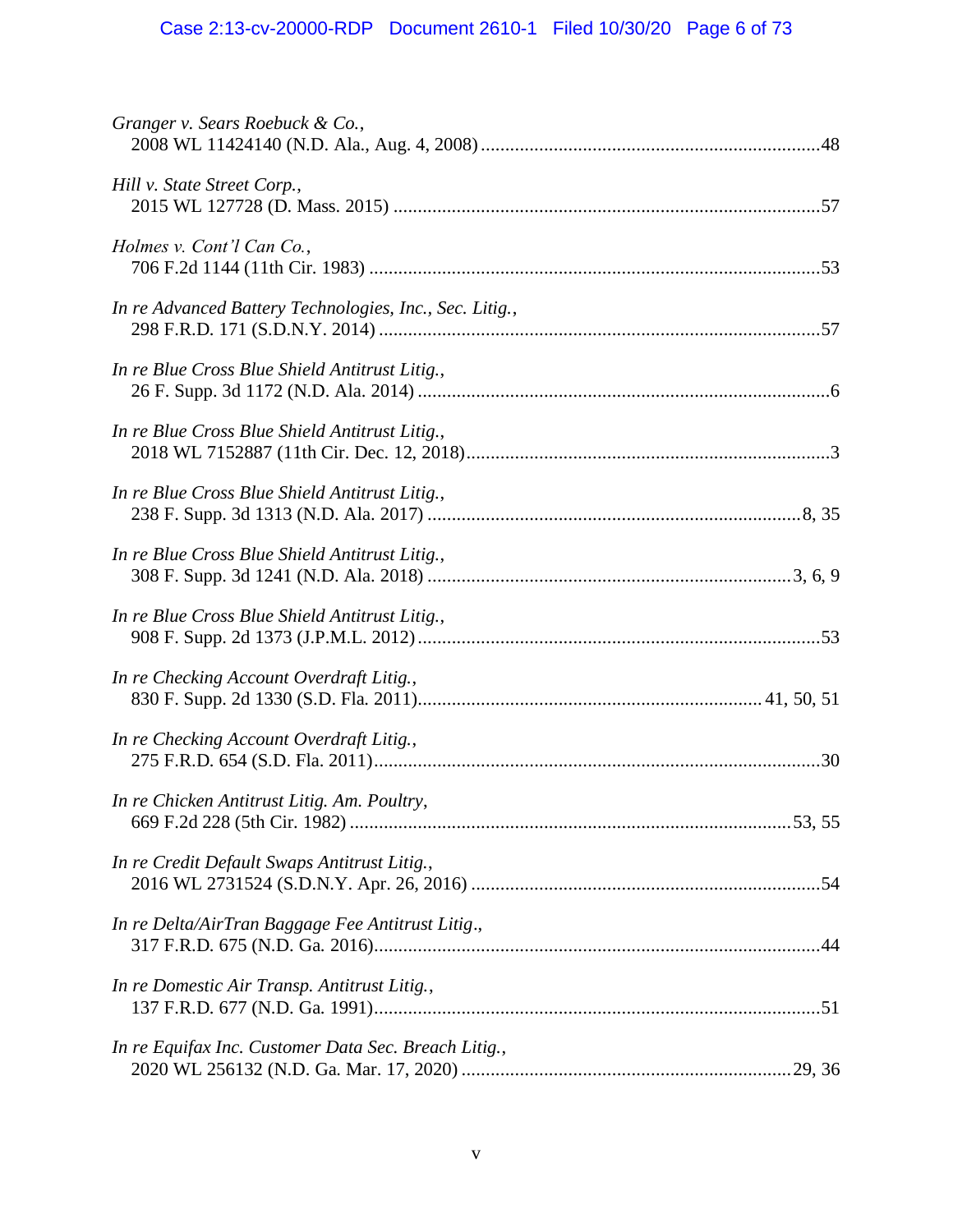| In re Ford Motor Co. Spark Plug & Three Valve Engine Prods. Liab. Litig., |  |
|---------------------------------------------------------------------------|--|
| In re Gilat Satellite Networks, Ltd.,                                     |  |
| In re GSE Bonds Antitrust Litig.,                                         |  |
| In re Ins. Brokerage Antitrust Litig.,                                    |  |
| In re Liberty Nat'l Ins. Cases, No.                                       |  |
| In re LIBOR-Based Fin. Instruments Antitrust Litig.,                      |  |
| In re Merrill Lynch & Co., Inc. Research Reports Sec. Litig.,             |  |
| In re Motorsports Merch. Antitrust Litig.,                                |  |
| In re Mut. Funds Inv. Litig.,                                             |  |
| In re Packaged Ice Antitrust Litig.,                                      |  |
| In re PaineWebber Ltd. P'ships Litig.,                                    |  |
| In re Payment Card Interchange Fee & Merch. Disc. Antitrust Litig.,       |  |
| In re Pool Prod. Distrib. Mkt. Antitrust Litig.,                          |  |
| In re Spring Corp. ERISA Litig.,                                          |  |
| In re Sunbeam Sec. Litig.,                                                |  |
| In re Tremont Sec. Law, State Law and Ins. Litig.,                        |  |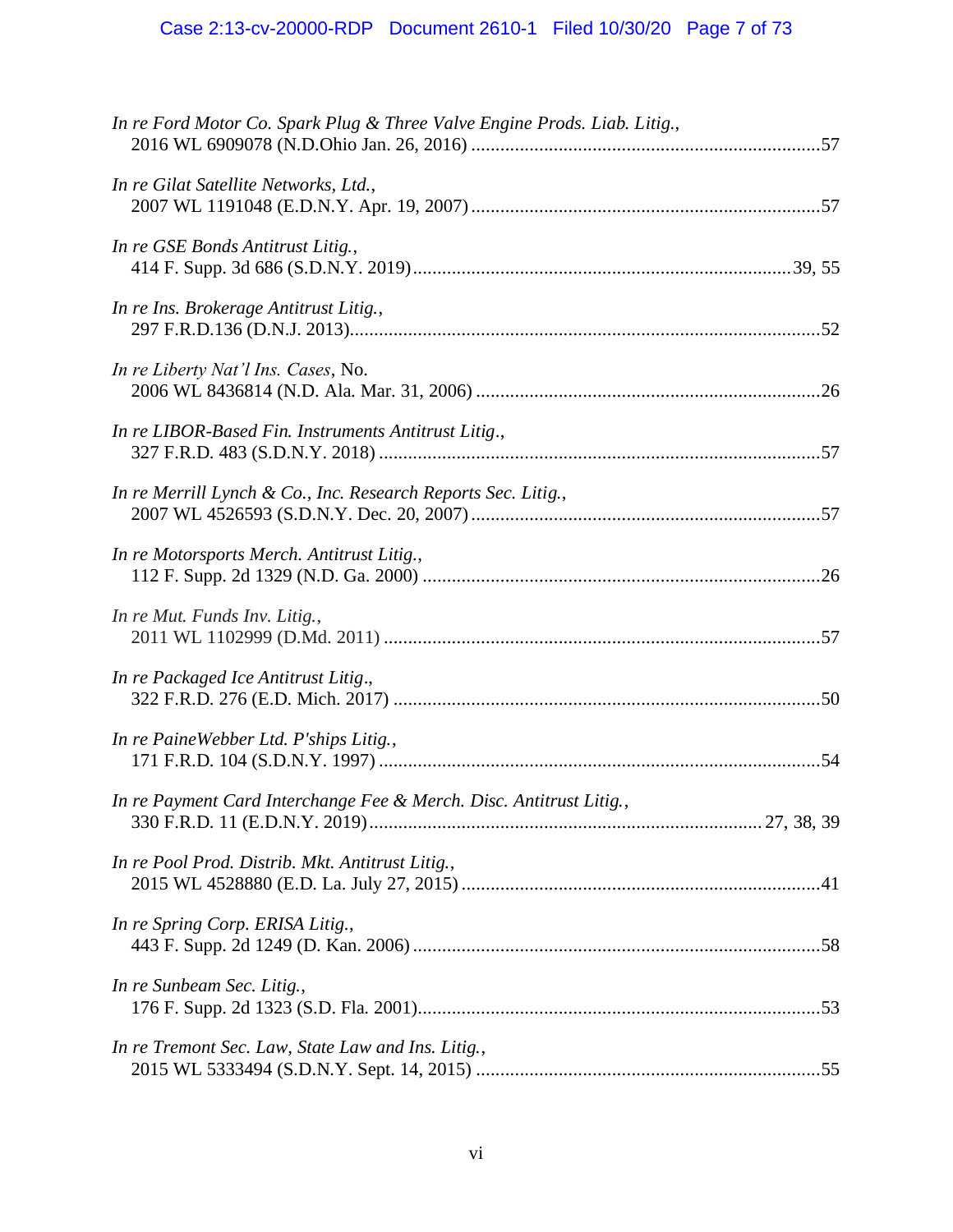# Case 2:13-cv-20000-RDP Document 2610-1 Filed 10/30/20 Page 8 of 73

| In re U.S. Oil & Gas Litig.,                            |  |
|---------------------------------------------------------|--|
| J. Truett Payne Co., Inc. v. Chrysler Motors Corp.,     |  |
| Johnson v. NPAS Solutions, LLC,                         |  |
| Johnson v. Rausch, Sturm, Israel, Enerson & Hornik, LLP |  |
| Kennedy v. Tallant,                                     |  |
| Kerr v. City of W. Palm Beach,                          |  |
| Kornberg v. Carnival Cruise Lines, Inc.,                |  |
| Kreuzfeld A.G. v. Carnehammar,                          |  |
| Laydon v. Bank of Tokyo-Mitsubishi UFJ, Ltd.,           |  |
| Lazy Oil Co. v. Wotco Corp.,                            |  |
| Leverso v. SouthTrust Bank of AL., Nat. Assoc.,         |  |
| McAnaney v. Astoria Fin. Corp.,                         |  |
| McWhorter v. Ocwen Loan Servicing, LLC,                 |  |
| Miller v. Republic Nat'l Life Ins. Co.,                 |  |
| Nichols v. SmithKline Beecham Corp.,                    |  |
| O'Toole v. Pitney Bowes, Inc.,                          |  |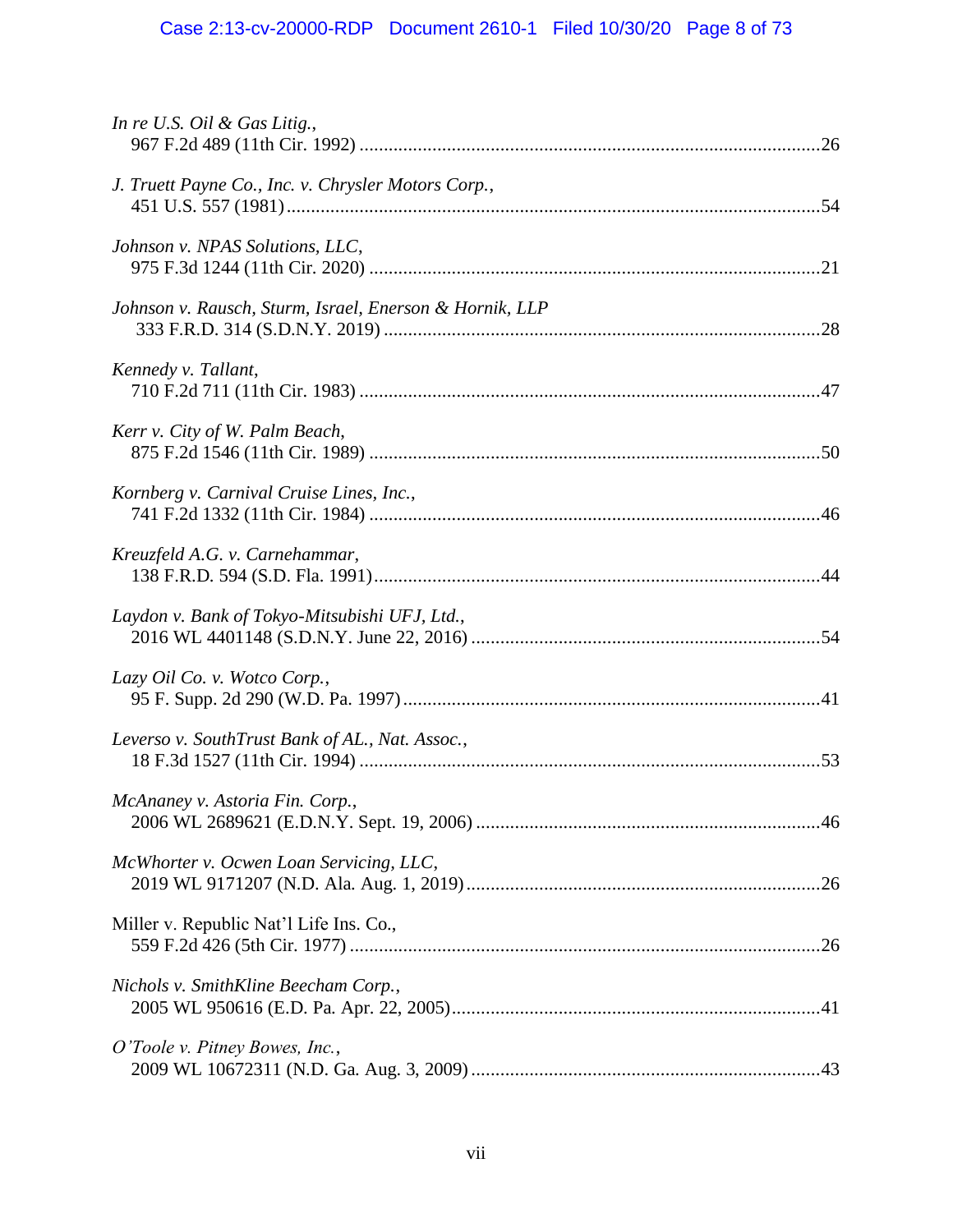| Parsons v. Brighthouse Networks, LLC,           |  |
|-------------------------------------------------|--|
| Rodriguez v. W. Publ'g Corp.,                   |  |
| Saccoccio v. JP Morgan Chase Bank, N.A.,        |  |
| Schorr v. Countrywide Home Loans, Inc.,         |  |
| Schwartz v. TXU Corp.,                          |  |
| Singer v. AT&T Corp.,                           |  |
| Smith v. Floor and Decor Outlets of Am., Inc.,  |  |
| Strube v. Am. Equity Inv. Life Ins. Co.,        |  |
| Sullivan v. DB Invs., Inc.,                     |  |
| Swaney v. Regions Bank,                         |  |
| Swinton v. SquareTrade, Inc.,                   |  |
| Trauth v. Spearmint Rhino Cos. Worldwide, Inc., |  |
| Wade v. Kroger Co.,                             |  |
| Wal-Mart Stores, Inc. v. Dukes,                 |  |
| Williams v. Mohawk Indus., Inc.,                |  |
| Winston v. Jefferson Cty.,                      |  |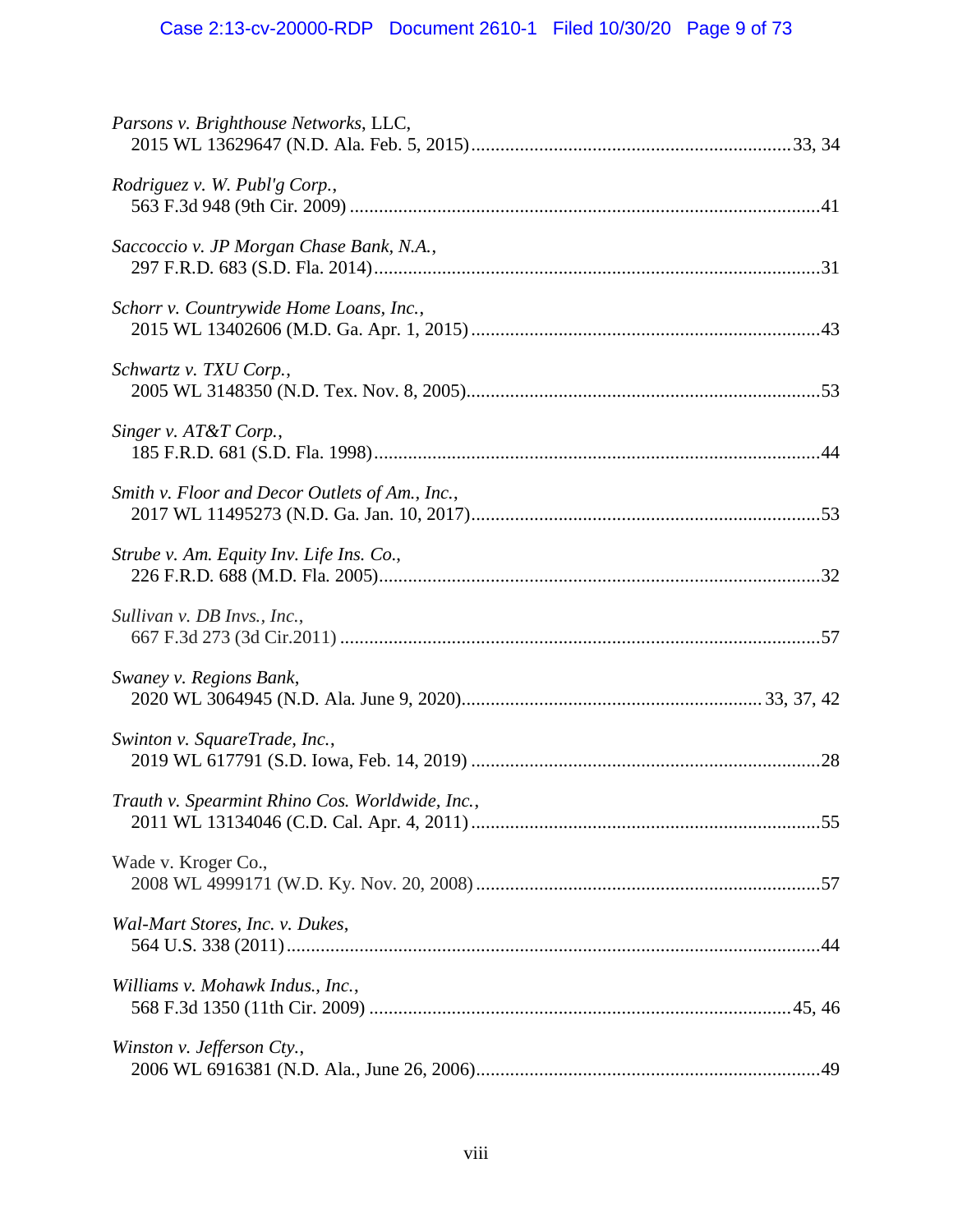| Wolin v. Jaguar Land Rover N. Am., LLC, |
|-----------------------------------------|
| <b>RULES</b>                            |
|                                         |
|                                         |
|                                         |
|                                         |
|                                         |
|                                         |
|                                         |
|                                         |
|                                         |
|                                         |
| <b>REGULATIONS</b>                      |
|                                         |
| <b>OTHER AUTHORITIES</b>                |
| MCLAUGHLIN ON CLASS ACTIONS,            |
| <b>NEWBERG ON CLASS ACTIONS</b>         |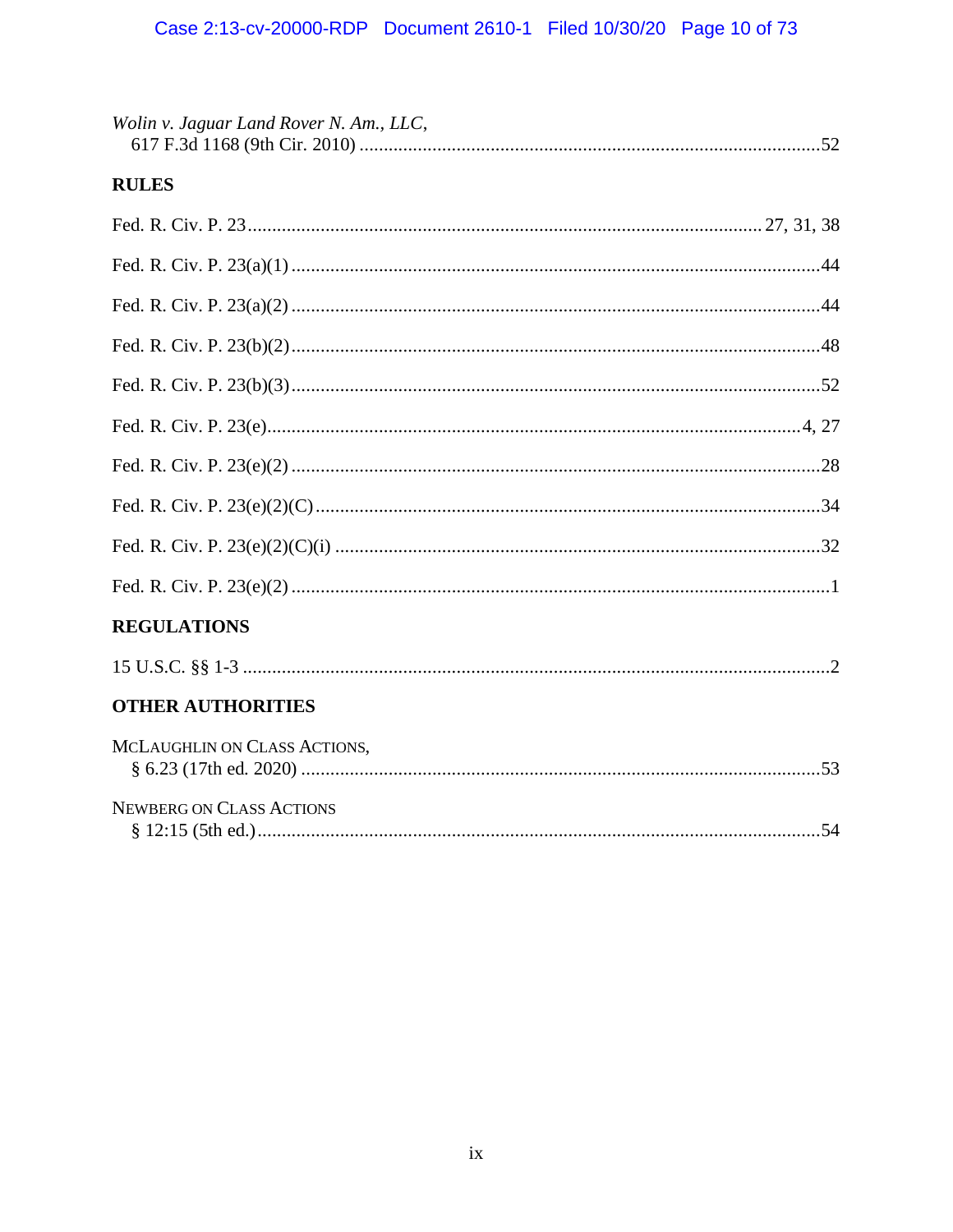## Case 2:13-cv-20000-RDP Document 2610-1 Filed 10/30/20 Page 11 of 73

Subscriber Class Representatives<sup>1</sup> ("Subscriber Plaintiffs") submit this memorandum in support of Subscriber Plaintiffs' Motion for Preliminary Approval of Proposed Class Settlement. The Settlement Agreement is attached as Exhibit  $A<sup>2</sup>$  Consistent with Fed. R. Civ. P.  $23(e)(2)$ , the Settlement is fair, reasonable, adequate, and likely to warrant final approval.<sup>3</sup> In addition, the proposed Settlement Classes are certifiable under Rule 23. Thus, Subscriber Plaintiffs request that the Court: (1) grant preliminary approval of the settlement; (2) find that the Settlement Classes are likely to be certified at final approval; (3) preliminarily approve the Plan of Distribution; and (4) set a Final Approval Hearing.

Proposed orders granting preliminary and final approval are attached to this memorandum as Exhibits B and C, respectively. The proposed Plan of Distribution is attached as Exhibit D. This memorandum is also supported by the Joint Declaration of Settlement Class Counsel as Exhibit E; the Declaration of Self-Funded Sub-Class Settlement Class Counsel, Exhibit F; the Declaration of Kenneth Feinberg, Exhibit G; the Declaration of Darrell Chodorow, Exhibit H; the Declaration of

<sup>&</sup>lt;sup>1</sup> Galactic Funk Touring, Inc.; American Electric Motor Services, Inc.; CB Roofing, LLC; Pearce, Bevill, Leesburg, Moore, P.C.; Pettus Plumbing & Piping, Inc.; Consumer Financial Education Foundation of America, Inc.; Fort McClellan Credit Union; Rolison Trucking Co., LLC; Conrad Watson Air Conditioning, Inc.; Linda Mills; Frank Curtis; Jennifer Ray Davidson; Pete Moore Chevrolet, Inc.; Jewelers Trade Shop; Saccoccio & Lopez; Angel Foster (*fka* Angel Vardas); Monika Bhuta; Michael E. Stark; G&S Trailer Repair Incorporated; Chelsea L. Horner; Montis, Inc.; Renee E. Allie; John G. Thompson; Avantgarde Aviation, Inc.; Hess, Hess & Daniel, P.C.; Betsy Jane Belzer; Bartlett, Inc., d/b/a Energy Savers; Matthew Allan Boyd; Gaston CPA Firm; Rochelle and Brian McGill; Sadler Electric; Jeffrey S. Garner; Amy MacRae; Vaughan Pools, Inc.; Casa Blanca, LLC; Jennifer D. Childress; Clint Johnston; Janeen Goodin and Marla S. Sharp; Erik Barstow; GC/AAA Fences, Inc.; Keith O. Cerven; Teresa M. Cerven; Sirocco, Inc.; Kathryn Scheller; Iron Gate Technology, Inc.; Nancy Thomas; Pioneer Farm Equipment, Inc.; Scott A. Morris; Tony Forsythe; Joel Jameson; Ross Hill; Angie Hill; Kevin Bradberry; Christy Bradberry; Tom Aschenbrenner; Juanita Aschenbrenner; Free State Growers, Inc.; Tom A. Goodman; Jason Goodman; Comet Capital, LLC; Barr, Sternberg, Moss, Lawrence, Silver & Munson, P.C.; Mark Krieger; Deborah Piercy; and Lisa Tomazzoli. This memorandum is also supported by the Self-Funded Sub-Class Representative Hibbett Sports, Inc.

<sup>&</sup>lt;sup>2</sup> Capitalized terms not otherwise defined herein shall have the meaning given them in the attached Settlement Agreement.

<sup>3</sup> Along with this Motion for Preliminary Approval, Settlement Class Counsel and Self-Funded Sub-Class Settlement Counsel are submitting to the Court a separate Notice Motion, including a proposed form of, method for, and date of dissemination of Class Notice.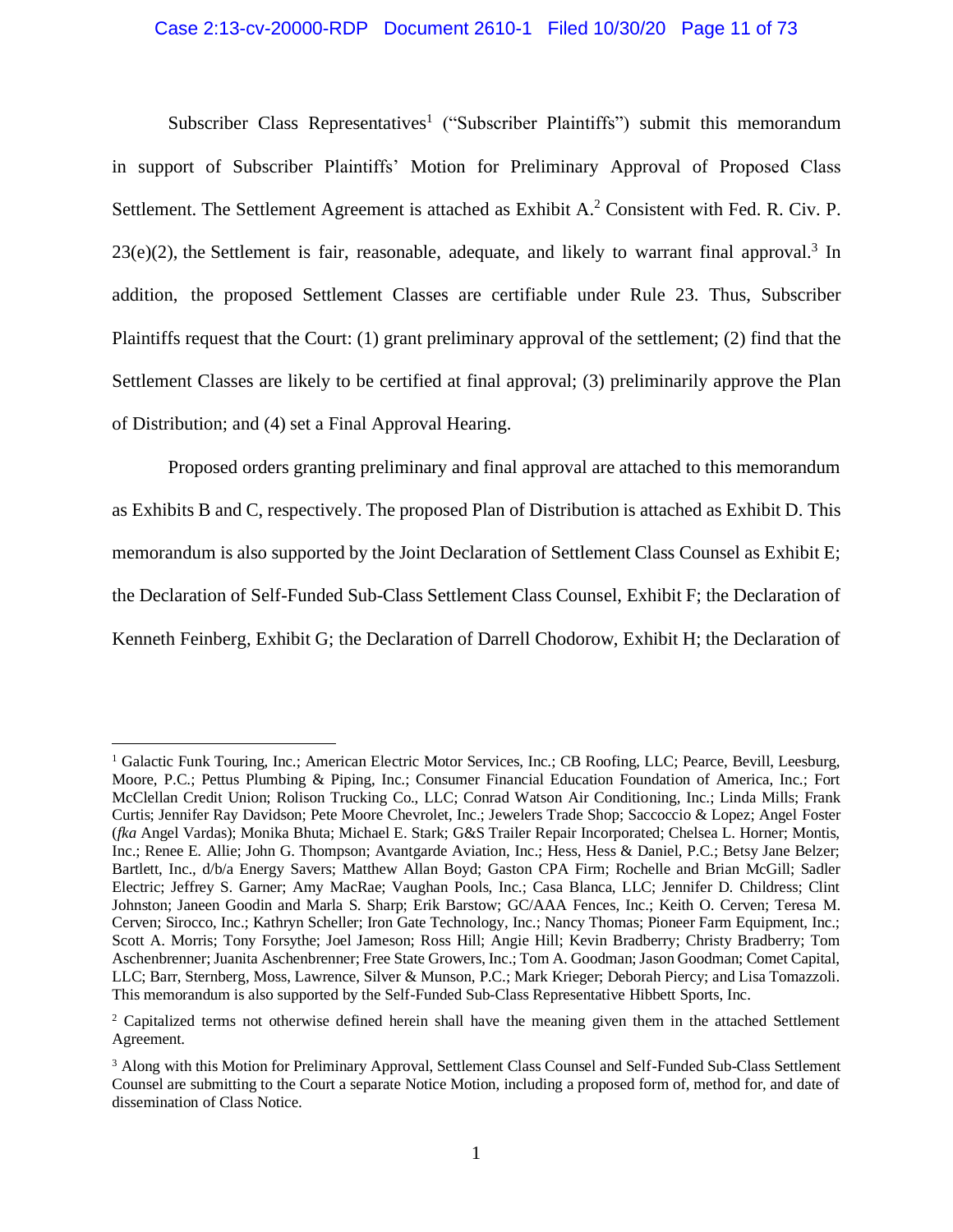## Case 2:13-cv-20000-RDP Document 2610-1 Filed 10/30/20 Page 12 of 73

Daniel Rubinfeld, Exhibit I; the Declaration of Ariel Pakes, Exhibit J; and the Declaration of Special Master Edgar C. Gentle, Exhibit K.

#### <span id="page-11-0"></span>**I. INTRODUCTION**

This litigation began more than eight years ago and involves the consolidation of more than 40 actions by Subscriber Plaintiffs against the Blue Cross and Blue Shield Association ("BCBSA") and its member plans (the "Member Plans" or the "Blues") (collectively, "Defendants"). Subscriber Plaintiffs have achieved a historic settlement with far-reaching competitive benefits. The proposed settlement secures substantial injunctive relief that will reshape competition in the health insurance industry and offer increased choice to millions of Americans, coupled with one of the largest monetary recoveries ever achieved in an antitrust class action settlement.

At the heart of this litigation, Subscriber Plaintiffs allege, *inter alia*, that BCBSA and the Member Plans violated Sections 1, 2, and 3 of the Sherman Antitrust Act, 15 U.S.C. §§ 1-3, by entering into an unlawful agreement that restrained competition among and between them in the markets for health insurance and for the administration of Commercial Health Benefit Products in the United States and its territories by: (1) allocating geographic territories; (2) limiting the Member Plans from competing against each other, even when they are not using a Blue name, by mandating a minimum percentage of business that each Member Plan must do under that name, both inside and outside each Member Plan's territory; (3) restricting the right of any Member Plan to be sold to a company that is not a member of BCBSA; and (4) agreeing to other ancillary restraints on competition. ECF No. 1082. Subscriber Plaintiffs sought actual damages, treble damages, and injunctive relief to prevent future loss or damage resulting from BCBSA and the Member Plans' conduct.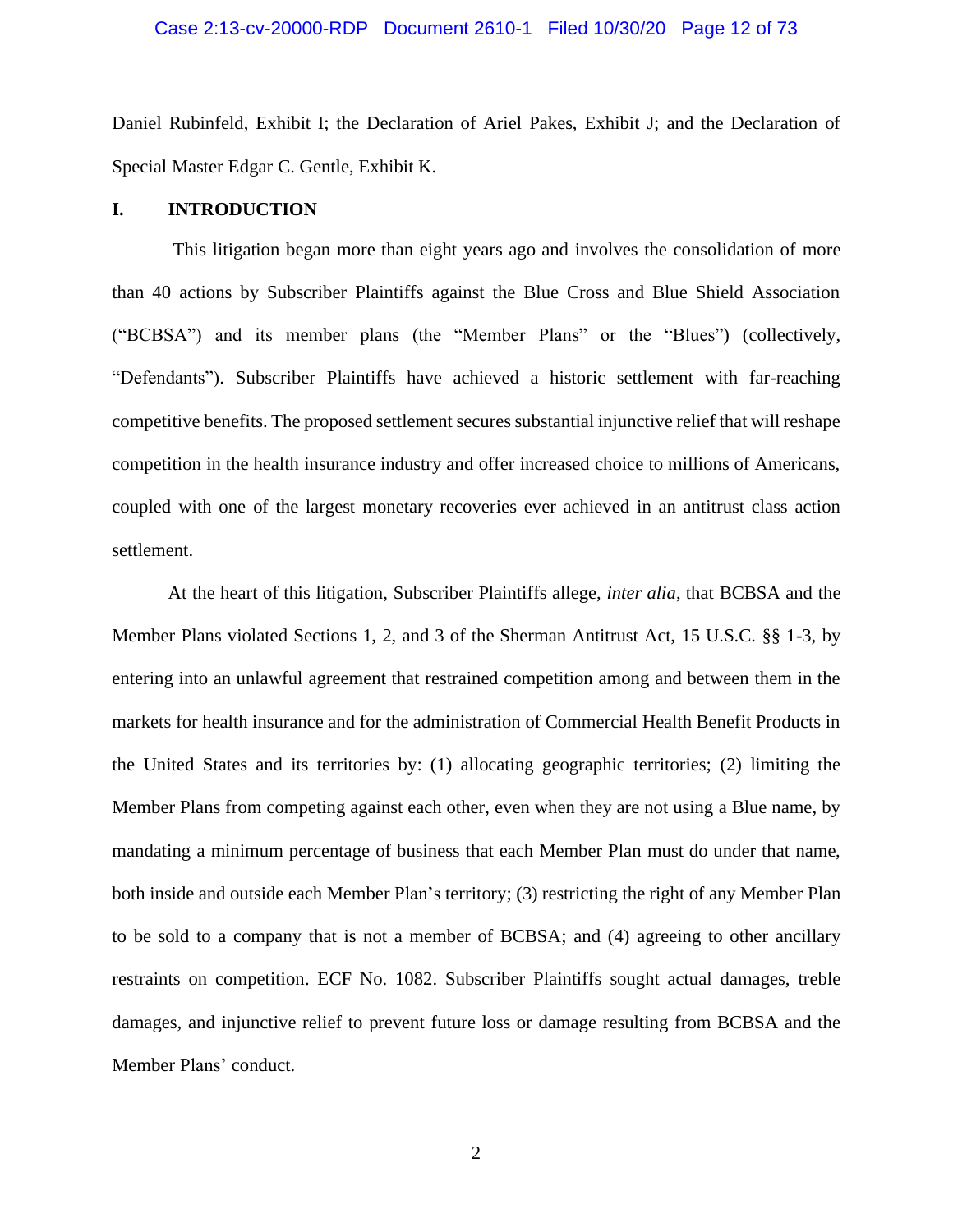## Case 2:13-cv-20000-RDP Document 2610-1 Filed 10/30/20 Page 13 of 73

This litigation has been extraordinarily hard-fought over the past eight years, as reflected by the over 2,000 docket entries. Defendants filed, and Subscriber Plaintiffs overcame, over a dozen motions to dismiss. The parties spent months negotiating production of terabytes of structured health insurance data from 37 separate defendants, many with different data management systems. Ex. E, Settlement Class Counsel Decl. ¶ 14. With the assistance of Magistrate Judge Michael T. Putnam, the parties briefed over 150 discovery motions, leading to 91 discovery orders. Subscriber Plaintiffs obtained and analyzed over 15 million pages of documents, conducted over 120 depositions of Defendants and third-party witnesses, and defended over 20 depositions of class representatives and experts. *Id.* ¶¶ 14-15. Subscriber Plaintiffs reviewed and challenged hundreds of thousands of privilege log entries, resulting in 45 Reports & Recommendations by Special Master R. Bernard Harwood, Jr. and the full or partial dedesignation of over 450,000 documents. *Id.* ¶ 16.

The parties briefed several rounds of summary judgment motions, including Defendants' motion seeking application of the filed rate doctrine to Alabama subscribers and Subscriber Plaintiffs' successful motion seeking application of a *per se* standard to the alleged "aggregation of competitive restraints" including the restrictions on non-Blue business (subject to defeating Defendants' argument that it operated as a single entity for purposes of trademarks), a landmark decision that the Eleventh Circuit declined to review on an interlocutory basis. *In re Blue Cross Blue Shield Antitrust Litig.*, 308 F. Supp. 3d 1241, 1267 (N.D. Ala. 2018); *In re Blue Cross Blue Shield Antitrust Litig.*, No. 18-90020-E, 2018 WL 7152887 (11th Cir. Dec. 12, 2018) ("*BCBS*  Litig."). And most recently, the parties briefed potential certification of a nationwide injunctive relief class and an Alabama damages class, each side supporting its claims with expert reports totaling hundreds of pages.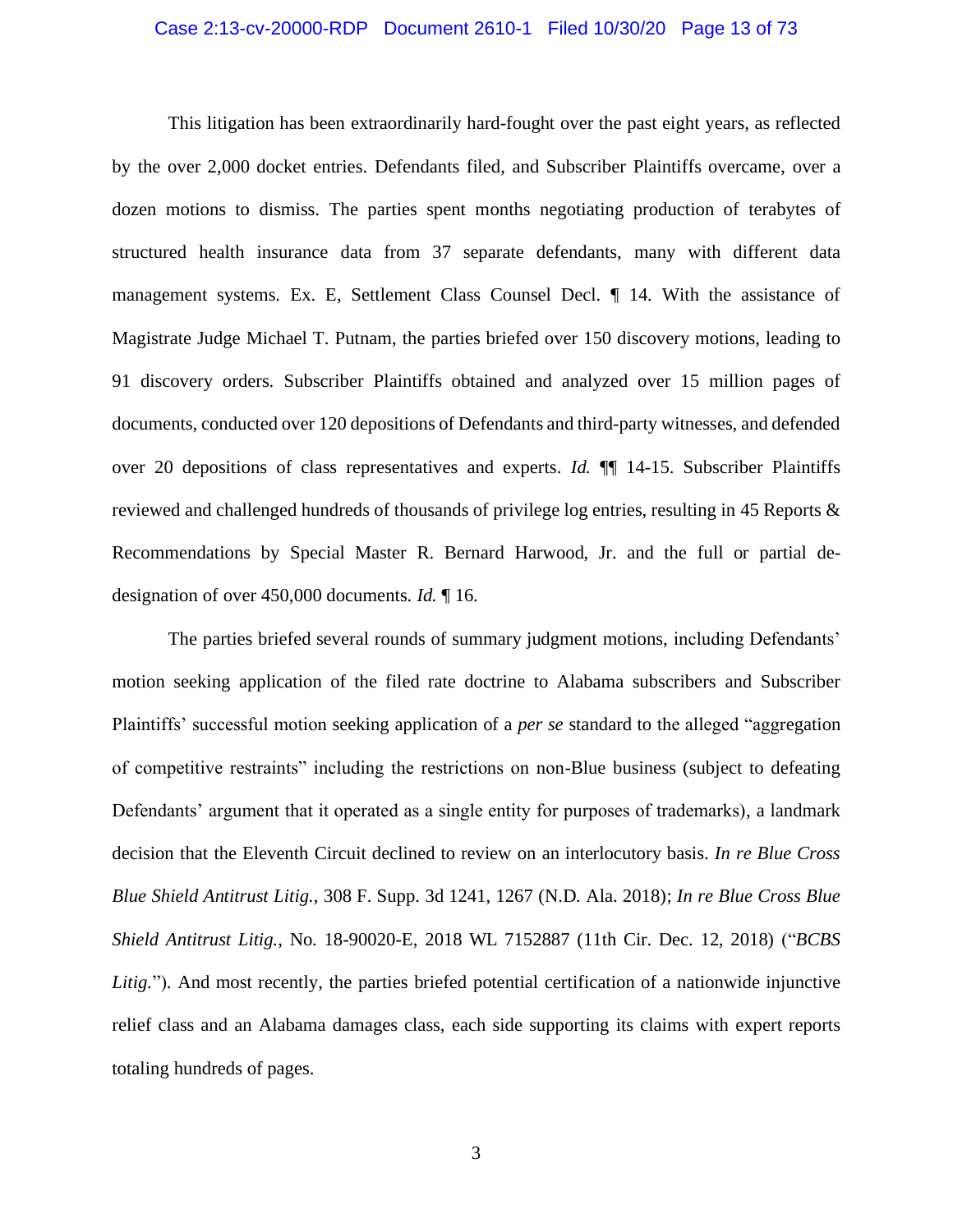Now, after nearly five years of good faith, arm's-length negotiations conducted by experienced class counsel with the assistance of Special Master Edgar C. Gentle and other mediators, the parties have agreed to the proposed Settlement with a monetary value of \$2.67 billion and historic injunctive relief with significant, tangible value to the class. The features of the Settlement include:

- **Monetary Relief.** Defendants will pay \$2.67 billion to the Settlement Fund, which will include distributions to the Damages Class and the Self-Funded Sub-Class, Notice and Administration costs, and any Fee and Expense Award.
- **Injunctive Relief.** The Settlement provides historic injunctive relief to enhance competition in the market for health insurance, to the benefit of all Settlement Class Members. This hard-won non-monetary relief includes:
	- o elimination of the Blues' national revenue cap on competition when they are not using the Blue names and marks—that cap, which the Blues call the "National Best Efforts" provision, requires that two-thirds of each Member Plan's national healthcare-related revenue come from Blue-branded products as opposed to non-Blue (i.e. "Green") business—and limits on a corresponding local revenue cap known as the "Local Best Efforts" provision;
	- o the ability for certain Qualified National Accounts who could only seek one Blue bid, to now seek bids from two Blue Plans;
	- o limits on BCBSA's restraints on acquisitions;
	- o guidelines to permit direct contracting between Non-Provider Vendors and Self-Funded Accounts; and
	- o limits on use of Most Favored Nations ("MFN") Clauses and Differentials.
- **Five-Year Monitoring Period.** For a period of five years from the Court's entry of Final Judgment and Order of Dismissal, a Monitoring Committee comprised of members appointed by the Settling Defendants, Settlement Class Counsel, Self-Funded Sub-Class Counsel, and the Court shall review new rules or regulations proposed by BCBSA and submitted to the Monitoring Committee, and shall mediate disputes related to the Injunctive Relief.

Under Fed. R. Civ. P. 23(e), the Settlement merits preliminary approval. It represents a

historic, monumental achievement for the Settlement Class Members, especially in light of the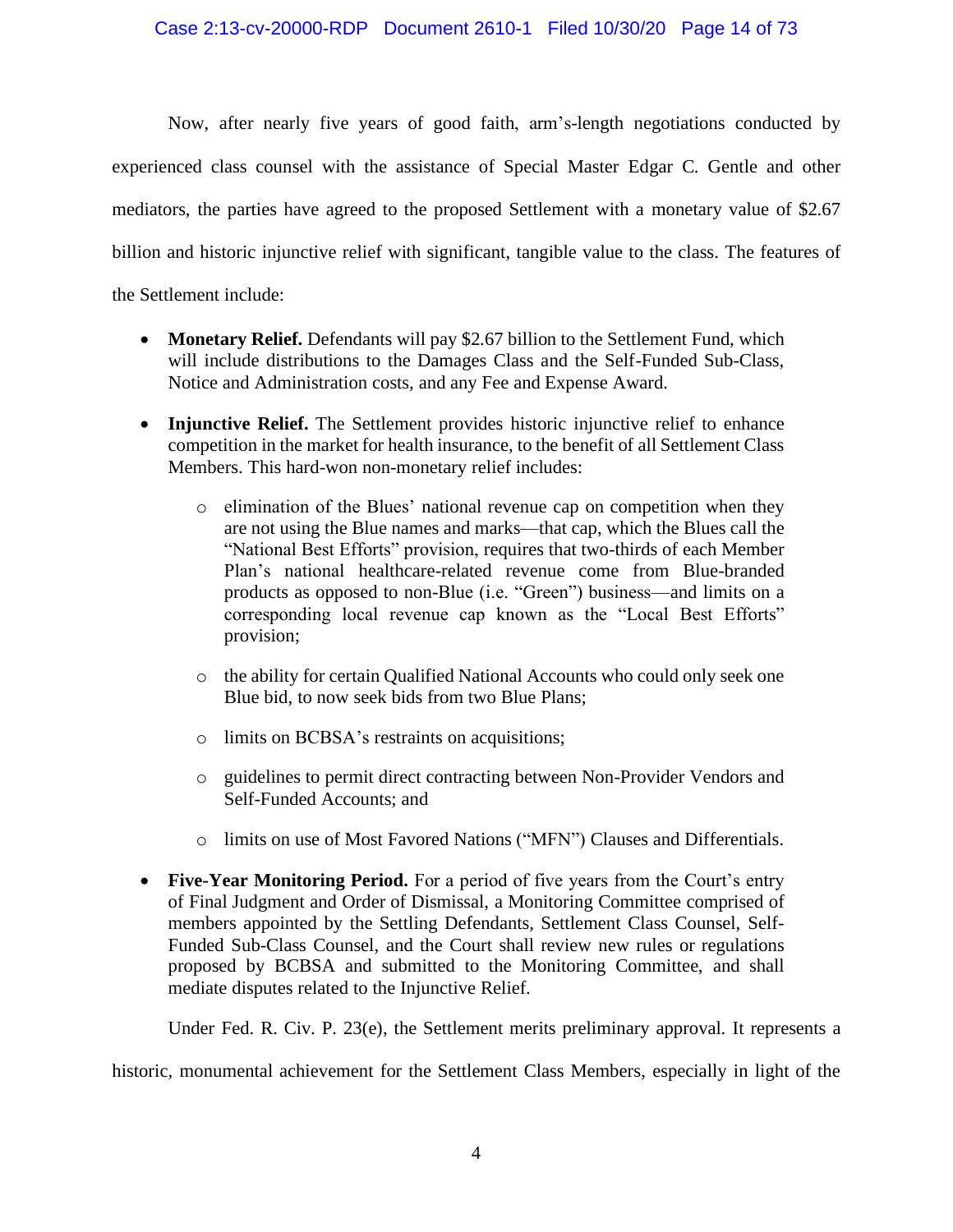## Case 2:13-cv-20000-RDP Document 2610-1 Filed 10/30/20 Page 15 of 73

litigation risks involved, and is likely to receive final approval under Rule 23(e)(2). Moreover, the Settlement Classes will satisfy all the requirements of Federal Rules of Civil Procedure 23(a),  $23(b)(2)$ , and  $23(b)(3)$  for certification. Additionally, as will be explained in greater detail in the corresponding Notice Motion, the proposed custom Notice Plan exceeds applicable requirements and has been designed to achieve the best practicable notice to the Settlement Class Members.

# <span id="page-14-0"></span>**II. OVERVIEW OF THE LITIGATION AND SETTLEMENT**

## <span id="page-14-1"></span>**A. Factual and Procedural Background**

The Court is intimately familiar with the facts giving rise to the parties' claims and defenses; they have been set forth in multiple briefings over the course of the past eight years. The facts below are referenced to the extent that they relate to this Motion.

In 2012, Subscriber Plaintiffs filed actions against BCBSA and the Member Plans, alleging that they had agreed to carve the United States into geographic Exclusive Service Areas in which the other Member Plans could not compete using the Blue Cross and Blue Shield names and marks. The complaints further alleged that BCBSA and the Member Plans' rules concerning Green business also operated as limitations on competition as they restricted the Member Plans from maximizing profits on non-Blue business. These complaints were the result of independent and exhaustive research conducted by Subscriber Plaintiffs' counsel and were not the result of any government investigation into BCBSA rules and regulations.

Subscriber Plaintiffs alleged that the market allocation conspiracy was achieved through BCBSA's imposition of, and the Member Plans' agreement and adherence to, a series of rules and regulations. BCBSA adopted: (a) a National "Best Efforts" revenue cap that limits the revenue that each Member Plan can generate from Green business relative to its Blue-branded business; (b) licensing agreement restrictions that limit the circumstances under which a Member Plan may bid on national accounts that are headquartered outside its allocated territorial market using the Blue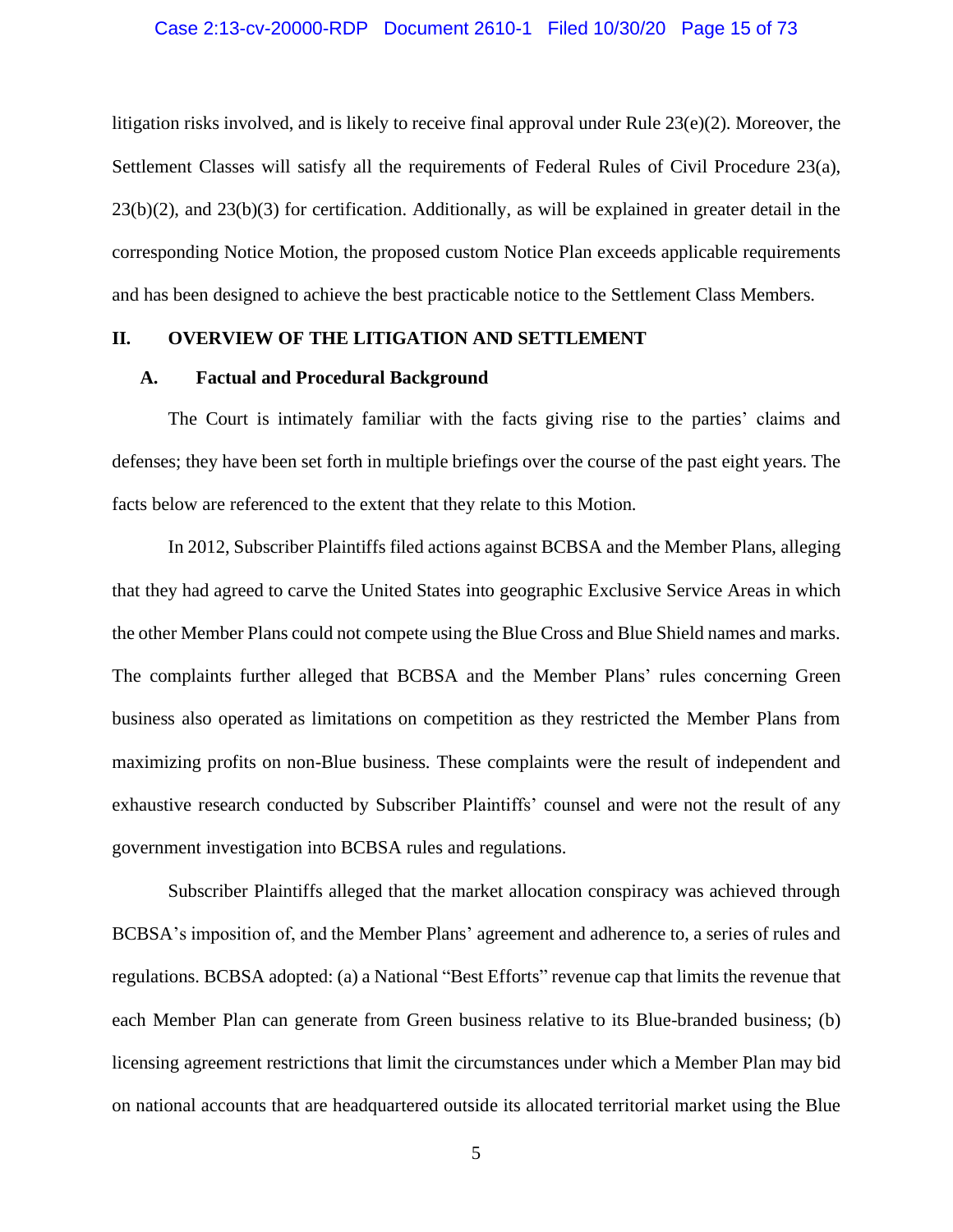## Case 2:13-cv-20000-RDP Document 2610-1 Filed 10/30/20 Page 16 of 73

Marks; (c) license agreement standards that restrict the ability of each Member Plan to transfer its license to a non-Blue entity; (d) acquisition rules that limit the circumstances under which Member Plans may be acquired; and (e) a Local "Best Efforts" revenue cap that requires that each Member Plan receive at least 80% of its annual health revenue from services offered under the Blue Marks within its Service Area. *In re Blue Cross Blue Shield Antitrust Litig.*, 308 F. Supp. 3d 1241, 1256 (N.D. Ala. 2018), *motion to certify appeal granted*, No. 2:13-CV-20000-RDP, 2018 WL 3326850 (N.D. Ala. June 12, 2018), *and leave to appeal denied sub nom. BCBS Litig.*, 2018 WL 7152887 (11th Cir. Dec. 12, 2018). Subscriber Plaintiffs have argued that these rules and regulations and other allegedly improper conduct reduced competition for each of the Member Plans while resulting in increased premiums and prices that could be and were charged to subscribers.

Subscriber Plaintiffs alleged that they paid inflated premiums charged as a result of these rules and sought damages "consisting of the difference between the supra-competitive premiums that the [Member Plans] have charged and lower competitive premiums that the noncompeting [Member Plans] have not charged as a result of this illegal conspiracy." *In re Blue Cross Blue Shield Antitrust Litig.*, 26 F. Supp. 3d 1172, 1180 (N.D. Ala. 2014). Subscriber Plaintiffs also sought injunctive relief. $4$ 

In 2014, the parties litigated motions to dismiss that addressed the following legal issues:

- whether the market allocation agreements were justified in order to protect the Blues' pre-existing trademarks;
- what standard of review applied to Subscriber Plaintiffs' claims;

<sup>&</sup>lt;sup>4</sup> A separate set of lawsuits was filed on behalf of Provider Plaintiffs, alleging that Defendants' restraints resulted in lower payments to health care providers. ECF No. 86 (Amended Complaint *for Consolidated Provider Track* against All Defendants). Those cases were consolidated with Subscriber Plaintiffs' cases by the JPML. The Provider litigation is ongoing, ECF No. 2603 (Seventh Amended Scheduling Order (Exclusive to Provider Track)), and has not been resolved through this Settlement Agreement.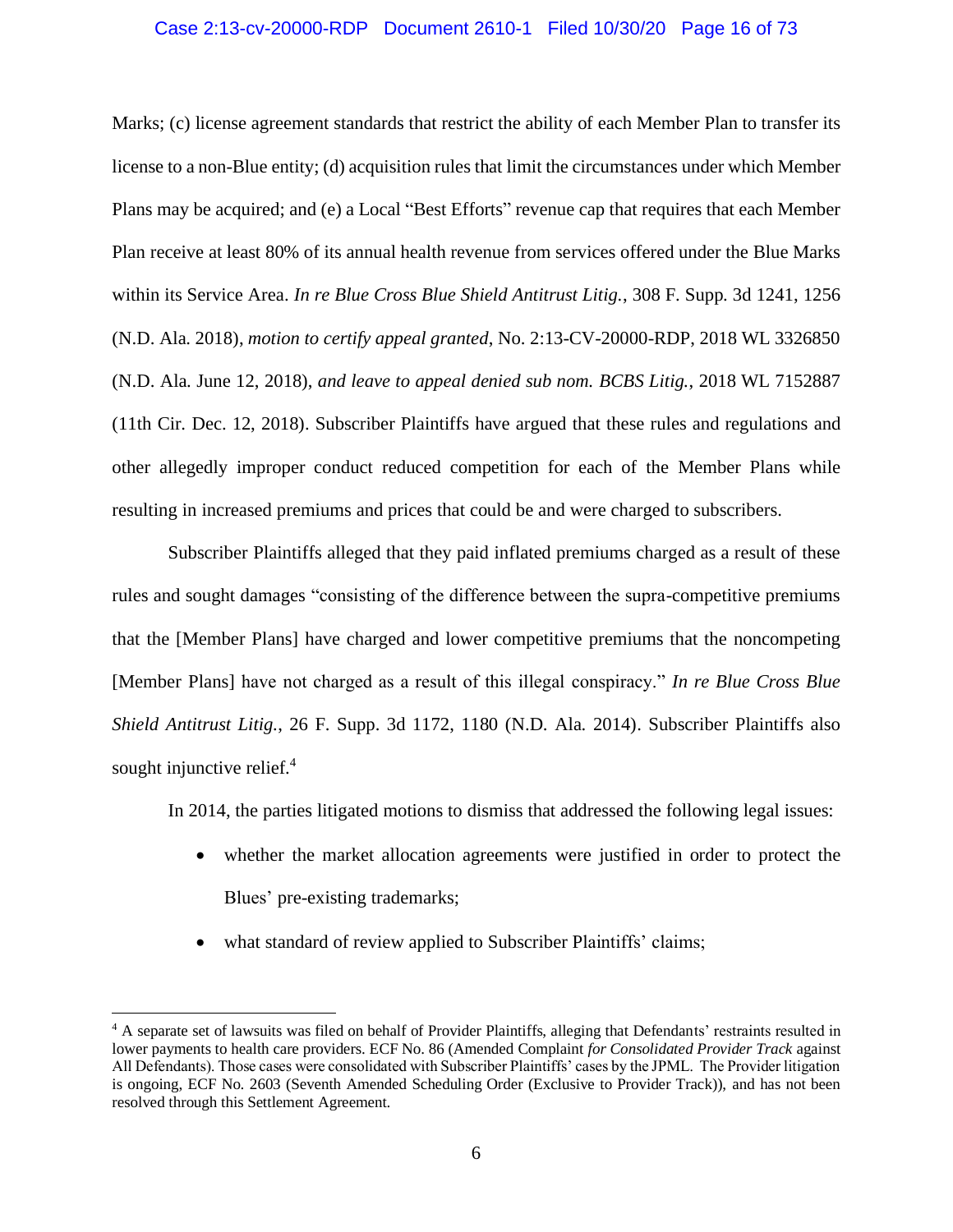- whether the filed rate doctrine applied;
- whether the claims were barred by the McCarran-Ferguson Act's antitrust exemption; and
- whether personal jurisdiction and venue were proper in the Northern District of Alabama.

*Id.* at 1181. The Court denied in part Defendants' consolidated motion to dismiss on the filed rate doctrine and other issues; the Court also denied Defendants' other motions to dismiss without prejudice, including motions to dismiss for lack of personal jurisdiction and improper venue. However, the Court identified the appropriate rule of law through which to determine venue, and allowed the parties to further brief the issue of whether personal jurisdiction and venue were proper for all suits in the Northern District of Alabama. *Id.* at 1196-97.

In July and August 2015, as discovery was ongoing, the Court entertained briefing and held a status conference to determine how best to streamline the consolidated cases within the MDL process. On October 30, 2015, the Court entered its streamlining order, which accelerated consideration of class certification motions, *Daubert* motions, dispositive motions, and trial as to the Alabama actions. ECF No. 469. The parties then focused their efforts on the Alabama actions, developing class certification and expert damages analysis relating to the Alabama damages class.

In 2016 and 2017, the parties engaged in extensive discovery concerning Defendants' argument that the filed rate doctrine, which provides that premium rates filed and approved by state regulators are deemed reasonable, applies to BCBS Alabama's ("BCBS-AL") premium rates in Alabama and to those of the Blues across the country. Under Magistrate Judge Putnam's guidance, Subscriber Plaintiffs negotiated the production of BCBS-AL's structured data relevant to the filed rate defense, sought and reviewed thousands of documents from BCBS-AL and the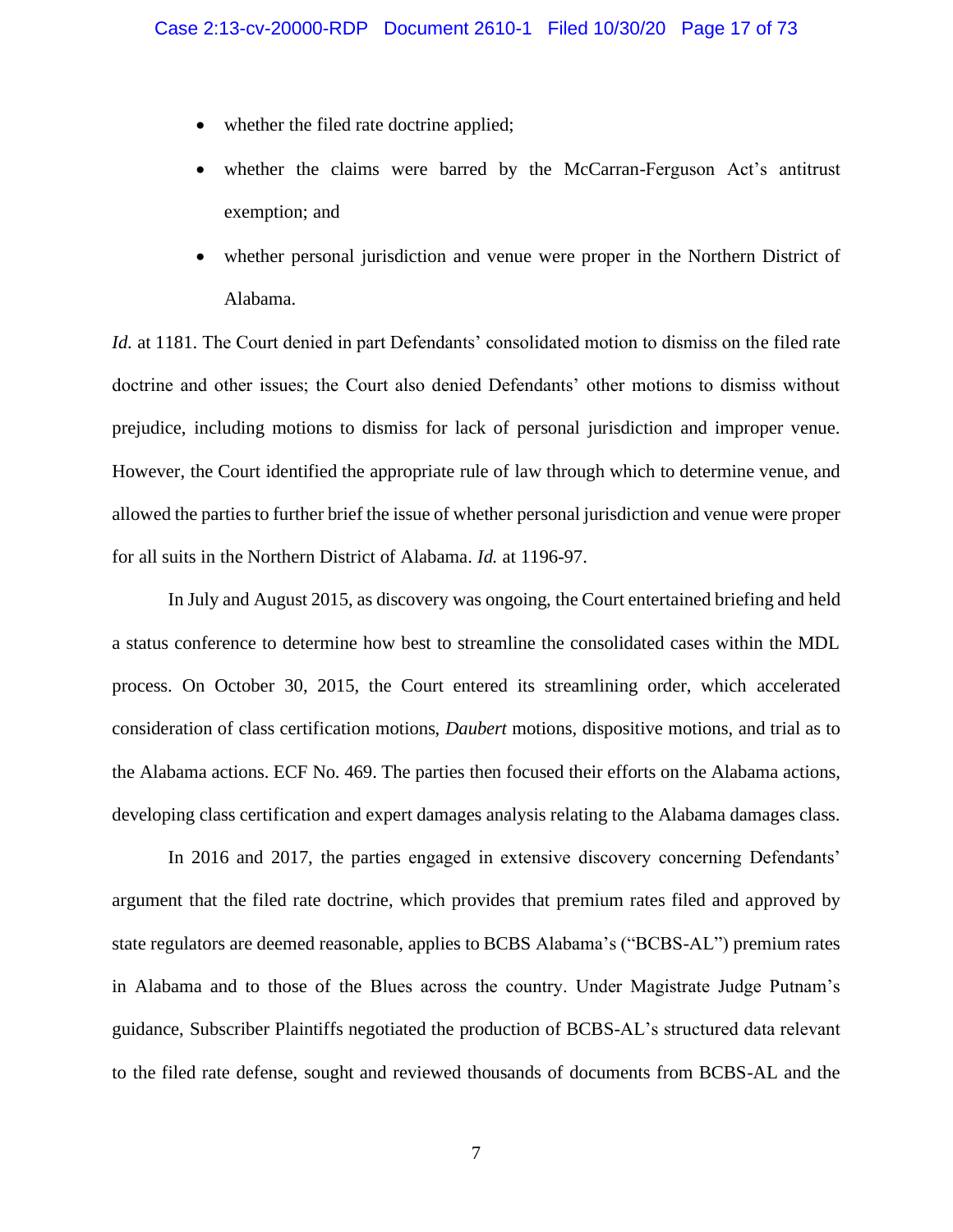## Case 2:13-cv-20000-RDP Document 2610-1 Filed 10/30/20 Page 18 of 73

Alabama Department of Insurance ("AL DOI"), deposed BCBS-AL and AL DOI fact witnesses, and took 30(b)(6) testimony from BCBS-AL on its filed rate program. After multiple rounds of briefing and oral argument on both this discovery and the substantive motions, the Court determined that the filed rate defense asserted by BCBS-AL applied to a segment of the monetary damages class (those where the charged premiums were in accordance with the filed rates), but did not apply where charged premiums were greater than the filed rate. *In re Blue Cross Blue Shield Antitrust Litig.*, 238 F. Supp. 3d 1313, 1332 (N.D. Ala. 2017).

The Court left open the question of whether the filed rate doctrine affects any subscribers who paid less than the legal rate and if not, whether monetary damages are available for those claims. *Id.* at 1329. With respect to the doctrine's possible application to other Defendants, on a motion for reconsideration, the Court noted that there were "questions about the conclusion [the Court] reached as it relates to some of these other potential . . . Blues or Blue-related entrance into the Alabama market" and allowed for the parties to brief the issue closer to the determination of final dispositive motions or trial before making a final determination on the issue. ECF No. 1098; ECF No. 1109 (Transcript of April 21, 2017 hearing) at 69–70. No decision has been reached on the application of the filed rate doctrine to claims in any state other than Alabama.

The Court also held two separate day-long "Economics Day" events, in December 2016 and June 2017, at which the parties' experts discussed the economic and legal issues in the case with the Court to preview the issues that it would face at class certification and summary judgment. *See* ECF No. 906; ECF No. 1117. In 2017, both parties moved for summary judgment on two issues: (1) whether a *per se* or Rule of Reason standard should apply to the alleged territorial allocation agreement and (2) whether BCBSA and the Member Plans are a single entity for purposes of the Sherman Act. ECF Nos. 1348-1353. The summary judgment process involved six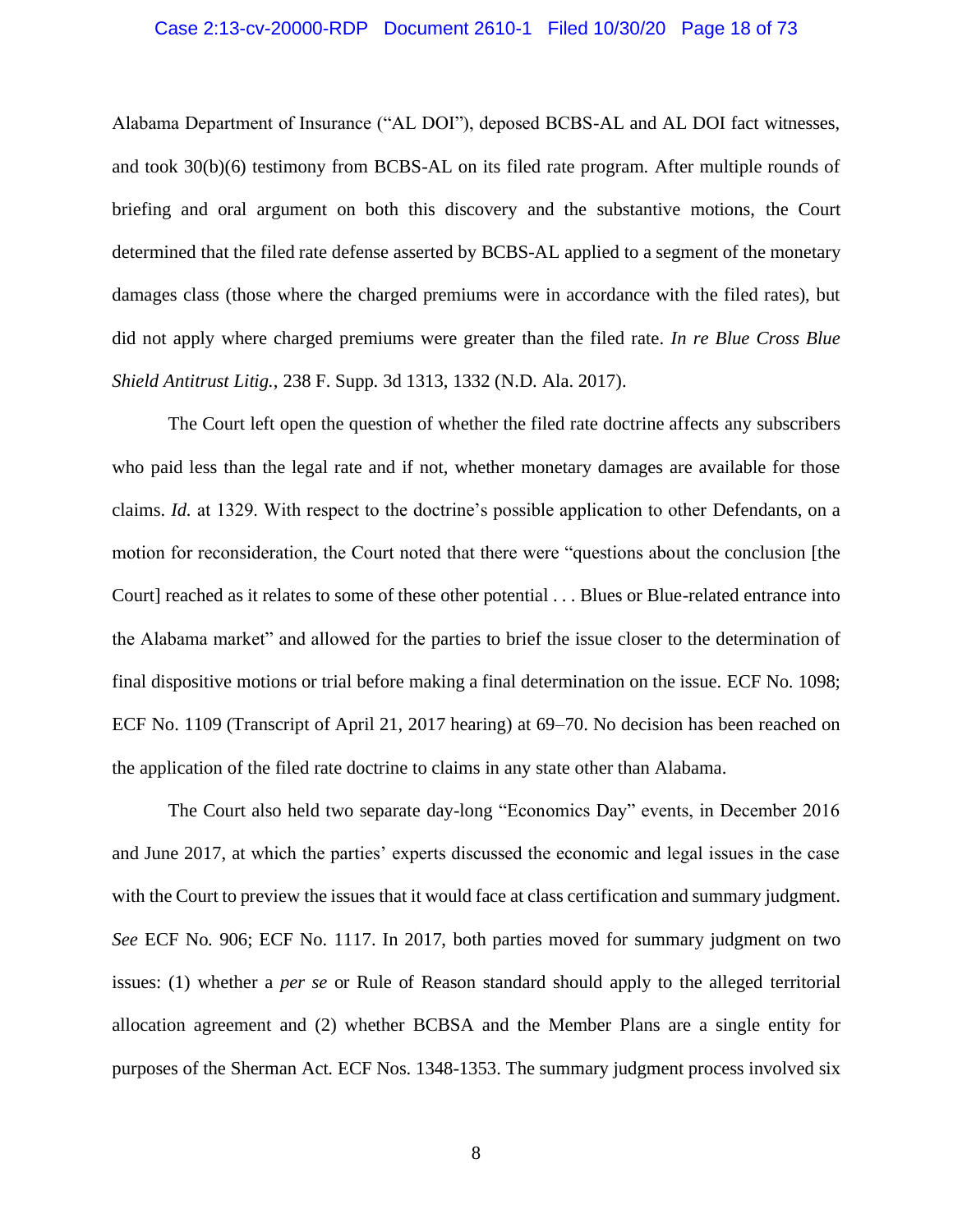## Case 2:13-cv-20000-RDP Document 2610-1 Filed 10/30/20 Page 19 of 73

briefs with over 500 exhibits between Subscriber Plaintiffs and Defendants, along with three expert reports, three expert depositions, and a full day hearing. The Court ruled that "in navigating the antitrust landscape in this case, . . . Defendants' aggregation of a market allocation scheme together with certain other output restrictions [National Best Efforts] is due to be analyzed under the *per se* standard of review." *In re Blue Cross Blue Shield Antitrust Litig.*, 308 F. Supp. 3d at 1279 (N.D. Ala. 2018)*.* After this Court certified for interlocutory appeal several questions relating to the standard of review decision, the Eleventh Circuit declined to accept an interlocutory appeal from the Court's ruling. *See BCBS Litig.*, 2018 WL 7152887 (11th Cir. Dec. 12, 2018). This Court denied both sides' motions related to the single-entity doctrine, which is still an open issue in the litigation.

## <span id="page-18-0"></span>**B. The Settlement**

Beginning in 2015 and culminating in October 2020, the parties, with the assistance of three separate mediators, engaged in over five years of mediation. Starting in 2015, the parties conducted several mediation sessions over two years with Judge Layn Phillips<sup>5</sup> and Judge Gary Feess<sup>6</sup>. Although discussions progressed, the parties remained at an impasse and enlisted the services of Special Master Gentle<sup>7</sup> to continue the mediation process. Over the course of the next two and a half years, Special Master Gentle conducted dozens of mediation sessions, caucuses, phone calls, and meetings with the parties, both individually and separately, resulting in a signed term sheet in November 2019. Ex. K, Gentle Decl. ¶ 26. Settlement Class Counsel and Self-Funded

<sup>5</sup> The Honorable Layn Phillips is a former Judge in the U.S. District Court for the Western District of Oklahoma who has been recognized by Chambers and Partners as one of the top seven mediators in the United States. Phillips ADR, http://www.phillipsadr.com/bios/layn-phillips.

<sup>6</sup> The Honorable Gary A. Feess is a former Judge in the U.S. District Court for the Central District of California who, during his time on the bench, presided over multiple MDL proceedings. http://www.phillipsadr.com/bios/gary-feess.

<sup>7</sup> Special Master Gentle is the Founding Partner of Gentle, Turner, Sexton & Harbison, LLC. "He has helped create and administer over \$2 billion in Settlements during the past 25 years." *Speaker Bio*, Mass Torts Made Perfect, https://mtmp.com/speaker/edgar-c-gentle.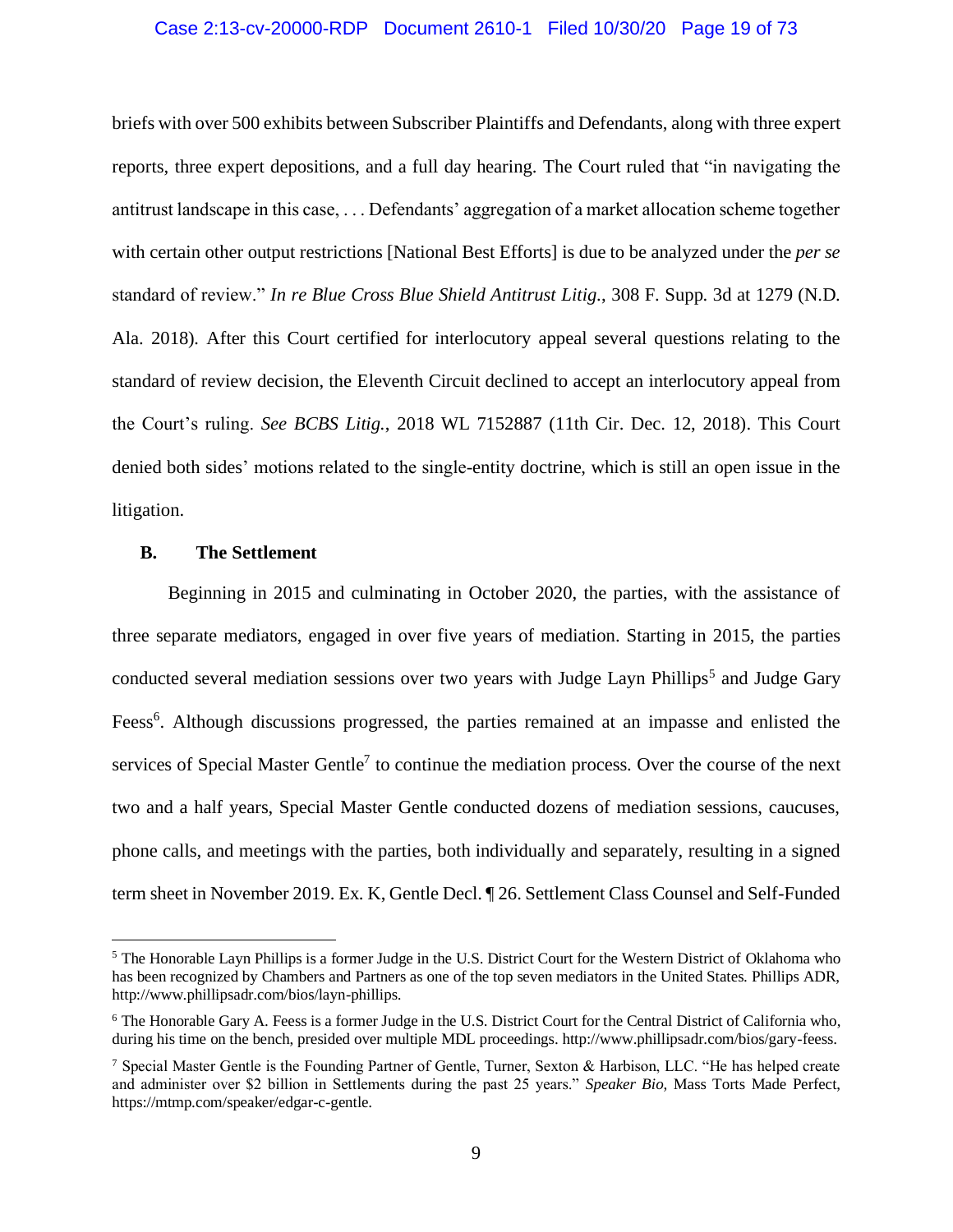## Case 2:13-cv-20000-RDP Document 2610-1 Filed 10/30/20 Page 20 of 73

Sub-Class Settlement Counsel then separately engaged a fourth mediator—Kenneth Feinberg<sup>8</sup> to assist them in determining an equitable allocation of the Net Settlement Fund between fullyinsured and self-funded Damages Class Members. Ex. E, Settlement Class Counsel Decl. ¶ 33. The parties continued to negotiate the final Settlement Agreement with the assistance of Special Master Gentle, and the Agreement was signed by all parties in October 2020, with an Execution Date of October 16, 2020. Ex. A  $\P$  1(cc). Settlement Class Counsel and Self-Funded Sub-Class Settlement Counsel further engaged Mr. Feinberg to review the allocation of premium payments between employers and employees for purposes of distributing the Net Settlement Fund, as detailed below. Ex. G, Feinberg Decl. ¶¶ 6-7.

At all times throughout the process, counsel for the parties engaged in vigorous, adversarial, arm's-length settlement negotiations, and it was only with the help of three highlyqualified mediators that the Settlement was achieved. Ex. E, Settlement Class Counsel Decl. ¶ 36; Ex. F, Self-Funded Sub-Class Settlement Counsel ¶ 12; Ex. K, Gentle Decl. ¶ 33. The Parties did not negotiate attorneys' fees, costs or expenses prior to agreeing to the essential terms of the Settlement. Ex. K, Gentle Decl. ¶ 37.

The Settlement's terms are detailed in the Agreement attached as Exhibit A. The following is a summary of the material terms.<sup>9</sup>

<sup>8</sup> Kenneth Feinberg is "among the best-known figures in the field of dispute resolution," https://www.mediate.com/author/Kenneth-Feinberg/228, and has "led mediation talks over" numerous major lawsuits such as "the September 11<sup>th</sup> Victim Compensation Fund, the BP Deepwater Horizon oil spill, Volkswagen's diesel emissions scandal and General Motors ignition switch litigation." *Roundup Weed Killer Litigation Is Kenneth Feinberg's Next Challenge as Mediator*, The New York Times, https://www.nytimes.com/2019/05/22/business/bayerroundup-kenneth-feinberg.html (May 22, 2019).

<sup>9</sup> All descriptions of the Settlement Agreement's terms in this brief are for summary descriptive and illustrative purposes only, and are not intended to, and shall not be deemed to, modify the Settlement Agreement in any way, or have any bearing on the meaning or interpretation of the Settlement Agreement. The Settlement Agreement should be consulted for its actual terms and conditions.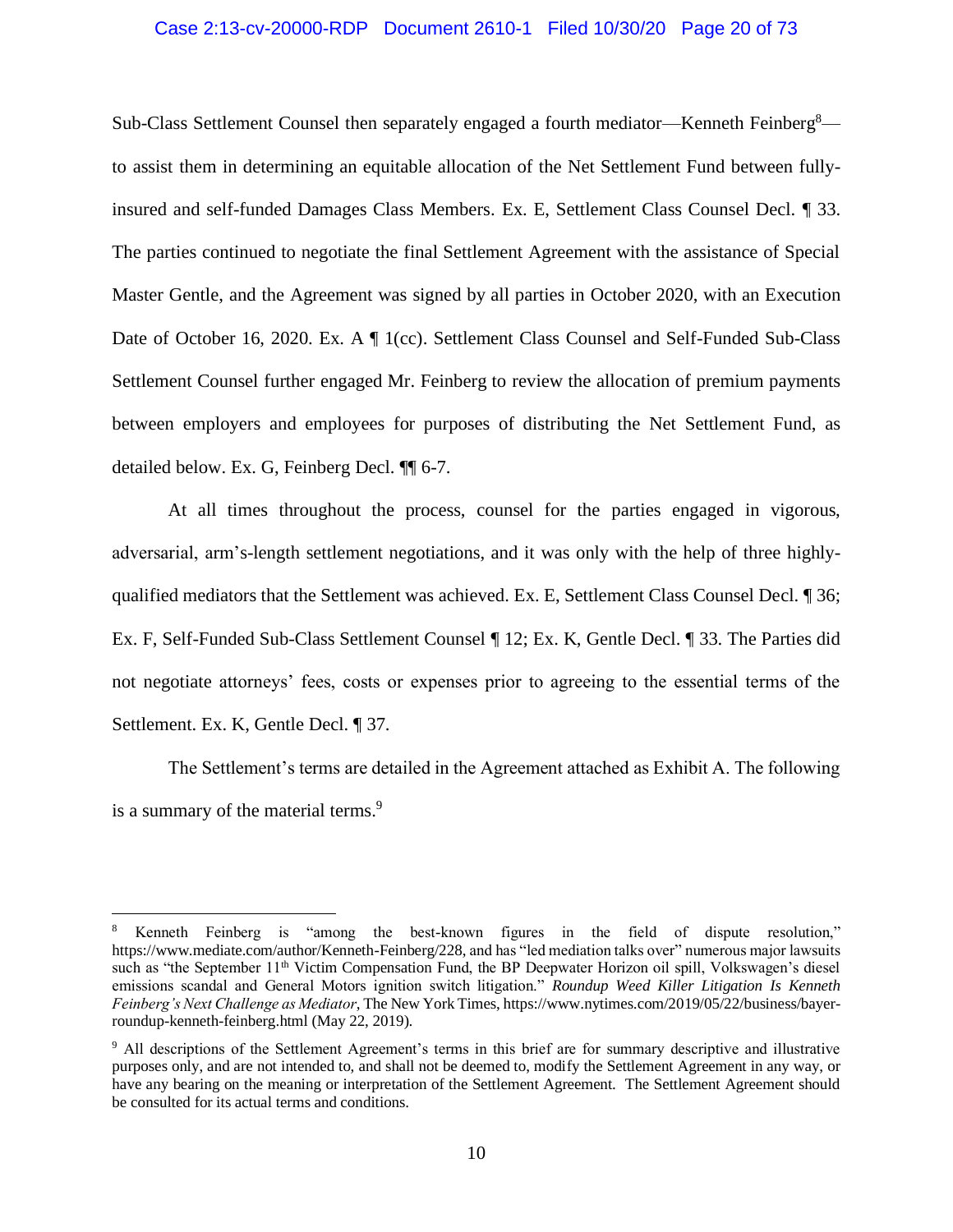## **1. The Settlement Class Members**

<span id="page-20-0"></span>The Settlement Classes include a damages class under Rule 23(b)(3), as well as an injunctive relief class under Rule 23(b)(2). The Settlement Classes include any person or entity within the Injunctive Relief Class or the Damages Class, excluding Government Accounts and Opt-Outs. Ex. A ¶ 1(llll). The Settlement Class Period is February 7, 2008 through October 16, 2020 ("FI Class Period"), except for Self-Funded Accounts for whom the Settlement Class Period is September 1, 2015 through October 16, 2020 ("Self-Funded Class Period"), Ex. A ¶ 1(nnnn).

The Settlement Classes are defined as follows:

## **a. The Damages Class**

<span id="page-20-1"></span>The Damages Class includes "all Individual Members (excluding dependents and beneficiaries), Insured Groups (including employees, but excluding non-employee Members), and Self-Funded Accounts (including employees, but excluding non-employee Members) that purchased, were covered by, or were enrolled in a Blue-Branded Commercial Health Benefit Product<sup>10</sup> (unless the person or entity's only Blue-Branded Commercial Health Benefit Product during the Settlement Class Period was a stand-alone vision or dental product) sold, underwritten, insured, administered, or issued by any member plan during the Settlement Class Period." Ex. A  $\P$  A(1)(v).

The Damages Class thus includes employees<sup>11</sup> of Insured Groups and Self-Funded Accounts during the Settlement Class Period applicable to each who were covered by a Blue-

<sup>&</sup>lt;sup>10</sup> Commercial Health Benefit Products means "any product or plan providing for the payment or administration of health care services," including but not limited to medical, pharmacy, dental, and vision services. Ex. A  $\P$  1(o), 1(v). However, if a person or entity's only Blue-Branded Commercial Health Benefit Product during the Settlement Class Period was a stand-alone vision or dental product, that person or entity is not included in the Damages Class. Ex. A  $\P\P$  1(o), 1(v).

 $11$  Employees "means any current or former employee, officer, director, partner, or proprietor of an entity." Ex. A  $1(v)$ .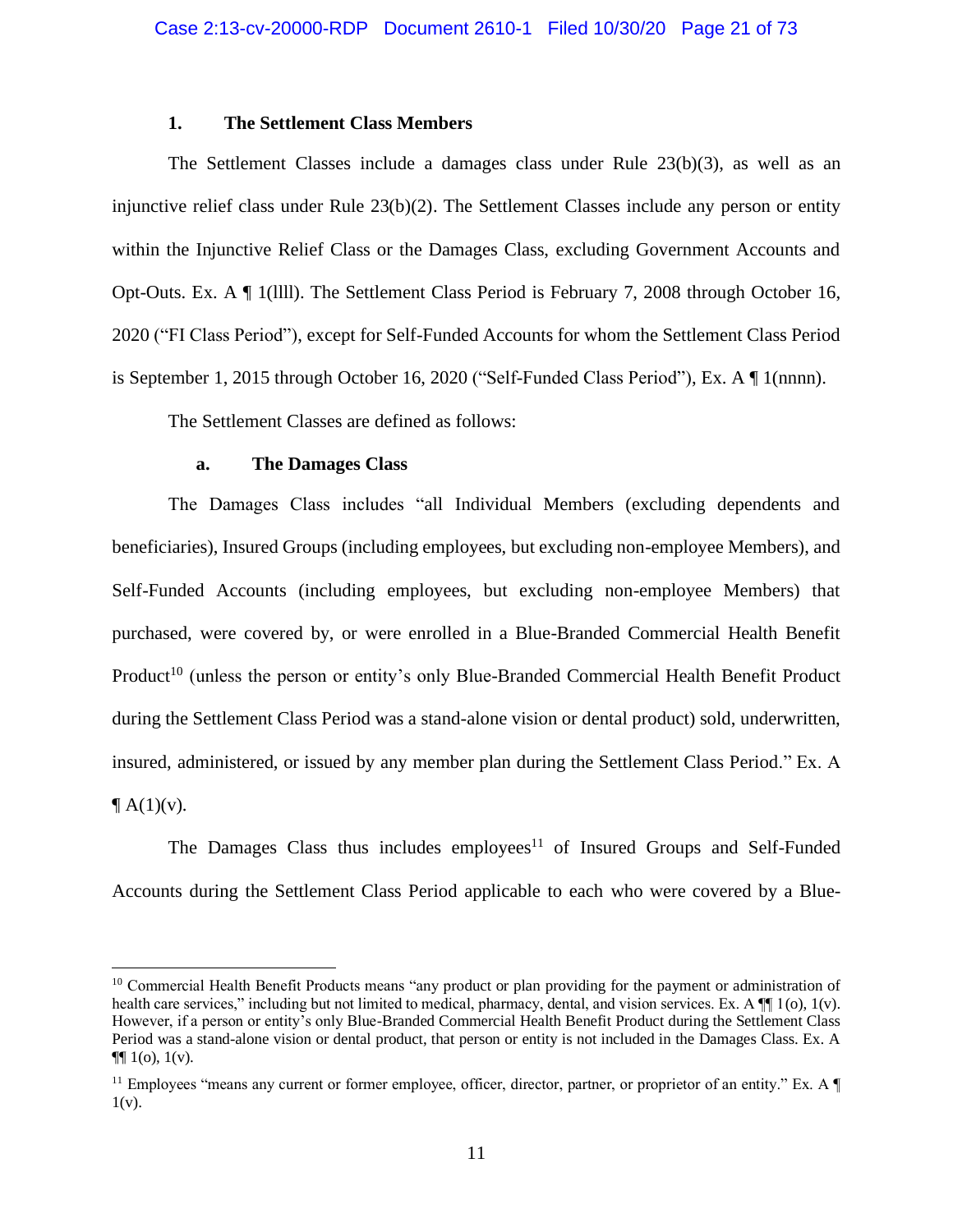## Case 2:13-cv-20000-RDP Document 2610-1 Filed 10/30/20 Page 22 of 73

Branded Commercial Health Benefit Product, whether or not they contributed towards their premiums or the cost of that Product, but it does not include their beneficiaries and dependents. The Damages Class also excludes "Government Accounts,<sup>12</sup> Medicare Accounts of any kind, Settling Defendants themselves, and any parent or subsidiary of any Settling Defendant (and their covered or enrolled employees)" as well as any Opt-Outs, "the judge presiding over this matter, and any members of his judicial staff, to the extent such staff were covered by a Commercial Health Benefit Product not purchased by a Government Account during the Settlement Class Period." *Id.*

Subscriber Plaintiffs are also seeking certification of a "Self-Funded Sub-Class" consisting of Self-Funded Accounts and their employees during the applicable Settlement Class Period, September 1, 2015 through October 16, 2020, as contemplated by the Settlement. The Self-Funded Sub-Class is represented by Self-Funded Sub-Class Settlement Counsel and the Self-Funded Sub-Class Representative. Ex. A ¶¶ 1(dddd), 1(eeee).

## **b. The Injunctive Relief Class**

<span id="page-21-0"></span>The Injunctive Relief Class includes "all Individual Members, Insured Groups, Self-Funded Accounts, and Members that purchased, were covered by, or were enrolled in a Blue-Branded Commercial Health Benefit Product sold, underwritten, insured, administered, or issued by any Settling Individual Blue Plan during the Settlement Class Period." Ex. A ¶ 1(pp). Unlike

<sup>&</sup>lt;sup>12</sup> Government Accounts are defined in the Settlement as "only a state, a county, a municipality, an unincorporated association performing municipal functions, a Native American tribe, or the federal government (including the Federal Employee Program). Government Account includes all Members of the Government Account. No other entity that is not a state, county, municipality, unincorporated association performing municipal functions, Native American tribe or the federal government is a Government Account, unless it is required by law to provide any health care coverage it makes available to Members only under, or as a participant in, a Commercial Health Benefit Product approved, selected, procured, sponsored or purchased by a Government Account. Entities that are not Government Accounts (e.g., utility companies, school districts, government-funded hospitals, public retiree benefit plans, public libraries, port authorities, transportation authorities, waste disposal districts, police departments, fire departments) will receive notice and an opportunity to submit a claim form to the extent they are otherwise within the definition of the Damages Class." *Id.* ¶ A(1)(hh).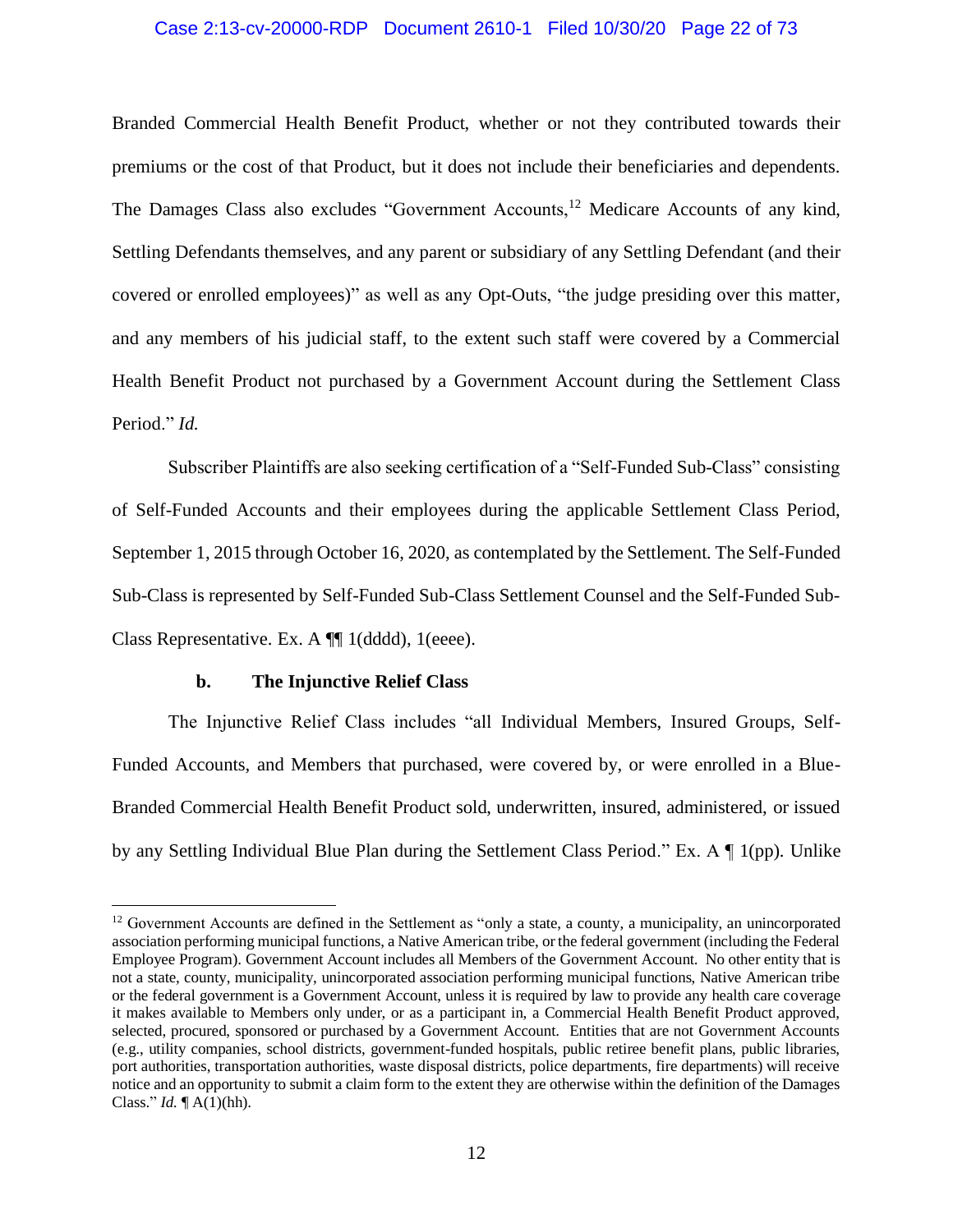## Case 2:13-cv-20000-RDP Document 2610-1 Filed 10/30/20 Page 23 of 73

the Damages Class, the Injunctive Relief Class includes beneficiaries and dependents of employees (including minors).

## **2. Relief for the Benefit of the Settlement Class Members**

<span id="page-22-0"></span>The Settlement consists of two main components: (a) a \$2.67 billion settlement fund; and (b) significant changes to Defendants' practices, to be closely monitored for compliance with the antitrust laws and the injunctive terms of the Settlement by the Monitoring Committee for a period of five years following the entry of judgment.

# **a. The Settlement Fund**

<span id="page-22-1"></span>The Settlement requires Defendants to establish a Settlement Fund of \$2.67 billion, to be deposited into an Escrow Account for ultimate distribution. The Settlement Fund includes the Notice and Administration Fund and Fee and Expense Award(s). Ex. A  $\P$  1(0000). Settling Defendants have agreed to transfer into the Escrow Account, within thirty calendar days of a preliminary approval order, the \$100 million Notice and Administration Fund and an advance of \$300 million of the remaining Settlement Amount. Ex. A ¶ 23(a). Within thirty calendar days of the Court's entry of the Final Judgment and Order of Dismissal, Settling Defendants will transfer the remaining portion of the Settlement Amount into the Escrow Account. Ex. A ¶ 23(b).

The Settlement Fund will be used: (1) to pay all Settlement Class Members who are entitled to a distribution from the Net Settlement Fund ("Authorized Claimants") in accordance with a Court-approved Plan of Distribution, Ex. A  $\P$  27; (2) to fund a \$100 million Notice and Administration Fund to pay Notice and Administration Costs to the Claims Administrator and Settlement Administrator, Ex. A ¶ 29, as well as up to \$7 million to "reimburse plaintiffs' counsel's actual and reasonable fees and expenses incurred for Notice and Administration," Ex. A ¶ 28 and costs of monitoring, Ex.  $A \parallel 21$ ; and (3) to pay Court-awarded attorneys' fees and expenses, up to a combined total of 25% of the Settlement Amount, Ex. A ¶ 28.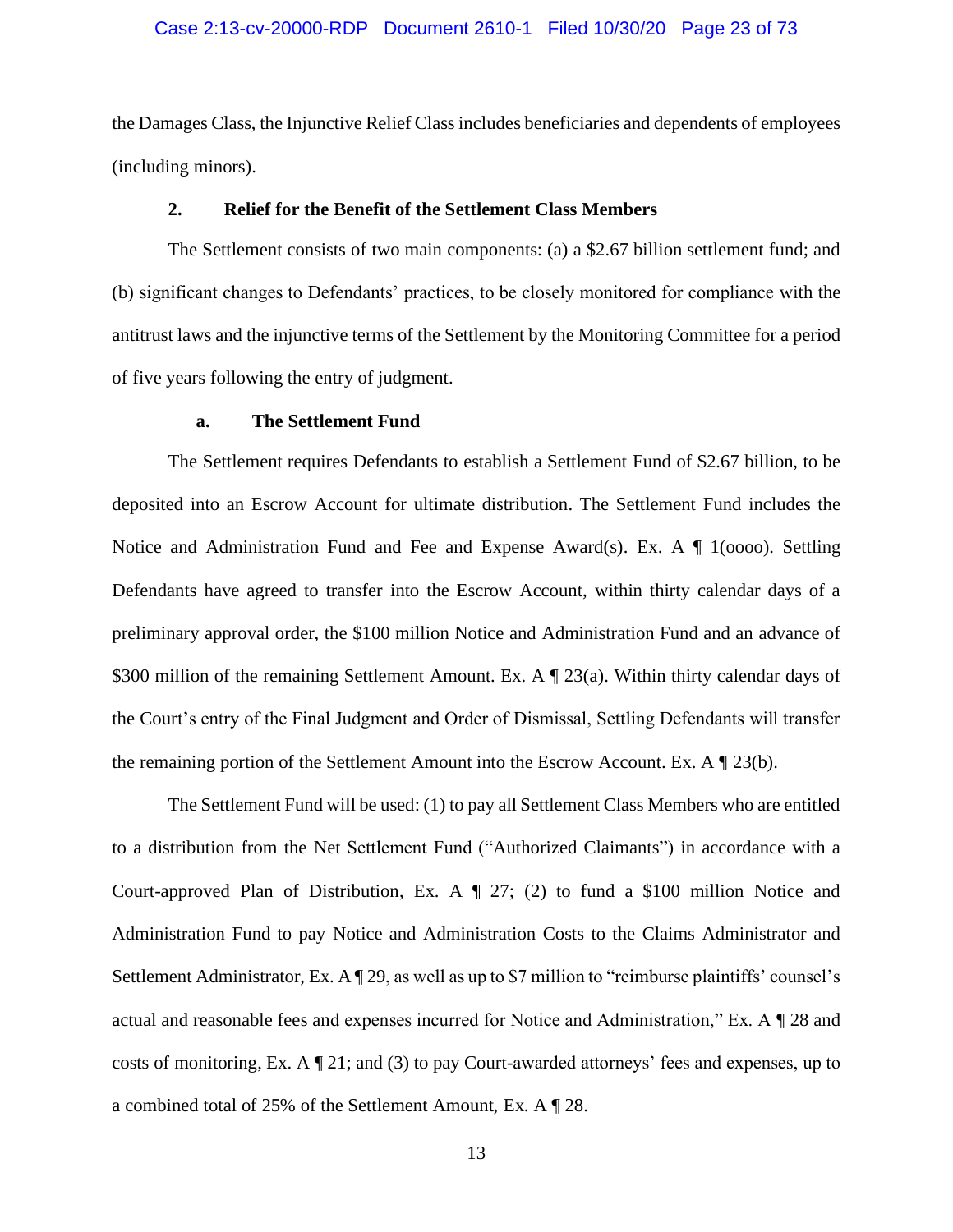## Case 2:13-cv-20000-RDP Document 2610-1 Filed 10/30/20 Page 24 of 73

If there is any balance remaining in the \$100 million Notice and Administration Fund, it will be returned to Settling Defendants after the completion of the administration and monitoring during the Monitoring Period. Ex. A ¶ 30. Defendants have no other reversionary interest in the Settlement Fund, and if after distributions to Authorized Claimants, the Fee and Expense Award, and any Court-awarded Service Awards, any money remains in the Settlement Fund (apart from any remainder of the \$100 million Notice and Administration Fund), the Claims Administrator will, subject to Court approval, allocate the remaining Escrow Account balance to Settlement Class Members. *Id.* Settlement Class Counsel and Self-Funded Sub-Class Settlement Counsel may petition the Court for replenishment by Defendants of the Notice and Administration Fund upon a showing of a necessity for such replenishment. *Id.* ¶ 1(ggg).

#### **b. Injunctive Relief**

<span id="page-23-0"></span>In addition to the \$2.67 billion in monetary recovery, Class Representatives, Settlement Class Counsel, and Self-Funded Sub-Class Settlement Counsel secured substantial injunctive relief on behalf of the Settlement Class. That relief includes significant, unprecedented, and farreaching changes to BCBSA's rules and regulations, and the establishment of a Monitoring Committee. As explained by Dr. Daniel Rubinfeld, each of these hard-won changes to Defendants' rules provides significant additional relief to the Class, allowing for opportunities for more competition in the market for health insurance and providing the potential for Class Members to achieve greater consumer choice, better product availability, and increased innovation. *See* Ex. I, Rubinfeld Decl.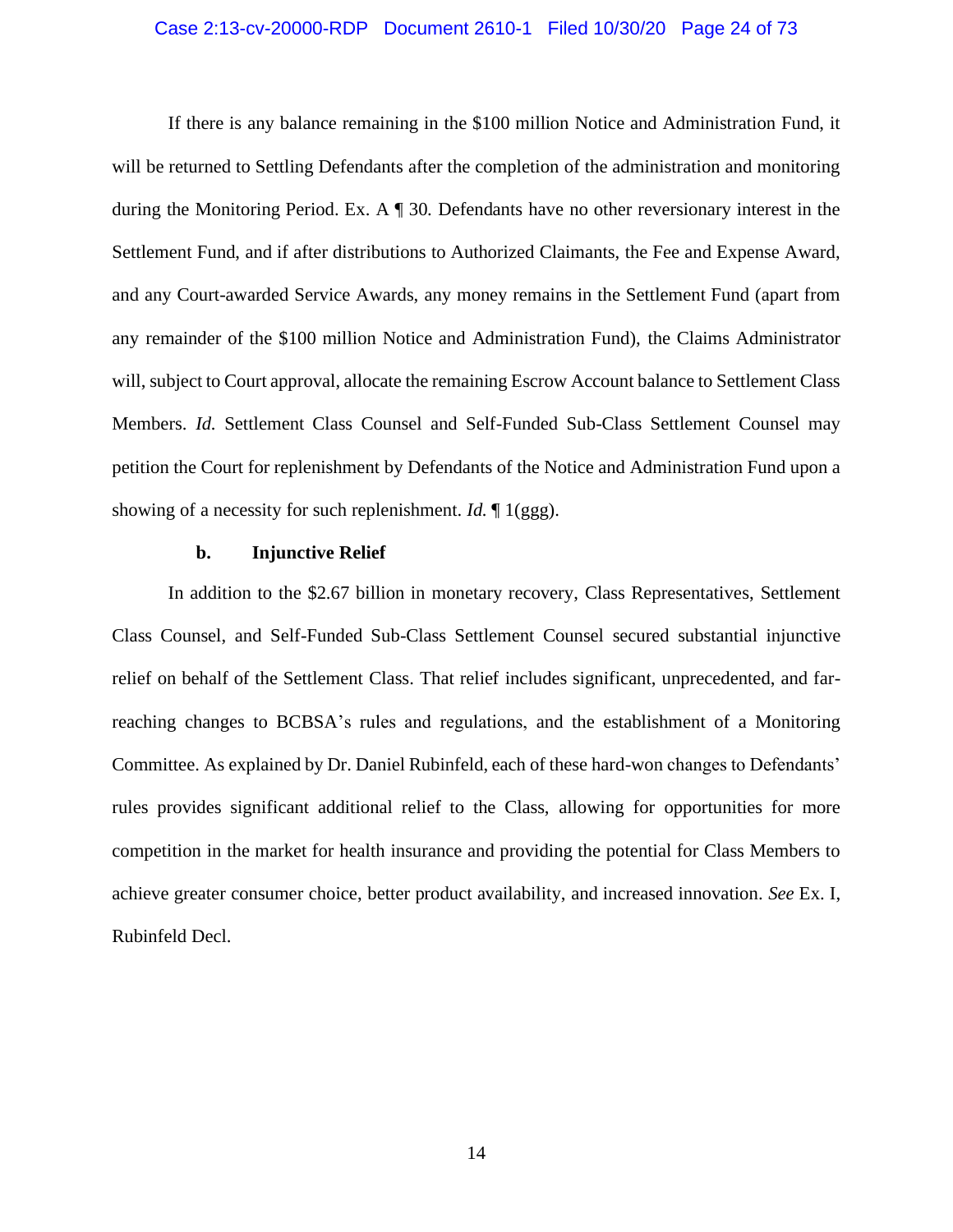Key provisions of the injunctive relief include the following.

# **i. The Elimination of the National Revenue Cap on Non-Blue Competition**

<span id="page-24-0"></span>BCBSA's current license agreements with the Member Plans limits Plans' ability to generate revenue using non-Blue brands, both from inside and outside the Member Plan's assigned territorial service area; these restrictions are identified as "Best Efforts" clauses. Ex. I, Rubinfeld Decl. ¶ 8. Settling Defendants have agreed to "eliminate and no longer enforce the National Best Efforts Requirement," and to "not adopt or implement any equivalent requirement or any rule in any future License Agreement or Membership Standard that imposes a cap, ratio, or other quantitative limit on a Settling Individual Blue Plan's non-Blue Branded healthcare business outside of its Service Area." Ex. A ¶ 10.

## **ii. Opening the Door to Expanded Blue Bids and Competition**

<span id="page-24-1"></span>Class Representatives also secured valuable injunctive relief to pave the way for increased competition among Member Plans for National Accounts in three important ways. *First*, certain Qualified National Accounts (those with more than 5,000 employees and which also meet certain dispersion criteria) will be able to obtain a second member plan bid. Ex. A ¶ 15. This provision covers at least 33 million members in the aggregate. Ex. A ¶ 1(u). <sup>13</sup> *Second*, for Qualified National Accounts with Independent Health Benefit Decision Locations in more than one Service Area, each Independent Health Benefit Decision Location may request a bid from the Member Plan in its Service Area to cover employees working at that Location. Ex. A ¶ 14(b). *Third,* when multi-Service Area National Accounts (those with more than 250 total Members and Headquarters in the bidding Member Plan's Service Area) seek bids, and the Member Plan for that Service Area

 $<sup>13</sup>$  This figure includes accounts that already have the right to request a bid from more than one Blue Plan, which will</sup> not receive the right to request additional bids. Ex. A ¶ 15.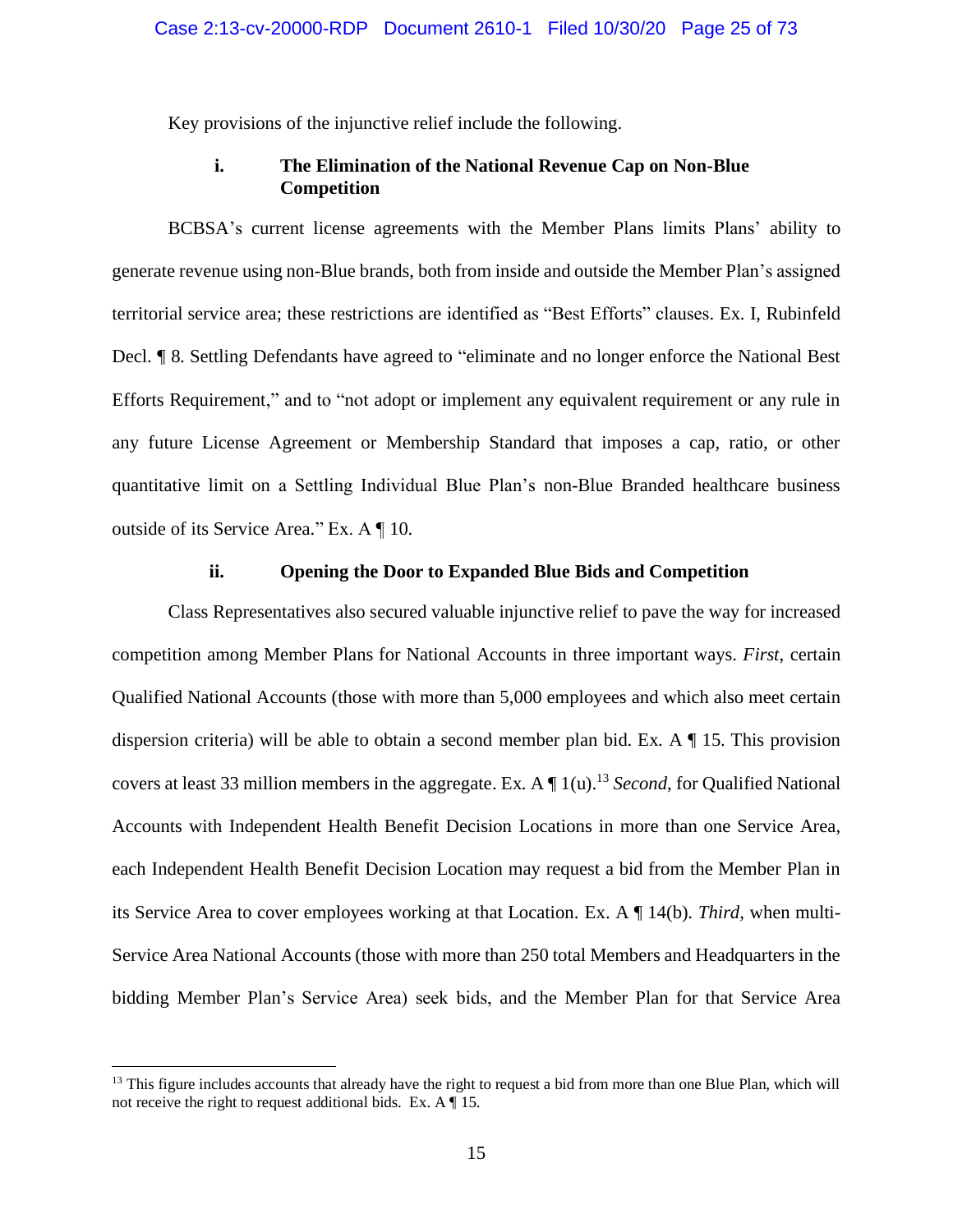## Case 2:13-cv-20000-RDP Document 2610-1 Filed 10/30/20 Page 26 of 73

decides to bid the Account under a non-Blue brand, the right to bid the Account under the Blue brands must be "ceded" to another Member Plan, thereby allowing increased choice for that Account. Ex.  $A \P 14(a)$ .

## **iii. Local "Best Efforts"**

<span id="page-25-0"></span>The Local "Best Efforts" requirement places a revenue cap on a Member Plan's healthcarerelated revenue, requiring that 80% of all such revenue within the Member Plan's Service Area must come from Blue-branded business. The Settlement caps this requirement at 80% and limits the measurement of revenue for purposes of compliance with this requirement to no larger than the state level.

## **iv. Acquisitions**

<span id="page-25-1"></span>BCBSA currently controls—through Member Plan voting – whether any individual Blue Plan may be acquired by another Blue Plan. Under the Settlement Agreement, Settling Defendants are only permitted to impose "legal and reasonable conditions on the acquisition of a member plan, but only to the extent that those conditions are reasonably necessary to prevent impairment of (1) the value of the Blue Marks, or (2) the competitiveness or efficiency of the Blue Branded business or of the Blue Marks," and any condition must provide that the potential acquirer may challenge any rejection by BCBSA before the Monitoring Committee, followed by binding arbitration. Ex. A  $\P$  17.

## **v. Non-Provider Contracting for Self-Funded Accounts**

<span id="page-25-2"></span>The Settlement permits direct contracting between Non-Provider Vendors and Self-Funded Accounts, including direct contracting with Specialty Service Provider Vendors. Ex. A ¶ 12(a)

## **vi. Most Favored Nation Clauses**

<span id="page-25-3"></span>Member Plans must abide by state laws, regulations, and consent decrees regarding the use of Most Favored Nations ("MFN") clauses or differentials in provider contracts, but if there is no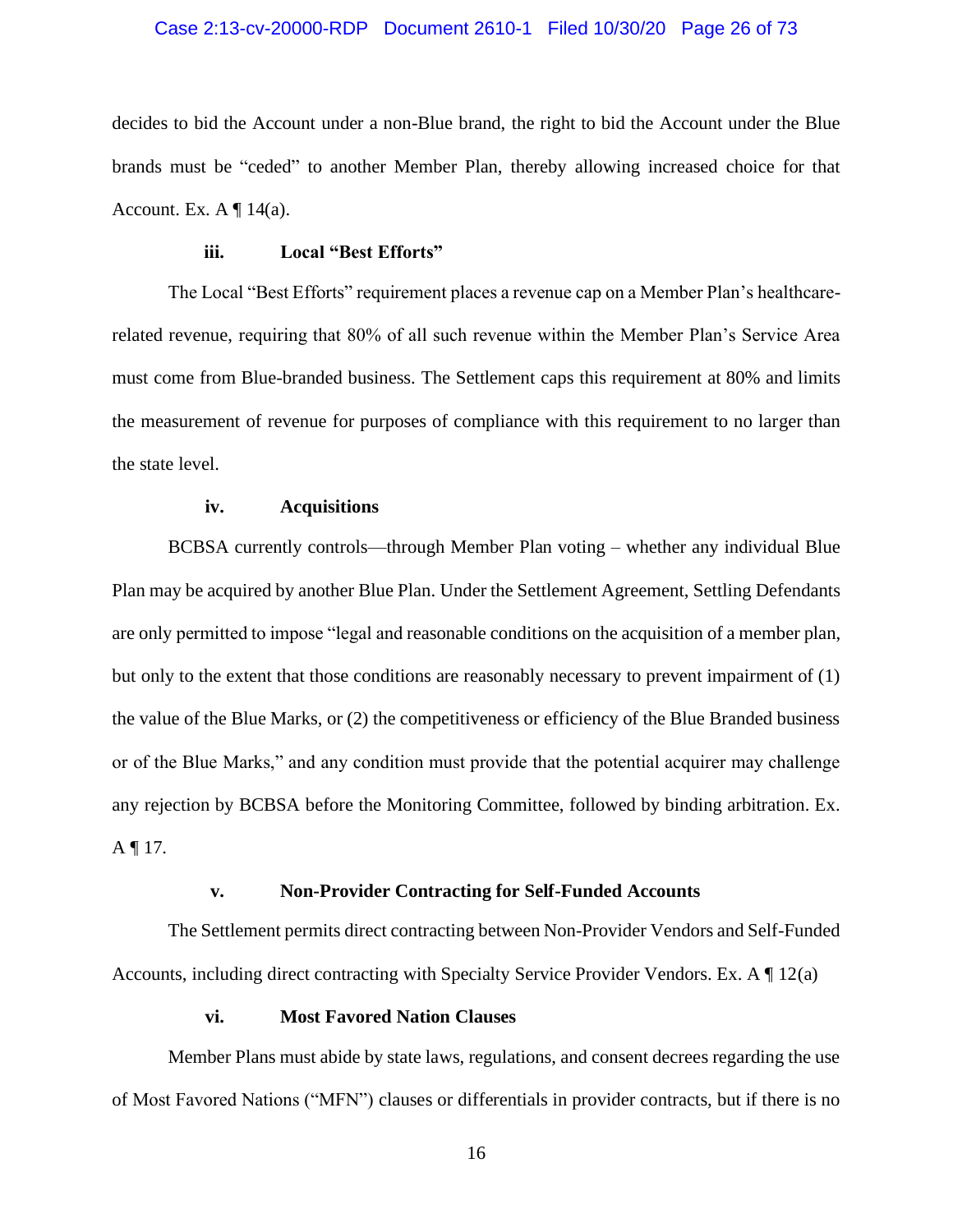## Case 2:13-cv-20000-RDP Document 2610-1 Filed 10/30/20 Page 27 of 73

governing state law, regulation, or agreement applicable, the Member Plan entering into a MFN  $Differential<sup>14</sup>$  must demonstrate to the Monitoring Committee that the provision does not violate the terms of the Settlement. Ex. A ¶ 18.

## **vii. Monitoring Committee**

<span id="page-26-0"></span>The Settlement establishes a Monitoring Committee "made up of (1) two members appointed collectively by Settling Defendants, (2) one member appointed collectively by Settlement Class Counsel, (3) one member appointed by Self-Funded Sub-Class Settlement Counsel, and (4) one member appointed by the Court" that will oversee compliance with the Settlement for a period of five years from the Court's entry of Final Judgment and Order of Dismissal.<sup>15</sup> Ex. A  $\P$  1(xx), 1(zz). Additionally, the Monitoring Committee will mediate any reported disputes related to the Settlement. Ex. A ¶ 20.

BCBSA may report any proposed new rules or measures contemplated under paragraphs 10-18 of the Settlement to the Monitoring Committee. *Id.* If the proposed rule or measure is not reported to the Monitoring Committee, or if an arbitrator finds that the proposed rule or measure does not comply with the terms of the Settlement, the rule or measure will not constitute a Released Claim and will not be covered under the Settlement. *Id.* As a result, the inclusion of the Monitoring Committee in the Settlement affords the Settlement Classes substantial assurance of the Settling Defendants' compliance with the Agreement.

<sup>&</sup>lt;sup>14</sup> An MFN Differential is "an MFN which requires that the Provider offer a health plan financial terms that are more favorable by a specified rate than those it offers any comparable health plan during the performance period of the contract." Ex.  $A \P 1$ (bbb).

<sup>&</sup>lt;sup>15</sup> Any reporting obligation and the authority of the Monitoring Committee shall cease at the conclusion of the Monitoring Period. Ex. A ¶ 20. The Monitoring Committee's fees and expenses reasonably incurred will be paid from the Notice and Administration Fund upon approval by the Court. Ex. A ¶ 21.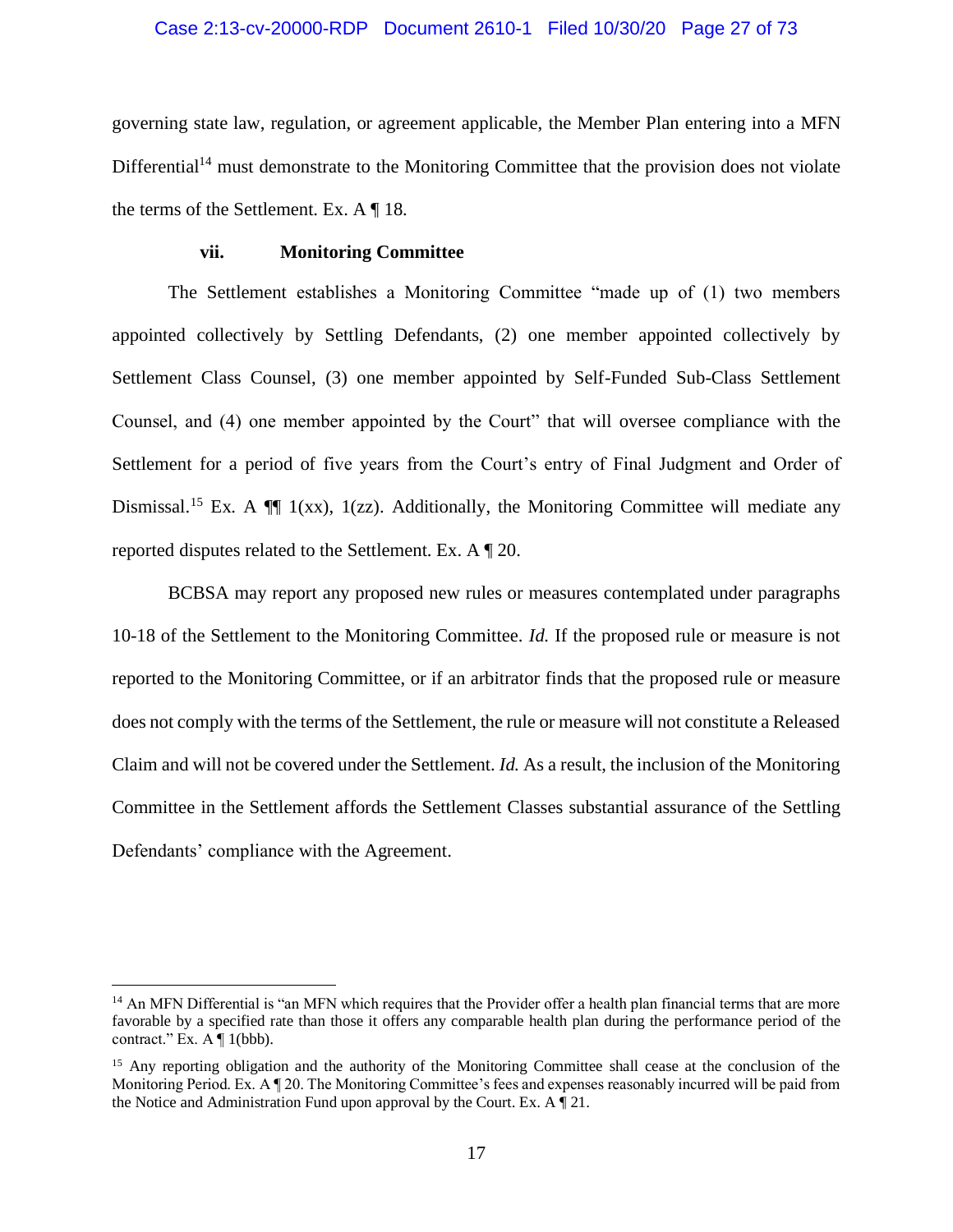## **c. Settlement Class Release**

<span id="page-27-0"></span>In return for the monetary and injunctive relief provided in the Settlement, upon the effective date of the Settlement, Releasors (Class Representatives and Settlement Class Members) who do not timely and validly exclude themselves will have fully released all claims against the Releasees ((i) Individual Blue Plans, (ii) BCBSA, (iii) NASCO,<sup>16</sup> and (iv) Consortium Health Plans, Inc.,<sup>17</sup> as well as related entities). Ex. A  $\P$  32, 1(vvv), 1(www). The releases apply to Releasors and their related persons and entities, such as dependents and beneficiaries under their insurance policies.

The Releasors agree to release any and all known and unknown claims "based upon, arising from, or relating in any way to: (i) the factual predicates of the Subscriber Actions (including but not limited to the Consolidated Amended Class Action Complaints filed in the Northern District of Alabama) including each of the complaints and prior versions thereof, or any amended complaint or other filings therein from the beginning of time through the Effective Date; (ii) any issue raised in any of the Subscriber Actions by pleading or motion; or (iii) mechanisms, rules, or regulations by the Settling Individual Member Plans and BCBSA within the scope of Paragraphs 10 through 18 approved through the Monitoring Committee Process during the Monitoring Period." Ex. A ¶ 1(uuu). Thus, the Released Claims in certain circumstances, will include those "mechanisms, rules or regulations" enacted *after* the Effective Date that are also approved by the Monitoring Committee during the Monitoring Period.

The Releasors have retained their right to assert certain claims relating to coverage, benefits and administration of claims that arise in the ordinary course of business and are not "based in

<sup>&</sup>lt;sup>16</sup> NASCO is a healthcare technology company owned by several Member Plans and is involved in processing claims.

<sup>&</sup>lt;sup>17</sup> Consortium Health Plans, Inc. is a marketing company owned by several Member Plans and provides marketing assistance regarding national accounts to BCBSA and the Member Plans.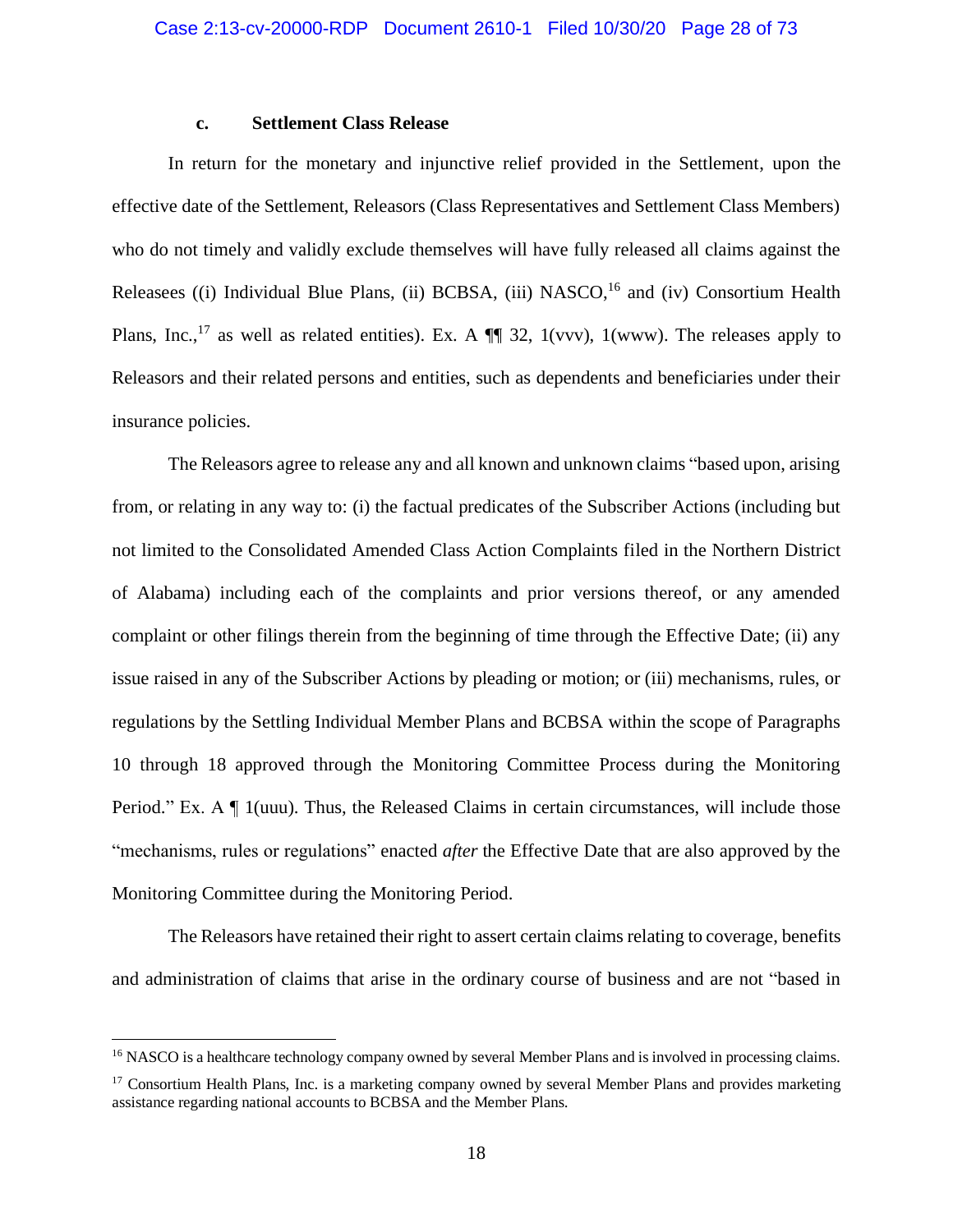## Case 2:13-cv-20000-RDP Document 2610-1 Filed 10/30/20 Page 29 of 73

whole or in part on the factual predicates of the Subscriber Actions or any other component of the Released Claims discussed in this Paragraph." *Id.* Additionally, Providers who are Settlement Class Members retain the right to assert any claims arising from their sale or provision of health care products or services, and Settling Defendants have agreed not to raise Providers' releases under this Settlement as a defense to Providers' claims brought in their capacity as Providers of health care products or services in MDL No. 2406. *Id.*

# **d. Notice Plan<sup>18</sup>**

<span id="page-28-0"></span>After a competitive bidding process, Settlement Class Counsel has retained JND to serve as the Notice and Claims Administrator for the Settlement, and seeks Court approval of JND to act in that role. JND has handled billion-dollar settlements, including the \$10+ billion *Deep Water Horizon* settlement and the *Equifax Data Breach* settlement, valued at over \$1.3 billion with over 18 million claims. JND is a nationally recognized leader in the industry, with extensive experience in large complex matters involving the security and management of HIPAA-protected data, and has prepared a customized notice plan with a considerable focus on data security. Settlement Class Counsel has worked closely with Settling Defendants and JND to ensure the highest privacy and data security standards.

As set forth in detail in the Notice Motion, the Notice Plan developed by JND provides notice in full compliance with Rule 23.

# **e. Settlement Rescission**

<span id="page-28-1"></span>Either side may rescind the Settlement if any of the following events occurs:

 $<sup>18</sup>$  The Notice Plan will be set forth in greater detail in the Notice Motion, which is being submitted contemporaneously</sup> with this motion.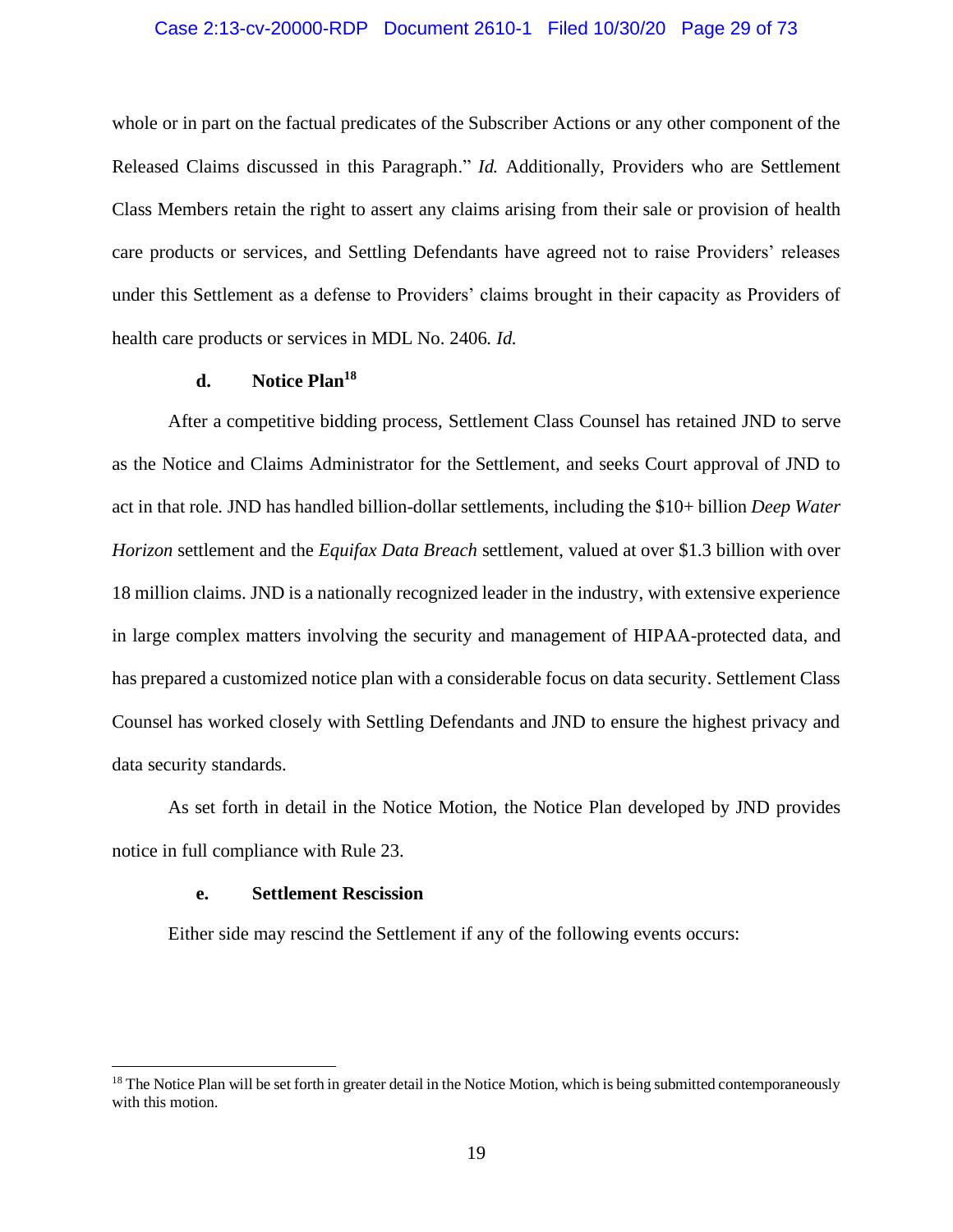- the Court refuses to approve the Settlement or any part thereof, including if the Court does not certify the Settlement Classes in accordance with the specific Settlement Class definitions set forth in the Settlement;
- the Court's approval is modified or set aside on appeal;
- the Court does not enter the Final Judgment and Order of Dismissal as provided for by the Agreement;
- the Court enters the Final Judgment and Order of Dismissal and appellate review is sought, and on such review, such Final Judgment and Order of Dismissal is not affirmed in its entirety; or
- the Final Judgment and Order of Dismissal is modified by any court in a material way (*i.e.*, not to include any modification to the Plan of Distribution, Notice Plan, and/or Fee and Expense Application that does not have the effect of increasing Settling Defendants' financial obligation under this Agreement).

## Ex. A  $\P\P$  8(d), 43.

The Settling Defendants may also rescind the Settlement if the Fee and Expense Award exceeds 25% of \$2.67 billion. Ex. A ¶¶ 8, 28. Additionally, the Settlement Class Members may rescind the Settlement if the Settling Defendants fail to timely transfer the Settlement Amount to the Escrow Account, provided that Settlement Class Counsel and Self-Funded Sub-Class Settlement Counsel have notified counsel for Settling Defendants in writing of their intention to rescind the Agreement, and Settlement Defendants have not paid the transferred the entire Settlement Amount to the Escrow Account within 30 business days of such notice. Ex. A  $\mathbb{Z}$  24.

Finally, with the assistance of the mediator, the parties have agreed to an *In Camera*  Supplement to the Settlement Agreement relating to Settling Defendants' ability to terminate the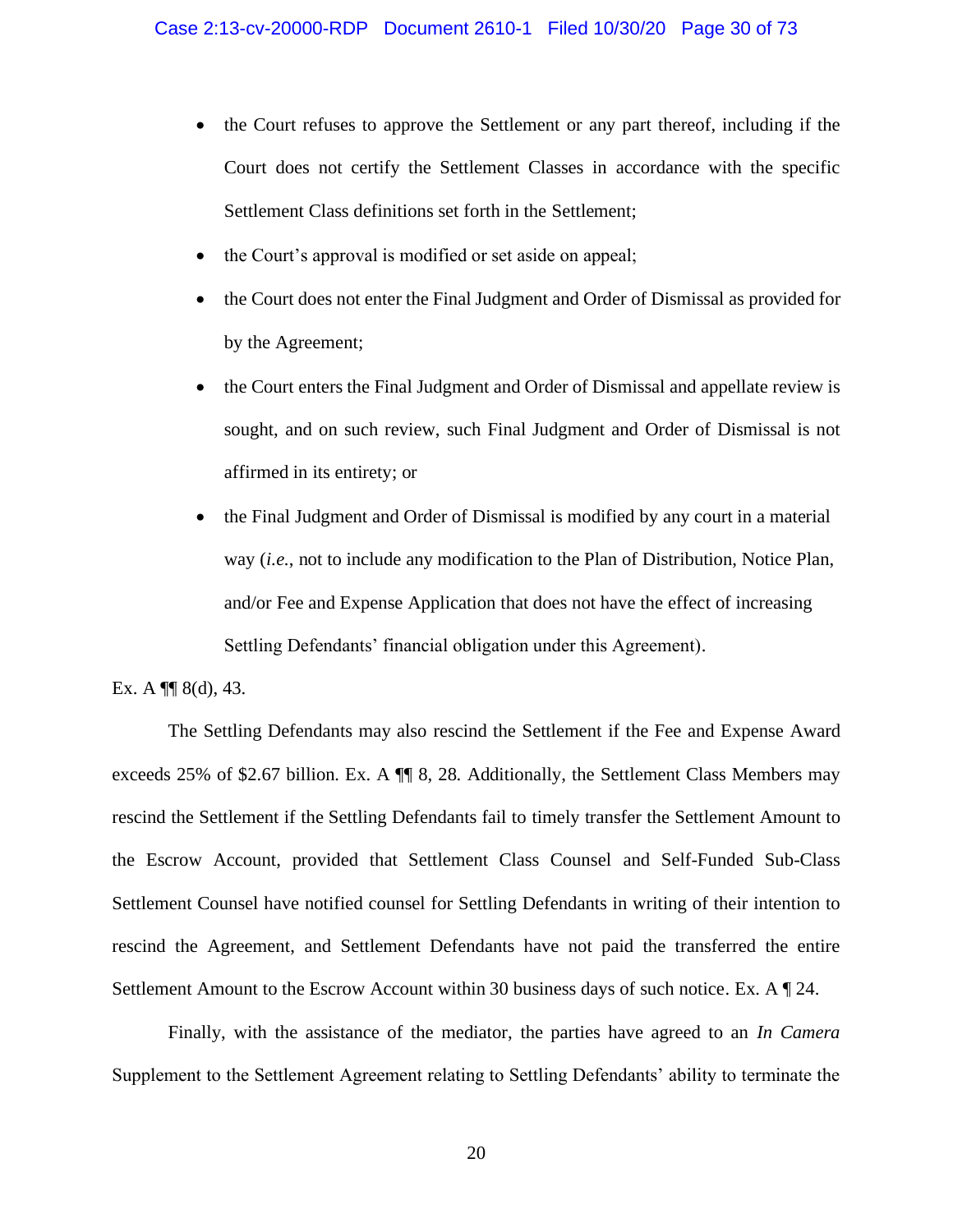## Case 2:13-cv-20000-RDP Document 2610-1 Filed 10/30/20 Page 31 of 73

Settlement Agreement based on a certain threshold of opt-outs. Ex. A ¶ 1(kk). This Supplement is confidential and will be submitted for the Court's review.

## **f. Attorneys' Fees and Costs**

<span id="page-30-0"></span>Settlement Class Counsel will submit an application(s) to the Court for: (i) an award of attorneys' fees, plus (ii) reimbursement of expenses and costs reasonably and actually incurred in connection with prosecuting the Subscriber Actions, up to a combined total of 25% of the Settlement Amount. Ex. A ¶ 28. The parties' agreement with respect to attorneys' fees was reached only after the parties had resolved the other substantive terms of the Settlement. *See also* Ex. A ¶ 28(d) (allowing payment of a partial award of \$75 million for attorneys' fees and reimbursement of costs and expenses after Preliminary Approval and subject to protections that insure the repayment of all or part of the partial award in the event the Fee and Expense Award is reduced, rejected, or reversed on appeal).<sup>19</sup>

## <span id="page-30-1"></span>**C. Plan of Distribution**

JND will make all valid distributions for Authorized Claimants in accordance with the terms of the Settlement and the proposed Plan of Distribution, which is being submitted for preliminary approval. Ex. D. The Settlement Agreement contemplates Court appointment of a Settlement Administrator to assist in the implementation of the Plan of Distribution and to resolve any disputes concerning the claims process. Upon preliminary approval of the proposed Plan of Distribution, Subscriber Plaintiffs will seek Court appointment of a Settlement Administrator.

<sup>&</sup>lt;sup>19</sup> The Settlement Agreement contemplated that Settlement Class Counsel and Self-Funded Sub-Class Settlement Counsel would seek Service Awards for Class Representatives as part of their Fee and Expense Application. Ex. A ¶ 28. Service awards are often appropriate to compensate plaintiffs for the time and effort they expend during litigation and the risk they take in prosecuting class actions on behalf of absent class members. Here, many of the Class Representatives have diligently prosecuted this case for seven years, producing documents and written discovery responses, preparing and producing witnesses for depositions, and reviewing briefing and settlement materials in order to represent the interests of the Damages Class and the Self-Funded Sub-Class. The Eleventh Circuit's decision in *Johnson v. NPAS Solutions, LLC*, 975 F.3d 1244 (11th Cir. 2020), which calls into question the availability of such awards, is currently pending *en banc* review, and as such no service awards are being requested at this point.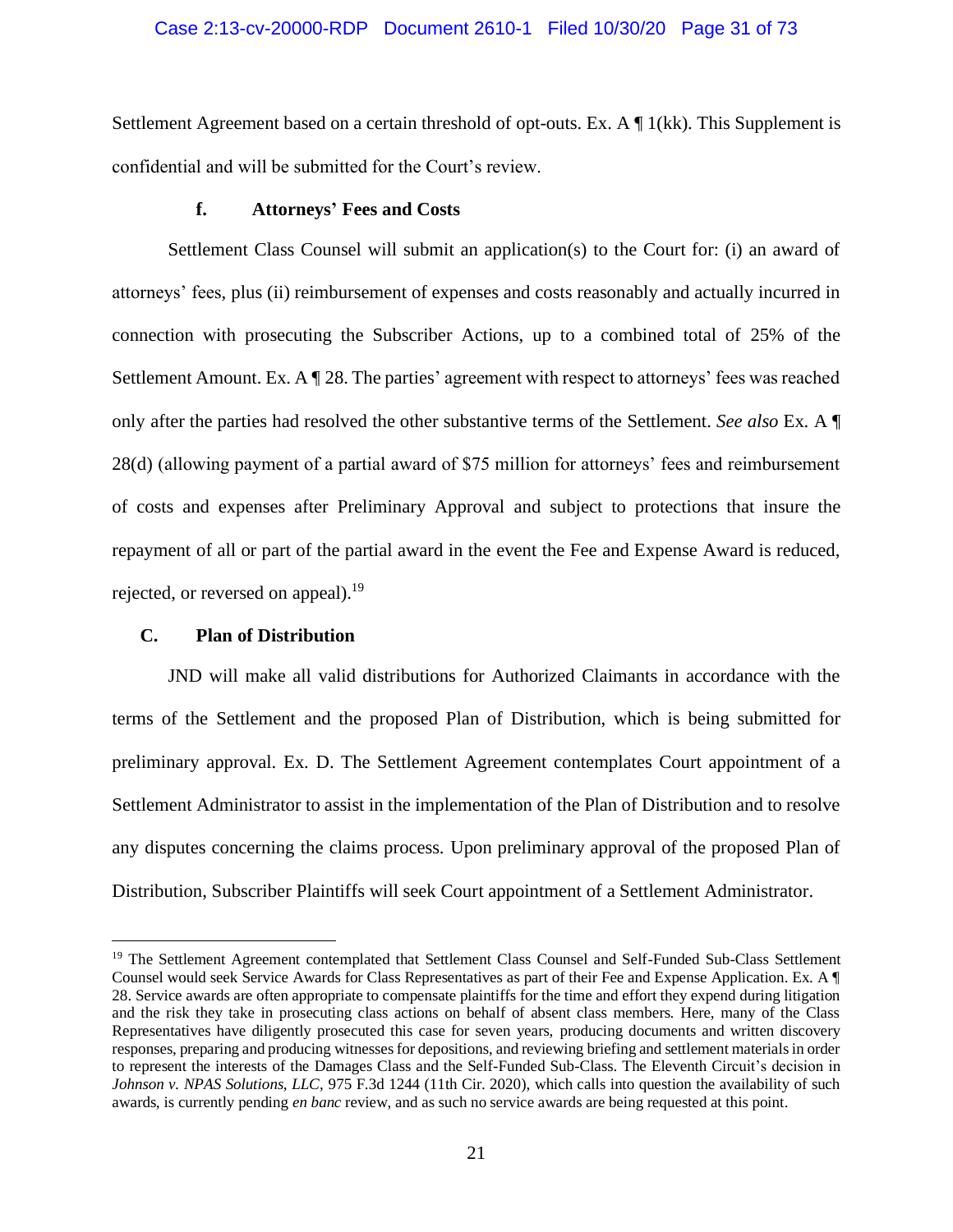## Case 2:13-cv-20000-RDP Document 2610-1 Filed 10/30/20 Page 32 of 73

The Net Settlement Fund is allocated between Individual Members and Insured Groups on the one hand ("Fully Insured Claimants") and the Self-Funded Sub-Class on the other hand. Settlement Class Counsel and Self-Funded Sub-Class Settlement Counsel (together, "Class Counsel") sought the assistance of Mr. Feinberg as Allocation Mediator to facilitate the determination of an appropriate allocation of the Net Settlement Fund between Fully Insured Claimants and the Self-Funded Sub-Class. Ex. E, Settlement Class Counsel Decl. ¶ 33; Ex. F, Self-Funded Sub-Class Settlement Counsel ¶ 9; Ex. G, Feinberg Decl. ¶ 6. The parties presented evidence concerning the relative volume of payments and differing strengths of claims for Self-Funded Accounts and Fully Insured Claimants. Ex. E, Settlement Class Counsel Decl. ¶ 33; Ex. F, Self-Funded Sub-Class Settlement Counsel Decl. ¶ 10; Ex. G, Feinberg Decl. ¶ 12. The parties ultimately agreed upon an allocation, which was presented to Mr. Feinberg for his review. Ex. E, Settlement Class Counsel Decl. ¶ 33; Ex. F, Self-Funded Sub-Class Settlement Counsel Decl. ¶ 10; Ex. G, Feinberg Decl. ¶ 13. Mr. Feinberg reviewed the allocation recommendation and determined that it was reasonable. Ex. G, Feinberg Decl. ¶ 14. The allocation is based on numerous factors including the strengths of the respective claims, the shorter Self-Funded Class Period, and the large difference in premiums paid for fully-insured coverage as opposed to administrative fees charged for self-insured coverage. Ex. E, Settlement Class Counsel Decl. ¶ 33; Ex. F, Self-Funded Sub-Class Settlement Counsel Decl. ¶ 10; Ex. G, Feinberg Decl. ¶ 14. Under this allocation, the Self-Funded Sub-Class (including Self-Funded Account employees) will receive 6.5% of the Net Settlement Fund ("Self-Funded Net Settlement Fund"), with the remainder allocated to Fully Insured Claimants (and their employees) ("FI Net Settlement Fund"). Ex. D, Plan of Distribution  $\P$  3.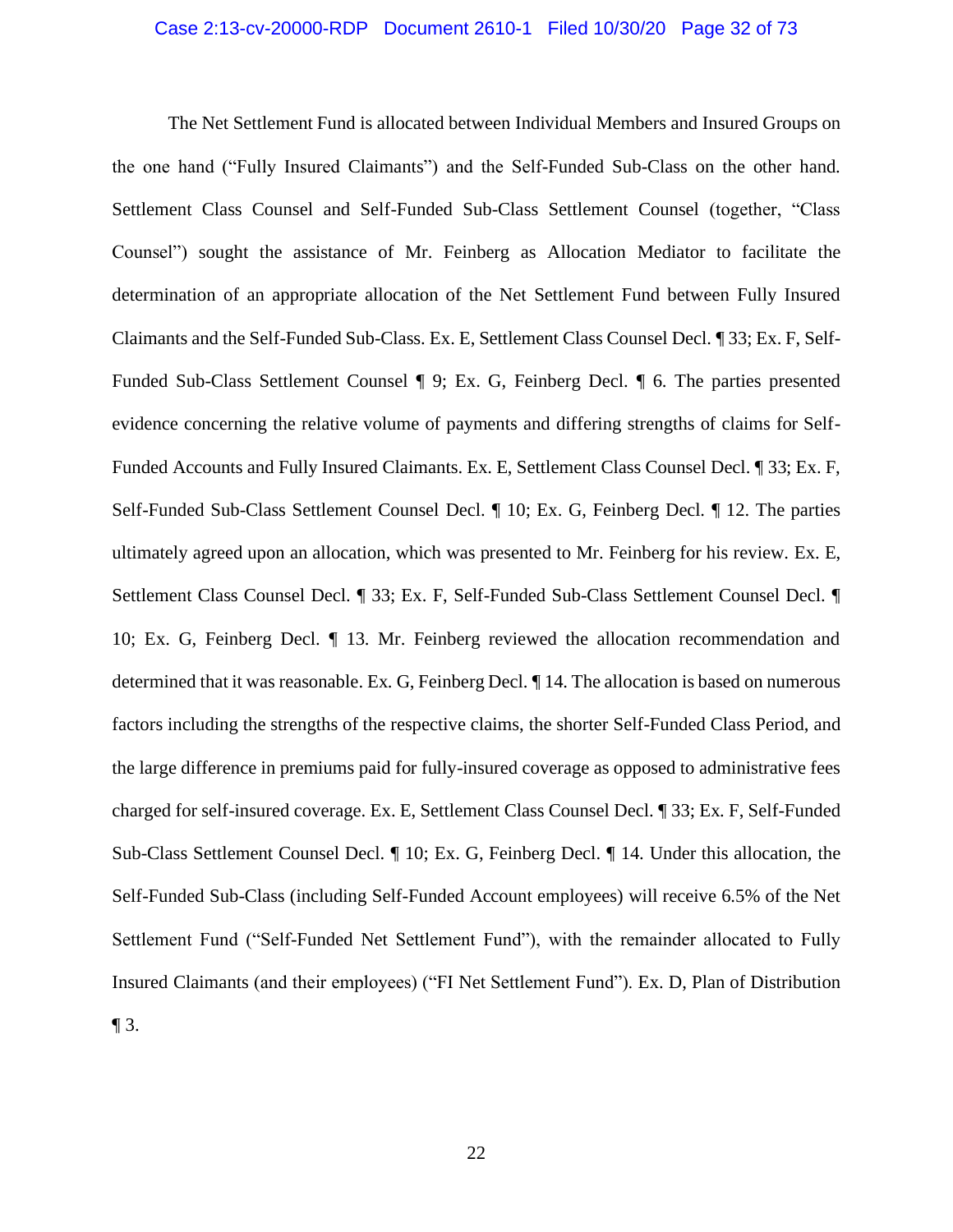## Case 2:13-cv-20000-RDP Document 2610-1 Filed 10/30/20 Page 33 of 73

In order to develop an equitable distribution of the Self-Funded Net Settlement Fund and the FI Net Settlement Fund among Authorized Claimants for each fund, Class Counsel retained The Brattle Group to assist with designing a Plan of Distribution, which will be administered by JND. Ex. E, Settlement Class Counsel Decl. ¶ 34. All distributions to Authorized Claimants are subject to a \$5 minimum payment threshold to ensure that the resources to process a claim are not out of proportion to the value of the individual claim. Ex. D, Plan of Distribution ¶ 28.

For the FI Net Settlement Fund, JND will first calculate the actual premiums paid by Individual Members and Insured Groups, using data produced by Settling Defendants. Ex. D, Plan of Distribution ¶ 12. Those premiums will be used to calculate the *pro rata* share of the FI Net Settlement Fund available to each claiming Individual Member and Insured Group. *Id.* ¶ 13. For Individual Members, no further calculation is required, and a claiming Individual Member will receive his or her full *pro rata* share of the FI Net Settlement Fund. *Id.* ¶¶ 13, 16. For any Insured Group where only the employer makes a claim, and no employees do, the employer will be eligible for 100% of the Insured Group's *pro rata* distribution. *Id.* ¶ 18. If any employees make a claim, Insured Group's *pro rata* share must be appropriately allocated between the employer and any claiming employees.

Typically, both employers and employees bear a portion of the burden of the premiums paid by Insured Groups. Ex. H, Chodorow Decl. ¶ 11. Based on this economic reality, Class Counsel propose a "Default" option for apportioning premiums between employers and employees. Ex. D, Plan of Distribution ¶ 19(f). Given the difference in contribution percentages for single and family coverage, the Plan of Distribution utilizes a Default option setting contribution percentages for Insured Group employees with single coverage at 15% and for family coverage at 34%. Ex. G, Feinberg Decl. ¶ 18; Ex. H, Chodorow Decl. ¶ 31 (discussing the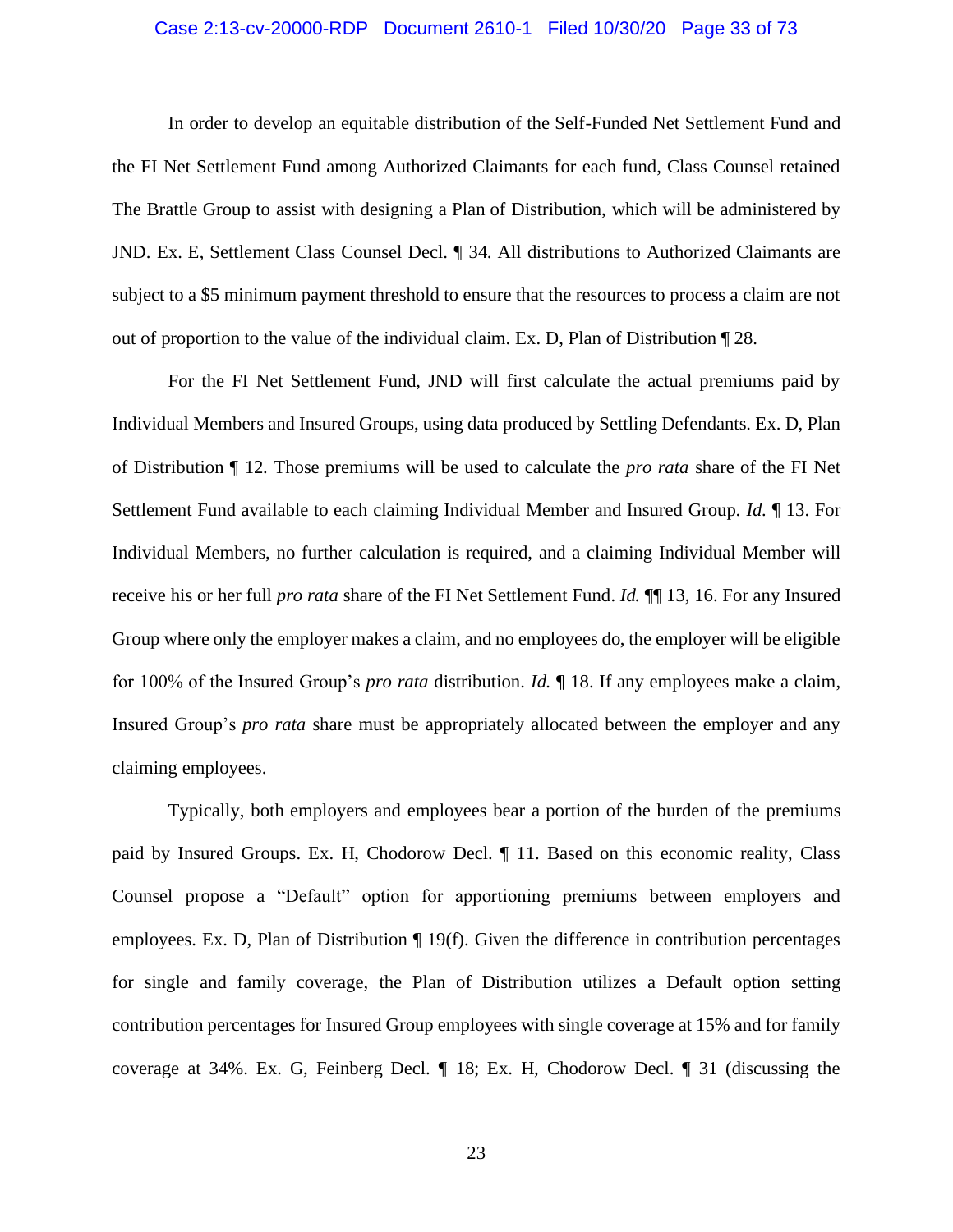## Case 2:13-cv-20000-RDP Document 2610-1 Filed 10/30/20 Page 34 of 73

economic reasonableness of setting different Default contribution percentages for single and family coverage based on employers' historically sharing more of the burden for single coverage than family coverage).

The Default option was chosen by Class Counsel after consideration of several factors including: (a) Defendants' lack of data showing how much, if anything, each employee directly or indirectly contributed toward the payment of the premiums paid by the employer, and the inability to access such data from any other readily available source; (b) the information provided from national data gathered by Kaiser (which shows, for example, that the average employee contribution rate for Insured Groups during the FI Class Period ranged from 33% to 39% for family coverage and from 14% to 19% for single coverage); (c) that some employees do not contribute anything out-of-pocket towards their employer-sponsored health insurance; (d) the economic literature relating to a potential contention that, regardless of out-of-pocket contributions by employees, employees may indirectly contribute by receiving lower wages than they would absent employer-provided health insurance; (f) the legal authorities as to the relative strengths and weakness of antitrust claims brought by employers versus those brought by employees; and (g) the fact that unclaimed employee premium amounts or employee claims valued at less than the \$5 minimum will revert to employers. Ex. D, Plan of Distribution  $\P$  19(f)(i-vi); Ex. H, Chodorow Decl. ¶ 18 (finding use of Default option to be economically reasonable based on these factors). Any Authorized Claimant will automatically be assigned the Default option on their Claim Form, at which point they will not be required to provide further evidence of their premium payments, and their claims will be administered using Settling Defendants' data to the extent possible.

Where both the employer and any employees make a claim, the first step in calculating the employer and employees' portion of the Insured Group's *pro rata* distribution is to estimate the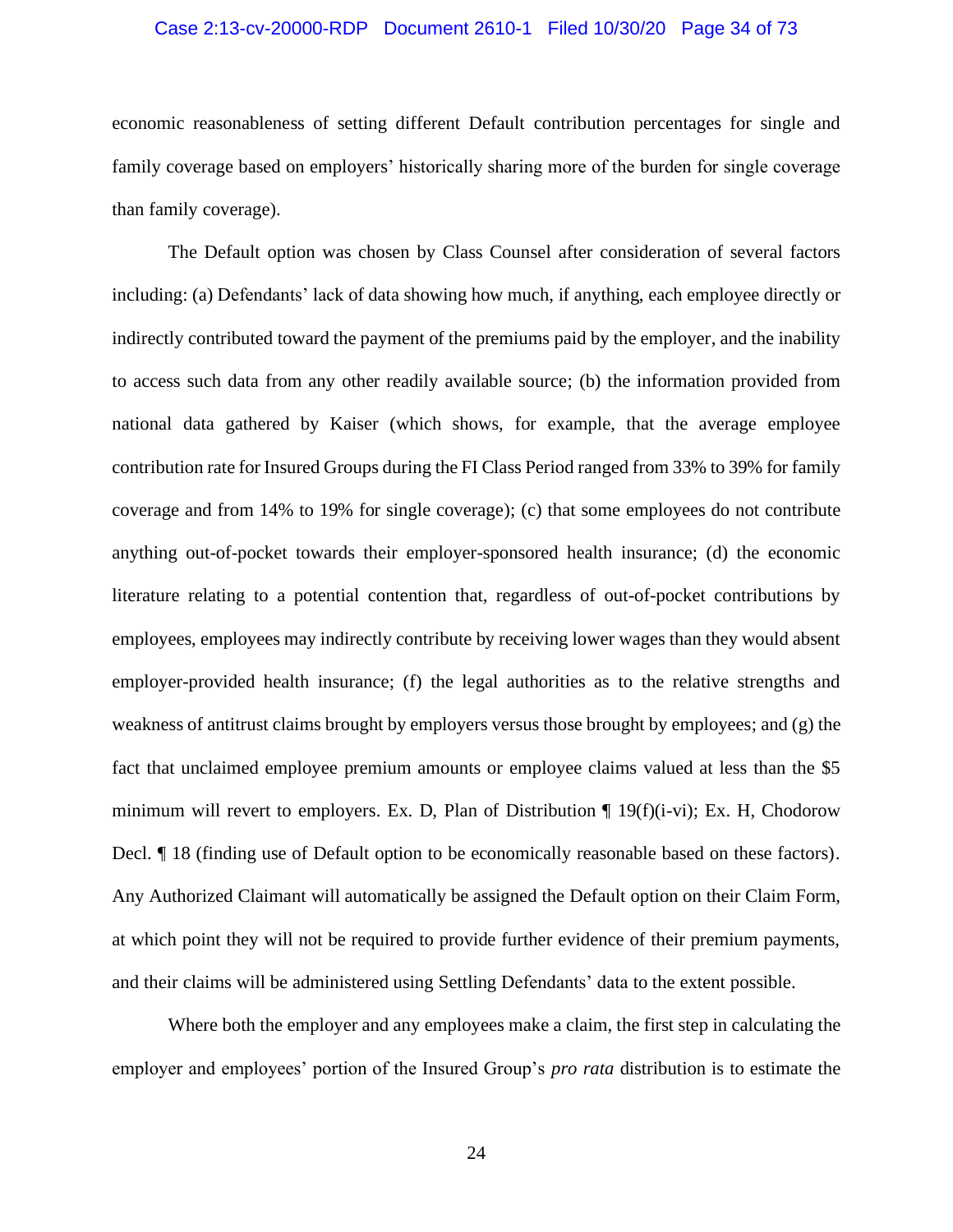## Case 2:13-cv-20000-RDP Document 2610-1 Filed 10/30/20 Page 35 of 73

amount of the Insured Group's premiums attributable to each claiming employee. Ex. D, Plan of Distribution ¶ 19(a). JND will use Defendants' data to calculate the "Unallocated Employee Premium" for each claiming employee. *Id*. Then, the appropriate Default contribution percentage (based on the type of coverage for the claiming employee during any period for which a claim is made) will be applied to the Unallocated Employee Premium to determine which portion of the Unallocated Employee Premium is deemed to have been paid by the employee as opposed to the employer. *Id.*  $\llbracket$  19(e). The employee will only receive credit for the portion of his or her Unallocated Employee Premium as reduced by the Default contribution percentage. *Id.* ¶ 19(f). So, for example, if an employee has an Unallocated Employee Premium of \$100 for family coverage, with the Default option of 34% applied, they will receive credit for \$34 of the premium. *Id.* Once these calculations have been made for the entire FI Class Period, the employer and any claiming employees will receive a payment from the Insured Group's *pro rata* distribution of the FI Net Settlement Fund in proportion to their share of the total premiums paid by the group. To the extent any employee has a payment calculated to be below the \$5 minimum threshold, they will not receive a check, and those funds will revert to the employer. *Id.*  $\P$  19(f)(vi), 27.

Rather than accepting the Default option on the Claim Form, any employer or employee believing that they paid a higher contribution percentage than the Default may select the "Alternative" option and can provide materials to the Settlement Administrator to support that contribution percentage. *Id.* at  $\P$  19(h). If sufficient data or records are submitted by either the employer or the employee(s), then the Settlement Administrator, in his or her exercise of sound discretion, shall determine the appropriate amount by which to increase or decrease the allocation between the employer and the employees, taking into account the same factors considered in setting the Default option as well as the reliability of the data presented by the claimant selecting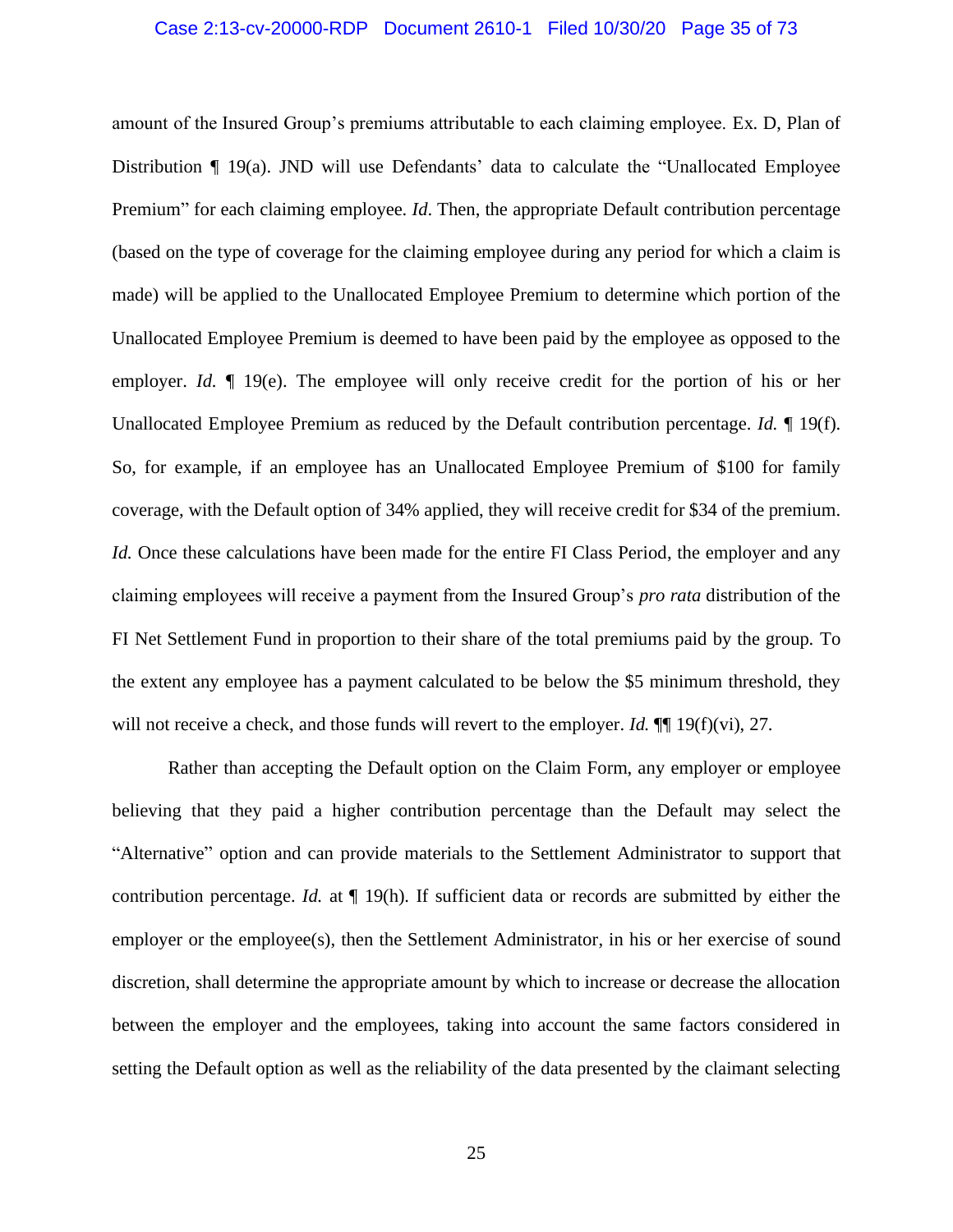## Case 2:13-cv-20000-RDP Document 2610-1 Filed 10/30/20 Page 36 of 73

this Alternative option. *Id.* at ¶ 19(i). Finally, if an employee files a claim and his or her employer does not, the employee will only receive credit for their portion of the Unallocated Employee Premium as determined by the allocation methodology described above. *Id.* at ¶ 20.

Similarly, for the Self-Funded Sub-Class, payments will be allocated from the Self-Funded Net Settlement Fund by the same method based on an employee's estimated share of the employer's administrative fees, with slightly different set contribution percentages for the Default option (18% for employees with single coverage and 25% for employees with family coverage)<sup>20</sup> and the same ability to select an Alternative option with presentation of data. Ex. D, Plan of Distribution at ¶¶ 22-26; Ex. H, Chodorow Decl. ¶ 51.

## <span id="page-35-0"></span>**III. LEGAL STANDARD**

"[S]ettlements are 'highly favored in the law and will be upheld whenever possible because they are a means of amicably resolving doubts and preventing lawsuits.'" *McWhorter v. Ocwen Loan Servicing, LLC*, No. 2:15-CV-01831-MHH, 2019 WL 9171207, at \*8 (N.D. Ala. Aug. 1, 2019) (quoting *Miller v. Republic Nat'l Life Ins. Co.*, 559 F.2d 426, 428 (5th Cir. 1977)). This is especially true for class actions. *See In re U.S. Oil & Gas Litig.*, 967 F.2d 489, 493 (11th Cir. 1992) (citing *Cotton v. Hinton*, 559 F.2d 1326, 1331 (5th Cir. 1977)) ("Public policy strongly favors the pretrial settlement of class action lawsuits."); *In re Liberty Nat'l Ins. Cases*, No. 1:02-CV-2741- UWC, 2006 WL 8436814, at \*9 (N.D. Ala. Mar. 31, 2006) ("The policy of federal courts, favoring voluntary resolution of litigation through settlement, is particularly strong in the context of class

<sup>&</sup>lt;sup>20</sup> The Default option for the Self-Funded Sub-Class was similarly determined by Settlement Class Counsel and Self-Funded Sub-Class Settlement Counsel, and determined to be reasonable by the Allocation Mediator, and through consideration of the same factors discussed above; however, employee contributions for the Self-Funded Sub-Class during the Self-Funded Class Period were on average higher for single coverage (18% to 19% compared to 14% to 19% for fully insured) and lower for family coverage (24% to 26% compared to 33% to 39% for fully insured), which is reflected in the Default percentages of 18% and 25%. Ex. D, Plan of Distribution at ¶¶ 22-26; Ex. G, Feinberg Decl. ¶ 18; Ex. H, Chodorow Decl. ¶ 51.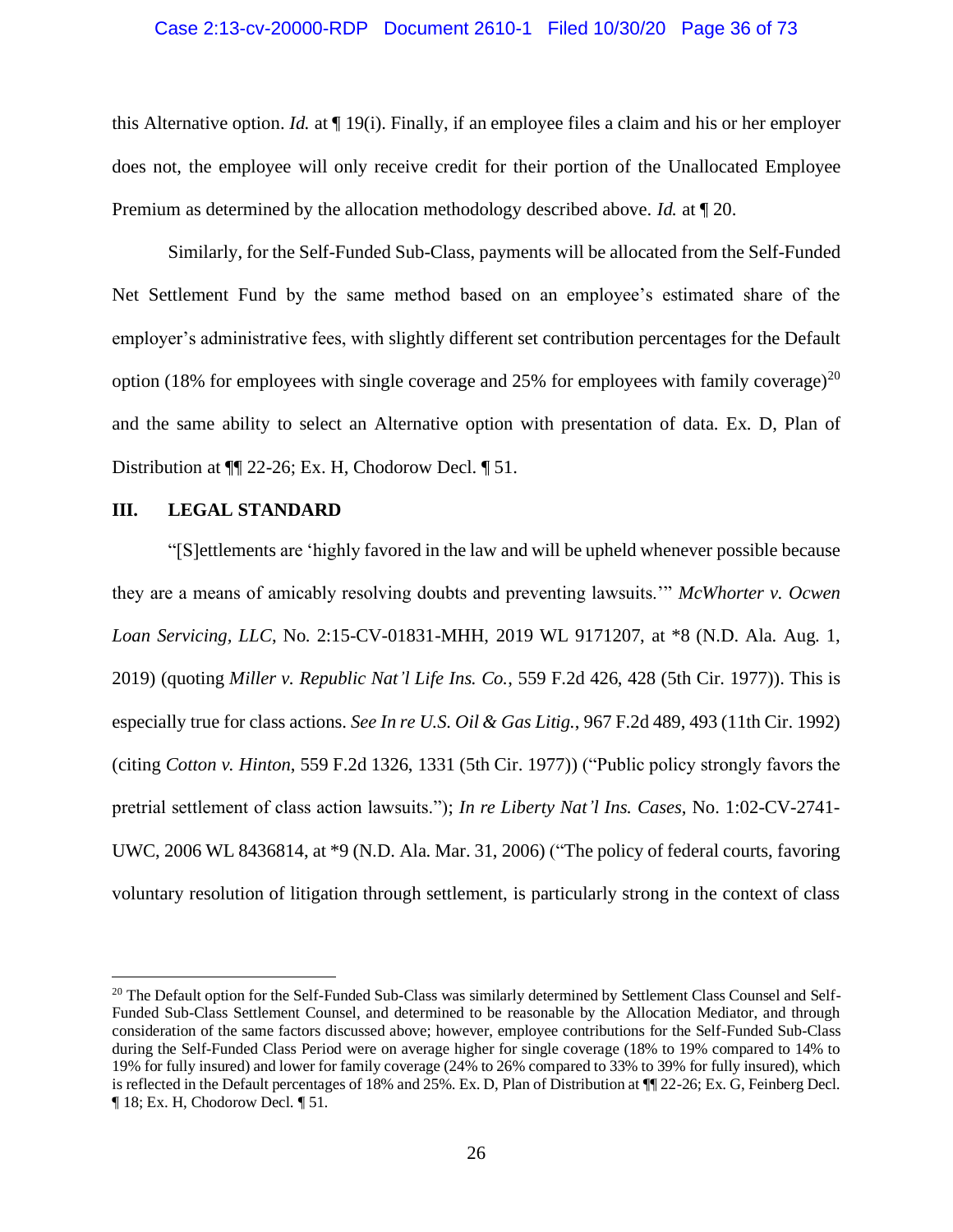#### Case 2:13-cv-20000-RDP Document 2610-1 Filed 10/30/20 Page 37 of 73

actions."). "Settlements conserve judicial resources by avoiding the expense of a complicated and protracted litigation process . . . ." *In re Motorsports Merch. Antitrust Litig.*, 112 F. Supp. 2d 1329, 1333 (N.D. Ga. 2000). The Court has broad discretion in approving a settlement. *In re Liberty Nat'l Ins. Cases*, 2006 WL 8436814, at \*9.

Court approval is required for any class action settlement that releases the claims of absent class members. Fed. R. Civ. P. 23(e). Federal Rule of Civil Procedure 23(e)(2) requires the Court to determine whether the Settlement Agreement is "fair, reasonable, and adequate." The recent Rule 23 amendments charge this Court to conduct an enhanced analysis at the preliminary approval stage to determine whether "giving notice is justified by the parties' showing that the court *will likely be able to*: (i) approve the proposal under Rule 23(e)(2); and (ii) certify the class for purposes of judgment on the proposal." Fed. R. Civ. P. 23(e)(1)(B)(i)–(ii) (emphasis added). The comments to the 2018 amendment note that preliminary approval requires "a solid record supporting the conclusion that the proposed settlement will likely earn final approval after notice and an opportunity to object." Fed. R. Civ. P. 23 advisory committee's note to 2018 amendment. Courts have interpreted this to be a "more exacting standard" than the previous framework. *In re Payment Card Interchange Fee & Merch. Disc. Antitrust Litig.*, 330 F.R.D. 11, 28 (E.D.N.Y. 2019).

Per these amendments, Rule 23(e)(2) requires courts to consider whether:

- A. the class representatives and class counsel have adequately represented the class;
- B. the proposal was negotiated at arm's length;
- C. the relief provided for the class is adequate, taking into account:
	- i. the costs, risks, and delay of trial and appeal;
	- ii. the effectiveness of any proposed method of distributing relief to the class, including the method of processing class member claims;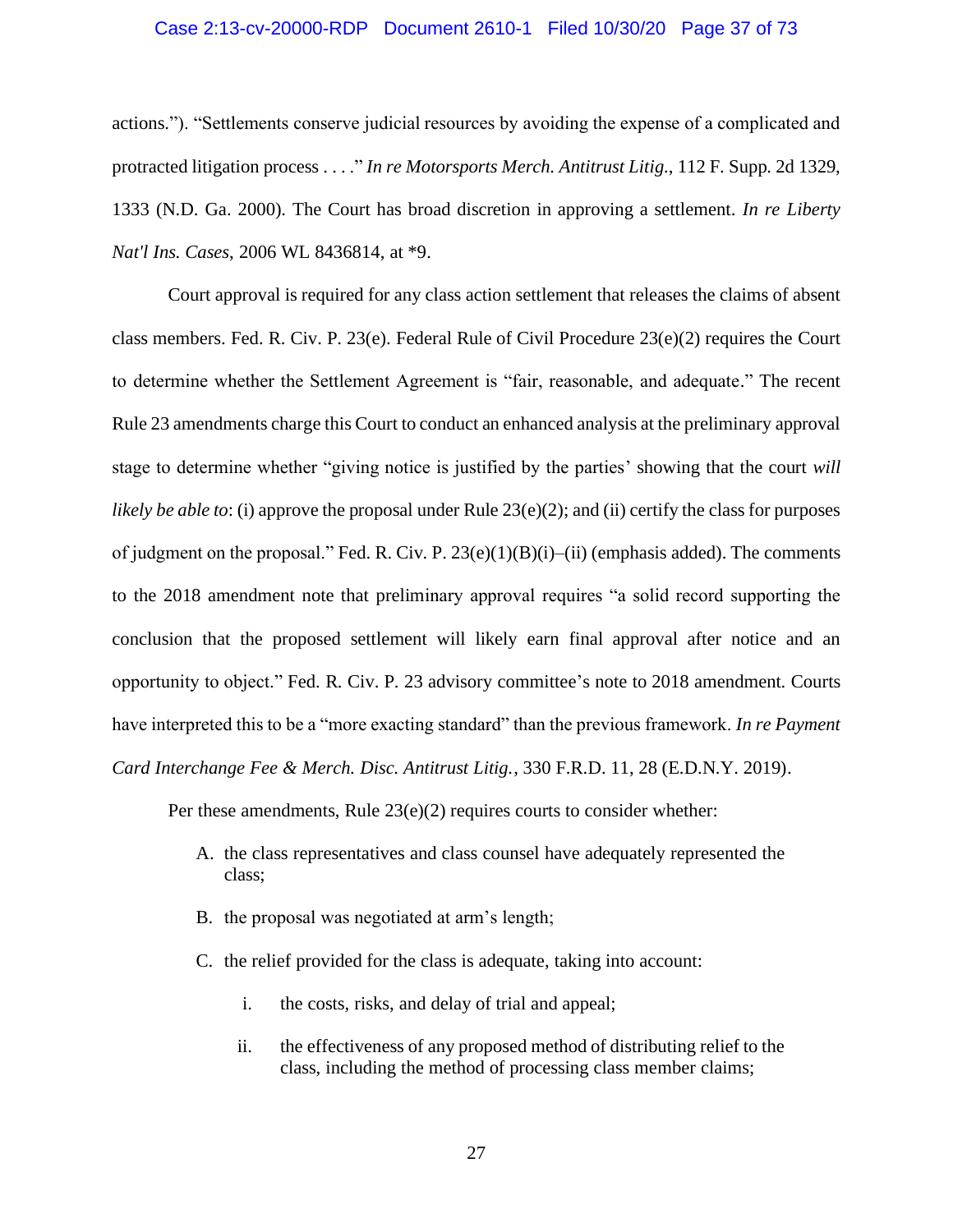- iii. the terms of any proposed award of attorney's fees, including timing of payment;
- iv. any agreement required to be identified under Rule  $23(e)(3)^{21}$ ; and
- D. the proposal treats class members equitably relative to each other.

Fed. R. Civ. P. 23(e)(2).

These factors are not intended to "displace" any factor previously adopted by courts, but "rather to focus the court and the lawyers on the core concerns of procedure and substance that should guide the decision whether to approve the proposal." Rule  $23(e)(2)$  advisory committee's note to 2018 amendment; *see also Swinton v. SquareTrade, Inc.*, No. 4:18-CV-00144-SMR-SBJ, 2019 WL 617791, at \*5 (S.D. Iowa, Feb. 14, 2019) (holding that the 2018 amendments to Rule 23 "were not intended to displace the various factors that courts have developed in assessing the fairness of a settlement").

Thus, these factors must be viewed in tandem with the Eleventh Circuit's guidelines for approval of a settlement. *See, e.g., Johnson v. Rausch, Sturm, Israel, Enerson & Hornik, LLP*, 333 F.R.D. 314, 320 (S.D.N.Y. 2019) (holding that the Rule 23(e)(2) factors must be considered in conjunction with factors that courts used prior to the 2018 amendments). Courts in the Eleventh Circuit have long considered the following six factors when assessing the fairness of a settlement:

- 1) The likelihood of success at trial;
- 2) The range of possible recovery;
- 3) The point on or below the range of recovery at which a settlement is fair, adequate, and reasonable;
- 4) The complexity, expense, and duration of the litigation;

<sup>&</sup>lt;sup>21</sup> The parties are submitting to the Court *in camera* the specific terms of the provisions allowing termination of the settlement at a certain opt-out threshold. Other than that agreement, there are no other agreements to disclose.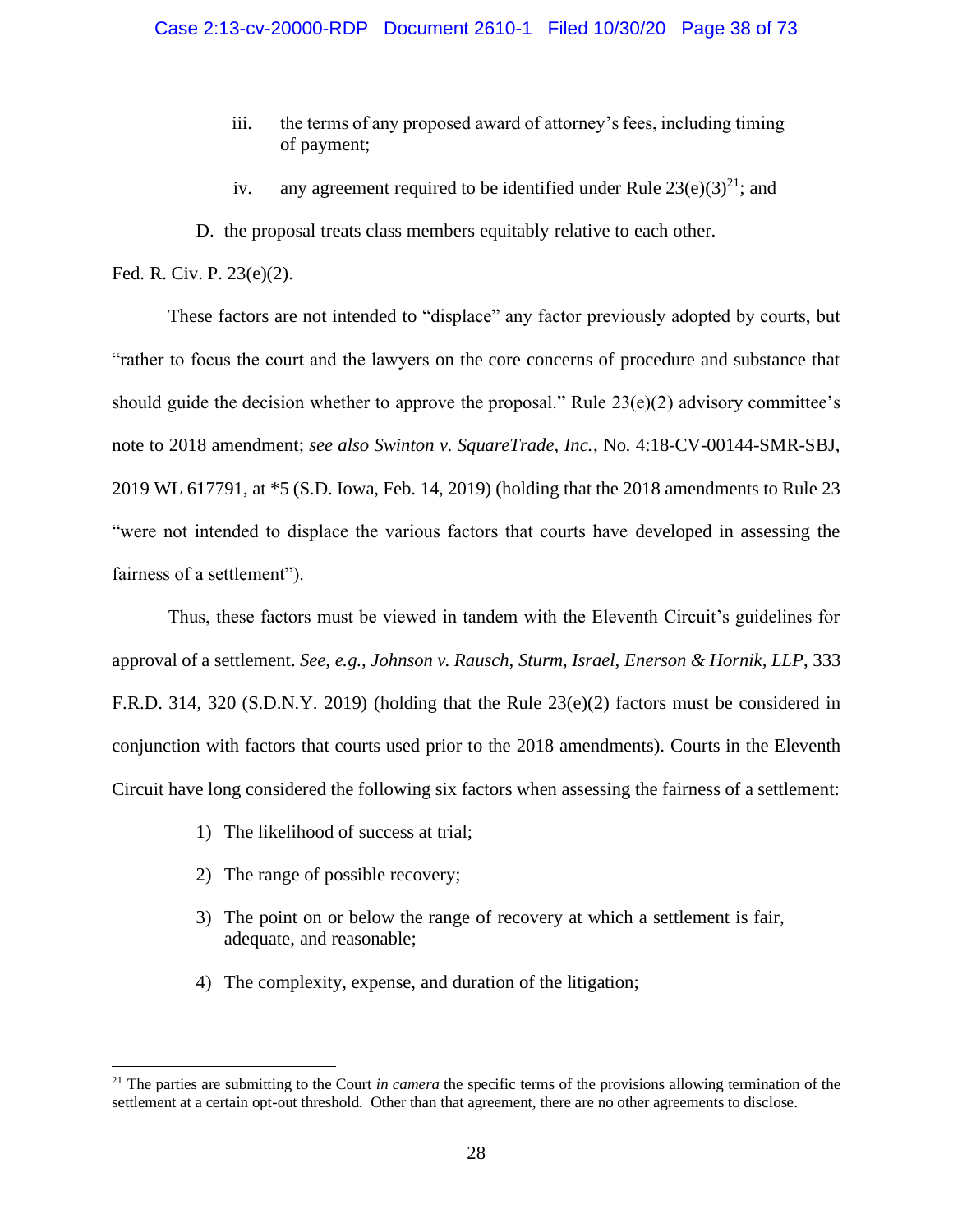5) The substance and amount of opposition to the settlement; and,

6) The stage of proceedings at which settlement was achieved.

*Bennett v. Behring Corp.*, 737 F.2d 982, 986 (11th Cir. 1984); *see also Carroll v. Macy's, Inc.*,

No. 2:18-CV-01060-RDP, 2020 WL 3037067, at \*5 (N.D. Ala. June 5, 2020). Evaluation of each of these factors here demonstrates that preliminary approval of the Settlement is warranted.

## **IV. THE PROPOSED SETTLEMENT SATISFIES RULE 23 AND WILL LIKELY EARN FINAL APPROVAL**

## **A. Class Representatives and Lead Counsel Have More than Adequately Represented the Settlement Class.**

Subscriber Class Representatives "share the same interests as absent class members, assert claims stemming from the same event that are the same or substantially similar to the rest of the class, and share the same types of alleged injuries as the rest of the class." *In re Equifax Inc. Customer Data Sec. Breach Litig.*, No, 1:17-md-2800-TWT, 2020 WL 256132, at \*5 (N.D. Ga. Mar. 17, 2020). In furtherance of those shared interests, Subscriber Class Representatives have demonstrated their adequacy by selecting well-qualified counsel, who are highly experienced and capable in the field of class-action and antitrust litigation. Settlement Class Counsel have litigated scores of such cases to resolution and are recognized as top authorities in their field.

Moreover, this Court has previously considered Settlement Class Counsel's qualifications when appointing Michael D. Hausfeld and David Boies as interim co-lead counsel for the Subscriber Plaintiffs, as well as Megan Jones, Greg Davis, William Isaacson, Cyril Smith and Kathleen Chavez as the Subscriber Plaintiffs' Steering Committee. *See* ECF No. 62. Settlement Class Counsel have demonstrated particular success in antitrust class actions. Settlement Class Counsel have invested vast resources to prosecute Subscriber Plaintiffs' claims against 37 wellfunded Defendants over more than eight years of litigation, including through dispositive motions and an extensive discovery period. With respect to discovery, Subscriber Plaintiffs obtained and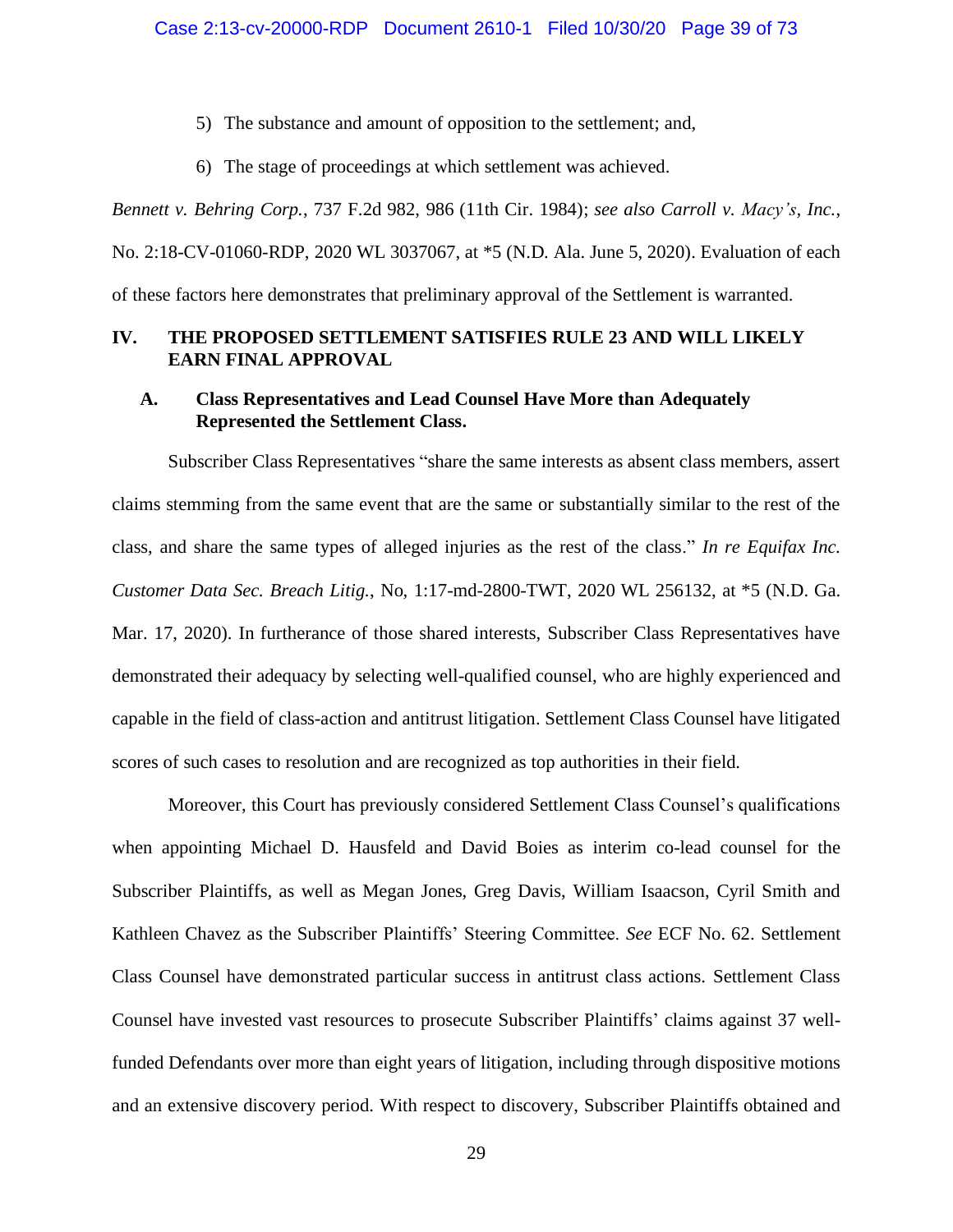#### Case 2:13-cv-20000-RDP Document 2610-1 Filed 10/30/20 Page 40 of 73

analyzed over 15 million pages of documents and took over 100 depositions of Defendants and third parties. Ex. E, Settlement Class Counsel Decl. ¶¶ 13-17. Subscriber Plaintiffs also defended 16 class representatives depositions and 9 expert depositions. Ex. E, Settlement Class Counsel Decl. ¶ 15. Through those efforts, Subscriber Plaintiffs and Settlement Class Counsel were able to gain a thorough understanding of the facts and legal theories applicable to their claims before agreeing to a Settlement. Ex. E, Settlement Class Counsel Decl. ¶ 37. Subscriber Plaintiffs and Settlement Class Counsel have more than adequately represented the interests of the Settlement Classes throughout the extended duration of this case.

In addition, Self-Funded Sub-Class Settlement Counsel has vigorously represented the interests of the Self-Funded Sub-Class since joining the settlement process.<sup>22</sup> Ex. K, Gentle Decl. ¶ 35. Self-Funded Sub-Class Settlement Counsel has decades of experience representing plaintiffs in class actions. Ex. F, Self-Funded Sub-Class Settlement Counsel Decl. In order to ensure a fair outcome for the Self-Funded Sub-Class, Self-Funded Sub-Class Settlement Counsel retained its own experts and conducted its own analysis of the claims and defenses in this case. *Id.* Those efforts resulted in significant injunctive and monetary relief for the Self-Funded Sub-Class. *Id.* 

#### **B. The Proposed Settlement Is the Result of Arm's-Length Negotiations.**

Rule  $23(e)(2)(B)$  requires the court to determine whether a proposed settlement "was negotiated at arm's length." "Settlement negotiations that involve arm's length, informed bargaining with the aid of experienced counsel support a preliminary finding of fairness." *In re Checking Account Overdraft Litig.*, 275 F.R.D. 654, 661-62 (S.D. Fla. 2011). Courts often view class settlements that have been reached as the result of extensive mediation favorably in this

<sup>&</sup>lt;sup>22</sup> Self-Funded Sub-Class Settlement Counsel joined the settlement process before negotiations were completed and the term sheet executed. Ex. K, Gentle Decl. ¶ 35.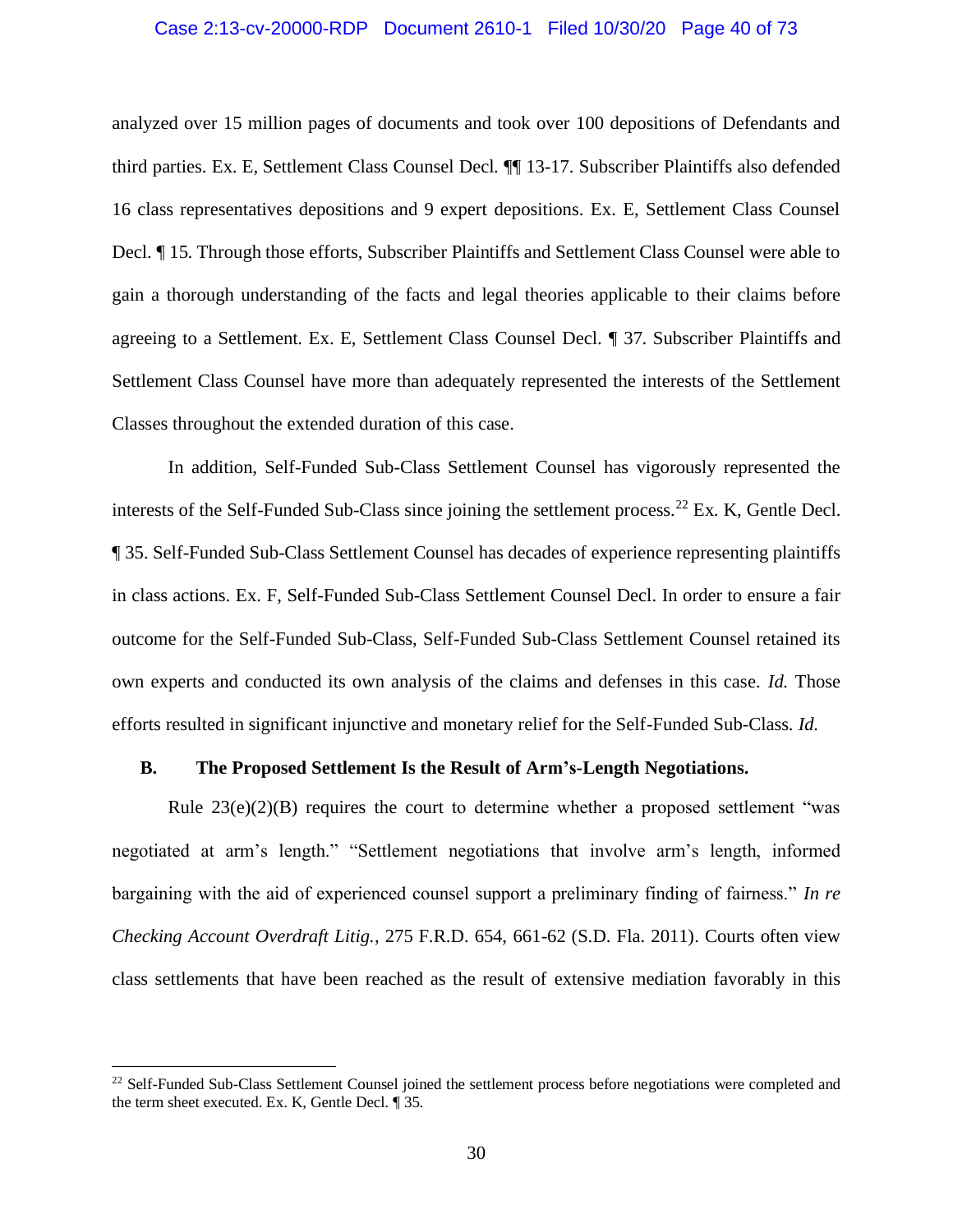#### Case 2:13-cv-20000-RDP Document 2610-1 Filed 10/30/20 Page 41 of 73

regard. *See, e.g., id.* (approving settlement that was "the product of informed, good faith, arm'slength negotiations between the parties and their capable and experienced counsel, and [which] was reached with the assistance of a well-qualified and experienced mediator"). The 2018 amendments to Rule 23 also make clear that use of a neutral mediator should be considered in determining "whether [negotiations] were conducted in a manner that would protect and further the class interests." Fed. R. Civ. P. 23 advisory committee's note to 2018 amendment.

The proposed Settlement was reached after five years of negotiations with the assistance of three experienced and well-respected mediators. Ex. K, Gentle Decl. ¶ 36; Ex. E, Settlement Class Counsel Decl. ¶ 36. At various times, counsel for Subscriber Plaintiffs, Self-Funded Accounts, Defendants, and Defendants' insurers were involved in the mediation. Ex. E, Settlement Class Counsel Decl. ¶ 30. It was negotiated at arm's length between Settlement Class Counsel and Defendants, without collusion. Ex. K, Gentle Decl. ¶ 35; Ex. E, Settlement Class Counsel Decl. ¶ 36. As part of the mediation process, Settlement Class Counsel and Self-Funded Sub-Class Settlement Counsel made use of economic analysis, too account of the relative strengths and weakness of the parties claims, and aggressively advocated for the interests of the class. Ex. K, Gentle Decl. ¶ 35; Ex. E, Settlement Class Counsel Decl. ¶ 37. There can be no doubt that Settlement was reached as the result of arm's-length negotiations by experienced counsel who were acutely aware of the strengths and weaknesses of their case. *See, e.g., Saccoccio v. JP Morgan Chase Bank, N.A.*, 297 F.R.D. 683, 692 (S.D. Fla. 2014) (holding that "[i]t is clear that the negotiations between the parties proceeded at arms' length" after the parties "worked extensively with a mediator" and after the defendants "filed numerous dispositive motions that could have completely absolved themselves of liability").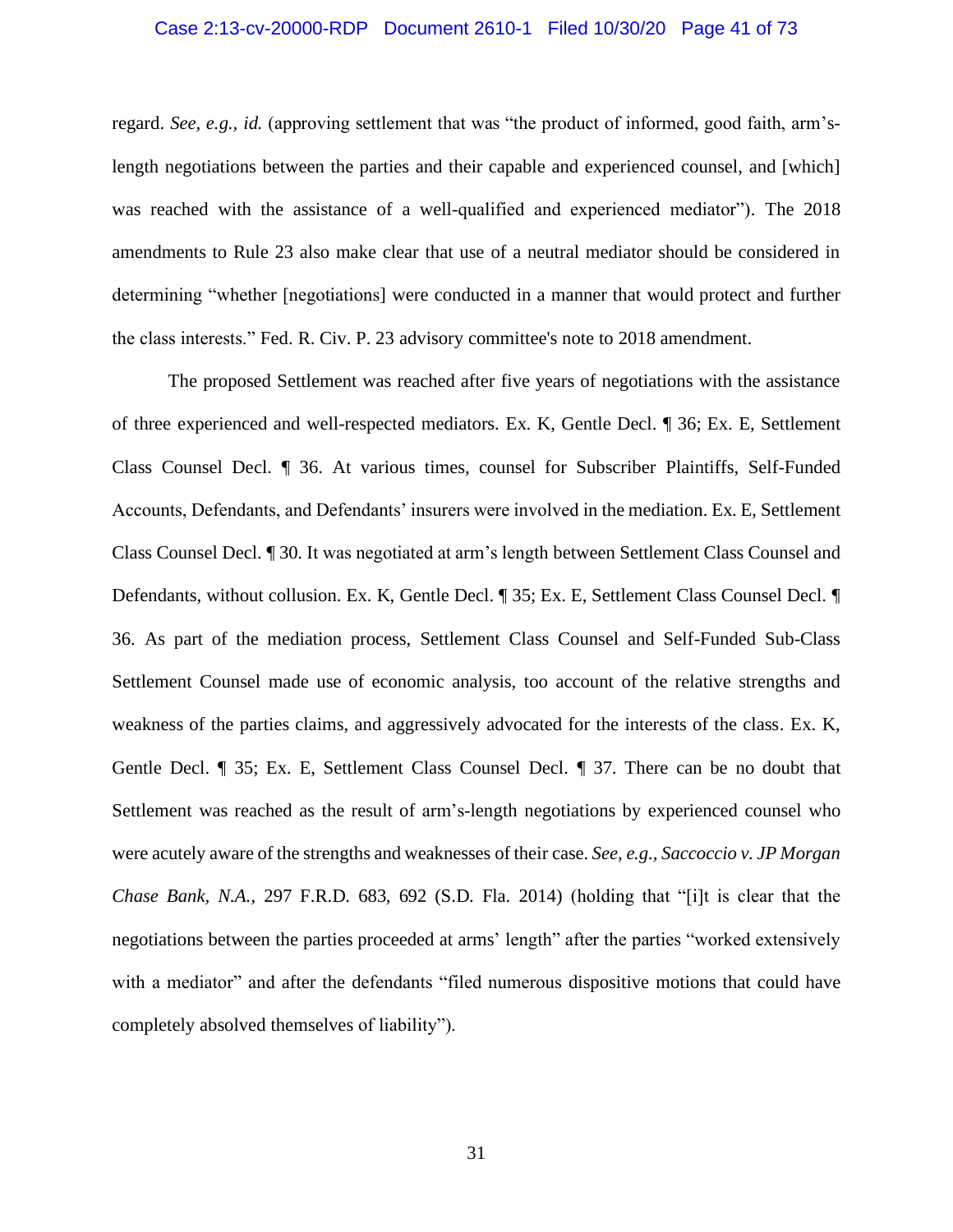## **C. The Relief Provided to the Settlement Classes Is Far More than Adequate, Taking into Account the Considerations Set Forth in Rule 23(e)(2)(C).**

Rule  $23(e)(2)(C)$  asks courts to consider whether the "relief provided for the class is adequate, taking into account: (i) the costs, risks, and delay of trial and appeal; (ii) the effectiveness of any proposed method of distributing relief to the class, including the method of processing classmember claims; (iii) the terms of any proposed award of attorney's fees, including timing of payment; and (iv) any agreement required to be identified under Rule  $23(e)(3)$ ." A review of those factors at this stage shows that the Settlement warrants preliminary approval.

## **1. The Costs, Risks, and Delay of Trial and Appeal**

In evaluating the fairness, reasonableness, and adequacy of a proposed settlement, a court "can limit its inquiry to determining whether the possible rewards of continued litigation with its risks and costs are outweighed by the benefits of settlement." *Strube v. Am. Equity Inv. Life Ins. Co.*, 226 F.R.D. 688, 697-98 (M.D. Fla. 2005); *Saccoccio v. JP Morgan Chase Bank, N.A*., 297 F.R.D. 683, 692 (S.D. Fla. 2014). This factor weighs in favor of approval where "success at trial is not certain for Plaintiff[s]." *Burrows v. Purchasing Power, LLC*, No. 1:12-CV-22800, 2013 WL 10167232, at \*6 (S.D. Fla. Oct. 7, 2013). Here, the "costs, risks, and delay of trial and appeal," Fed. R. Civ. P.  $23(e)(2)(C)(i)$ , strongly support preliminary approval. The history of this litigation in Alabama demonstrates that continued litigation of this matter in Alabama and in other jurisdictions would be costly, risky, and protracted.

In the accelerated Alabama actions, Subscriber Plaintiffs have put forward a sophisticated damages model estimating, for purposes of their class certification motion, impact and damages based on entry by Blue and Green competitors into Alabama. The but-for world constructed by Subscriber Plaintiffs' experts involved a complex modeling of factors estimating the impact of the entry of significant competition within the market, including estimated profitability of entry,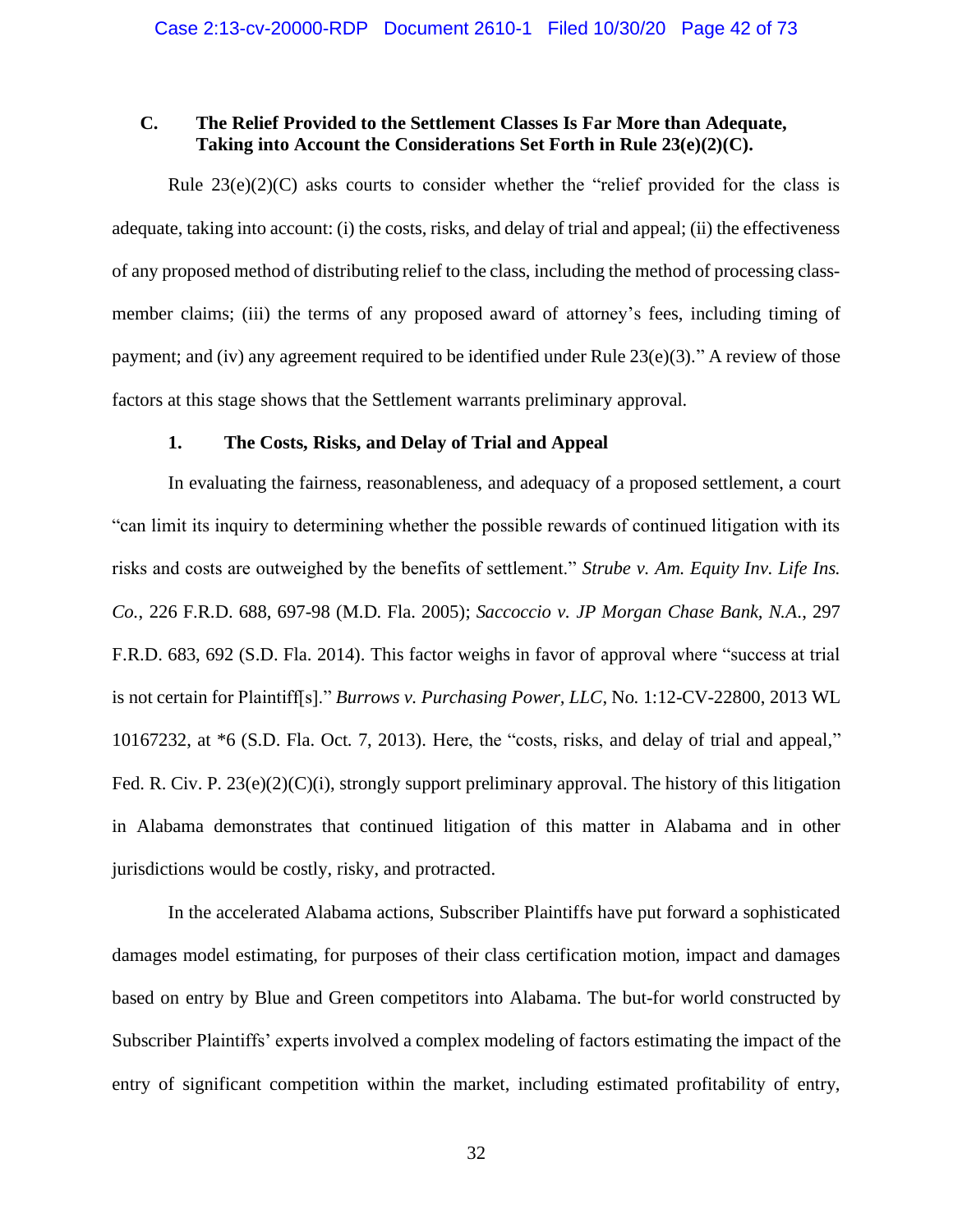#### Case 2:13-cv-20000-RDP Document 2610-1 Filed 10/30/20 Page 43 of 73

timing of entry, type of entry, strength of entry, progression of entry, and competitive response to entry. Based upon these elements, Plaintiffs' expert then modeled an estimate of damages. Defendants' experts aggressively challenged Subscriber Plaintiffs' damages model and vigorously attacked Subscriber Plaintiffs' findings and experts' calculations. Subscriber Plaintiffs faced a significant risk that a damages and/or injunctive class for purposes of litigation would not be certified, and, even if an Alabama damages class was certified, certification of similar classes in other states would necessitate a protracted nationwide process of uncertain outcome. *Swaney v. Regions Bank*, No. 2:13-CV-00544-RDP, 2020 WL 3064945, at \*4 (N.D. Ala. June 9, 2020) (Proctor, J.) ("Because 'the outcome on class certification and the ultimate outcome on the merits was uncertain for both parties,' a settlement was reached and here that is appropriate.") (quoting *Parsons v. Brighthouse Networks*, LLC, No. 2:09-cv- 267-AKK, 2015 WL 13629647, \*2 (N.D. Ala. Feb. 5, 2015)). While confident in the structure of the proffered model, Subscriber Plaintiffs faced a risk of losing at class certification. Additionally, if Subscriber Plaintiffs succeeded in certifying a class, they faced a risk that class certification would be reversed on appeal. These risks support the appropriateness of a decision to settle.

Even if Subscriber Plaintiffs succeed in certifying damages and injunctive classes, they must still *prove* their claims at trial. This would involve yet more contested issues, including but not limited to: (1) whether the BCBSA and the Member Plans constitute a single entity for purposes of managing their trademark; (2) whether Member Plans have entered into license agreements allocating geographic territories; (3) whether Member Plans have entered into an agreement to cap revenue for Green health insurance; (4) whether, absent the restraints, any other insurance company (Blue or Green) would in fact enter the Alabama market; (5) the amount of (and how to calculate) damages; and (6) as to the filed rate defense, whether the out-of-state Blues qualify as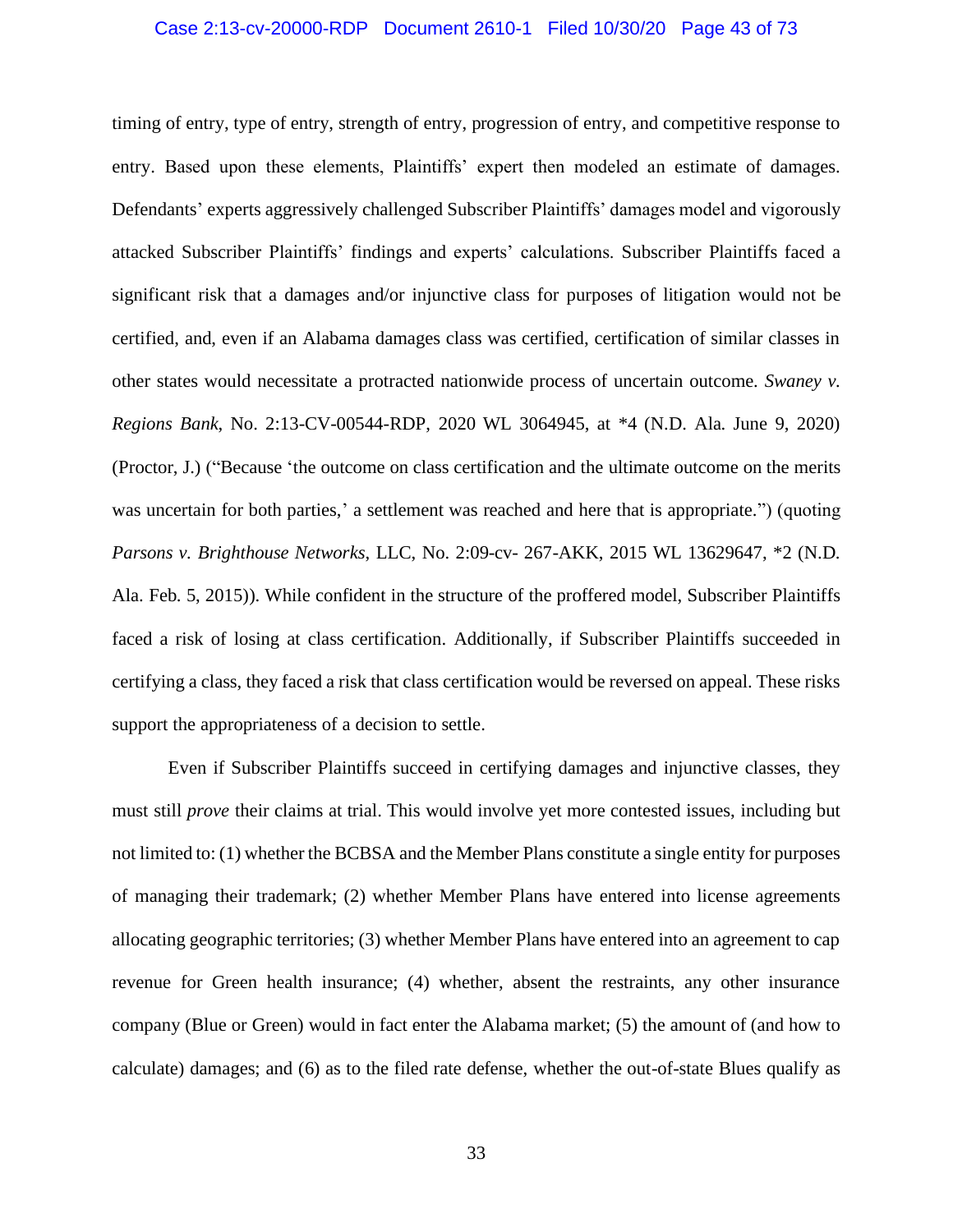#### Case 2:13-cv-20000-RDP Document 2610-1 Filed 10/30/20 Page 44 of 73

"health care service corporations," and if so, whether they are protected by the application of the filed rate doctrine in Alabama. *See* ECF No. 2408, at 20. And not only would Subscriber Plaintiffs need to prevail on these issues (and others) at trial, they would need to successfully defend these rulings—as well as the Court's prior rulings, including on standard of review—in any appeals that would undoubtedly follow a judgment in their favor. The subsequent appeals would further prolong the case for years and underscore the ultimate outcome's uncertainty.<sup>23</sup>

All of the risks identified above relate just to the accelerated Alabama actions—Subscriber Plaintiffs would then have to still seek class certification in all of the non-accelerated actions. This would not occur until those cases were remanded after trial in the accelerated Alabama actions. Given that it has taken eight years to get to this point for the Alabama actions alone, it is difficult to estimate how many more years of hard-fought litigation it will take to complete the class certification process, trial, and appeal with respect to the remaining actions pending in this multidistrict litigation. To conduct a single trial for the Alabama actions poses substantial risk to conduct several dozen trials would be exorbitantly expensive and risky, and the threat of inconsistent decisions alone weighs heavily in favor of approval of the Settlement. Likewise, if the parties continue to litigate these cases, they would need to devote significant time and potentially enormous resources to preparing complex damages models nationwide. Extrapolating from the parties' experience with respect to the Alabama example, the time and expense associated with these efforts would be staggering. Accordingly, settlement at this stage in the case represents a clear victory for Settlement Class Members.

<sup>&</sup>lt;sup>23</sup> See Parsons, 2015 WL 13629647, at \*4 ("[C]ontinued litigation would have risked delaying the class's potential recovery for years, further reducing the value of any such recovery. The Settlement resolves the case without any further delay and will, if finally approved, offer the Settlement Class an immediate and certain recovery, as well as correcting the practices complained of in the Complaint. Thus, this factor also speaks strongly in favor of final approval of the proposed Settlement.").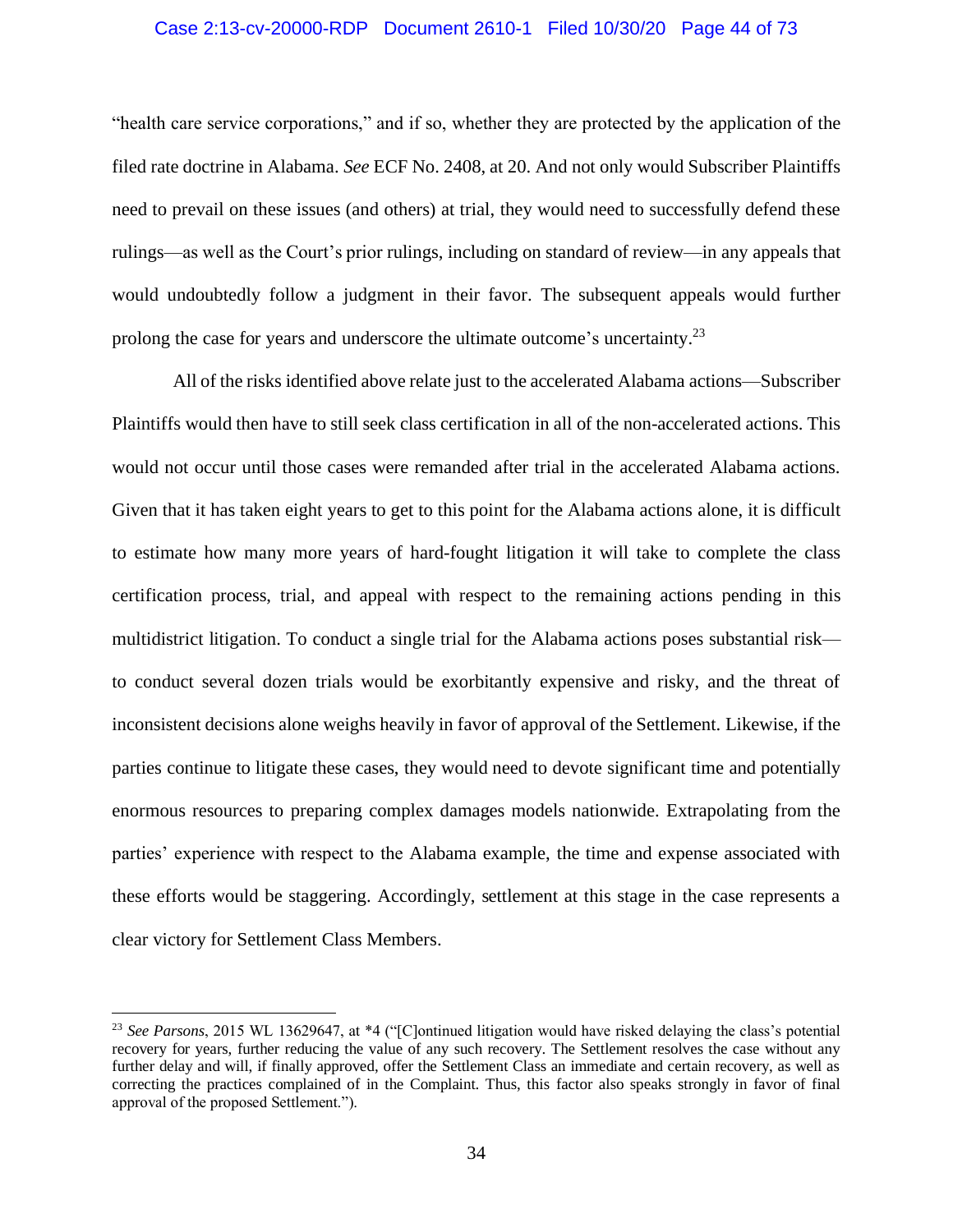#### Case 2:13-cv-20000-RDP Document 2610-1 Filed 10/30/20 Page 45 of 73

Continued litigation also carries other significant risks to all parties because rulings have gone in both directions on key issues. Fed. R. Civ. P. 23(e)(2)(C). For example, while Subscriber Plaintiffs prevailed in this Court on application of a *per se* standard to the aggregation of the National Best Efforts rule and Service Areas, they face the risk of appellate reversal after trial. If this reversal occurred—given that class certification was based on a *per se* framework—the parties would likely need to return to the class certification stage and conduct a detailed, Rule of Reason standard of review analysis for the Alabama actions before even having the opportunity to re-try the case. And, again, this might have to be repeated across the entire country.

On the other hand, Defendants prevailed on their partial summary judgment motion regarding whether the filed rate doctrine precluded certain claims by Alabama Subscriber Plaintiffs concerning rates approved by AL DOI. *In re Blue Cross Blue Shield Antitrust Litig.*, 238 F. Supp. 3d 1313 (N.D. Ala. 2017).<sup>24</sup> This has narrowed damages for the putative Alabama damages class, and has the potential to similarly narrow damages classes in non-accelerated cases. While Subscriber Plaintiffs are optimistic about their chances of defeating this defense in other jurisdictions, the risk of losing all or any significant percentage of such challenges also weighs in favor of the Settlement here. Many of these risks apply similarly to the Self-Funded Sub-Class.

Under no circumstances is there a guarantee that Subscriber Plaintiffs would recover a final judgment greater than the considerable \$2.67 billion in monetary relief secured by the Subscriber Plaintiffs in the Settlement. In contrast, the Settlement provides immediate tangible benefits to the Settlement Classes and eliminates the risk, delay, and expense associated with continued litigation. Rule 23(e)(2)(B) therefore weighs heavily in favor of preliminary approval.

<sup>&</sup>lt;sup>24</sup> The Court also held, however, that "BCBSAL's conduct in charging rates which were neither filed with [AL] DOI, nor disclosed to [AL] DOI, is *not* insulated by the Filed Rate Doctrine." *In re Blue Cross Blue Shield Antitrust Litig.*, 238 F. Supp. 3d at 1328.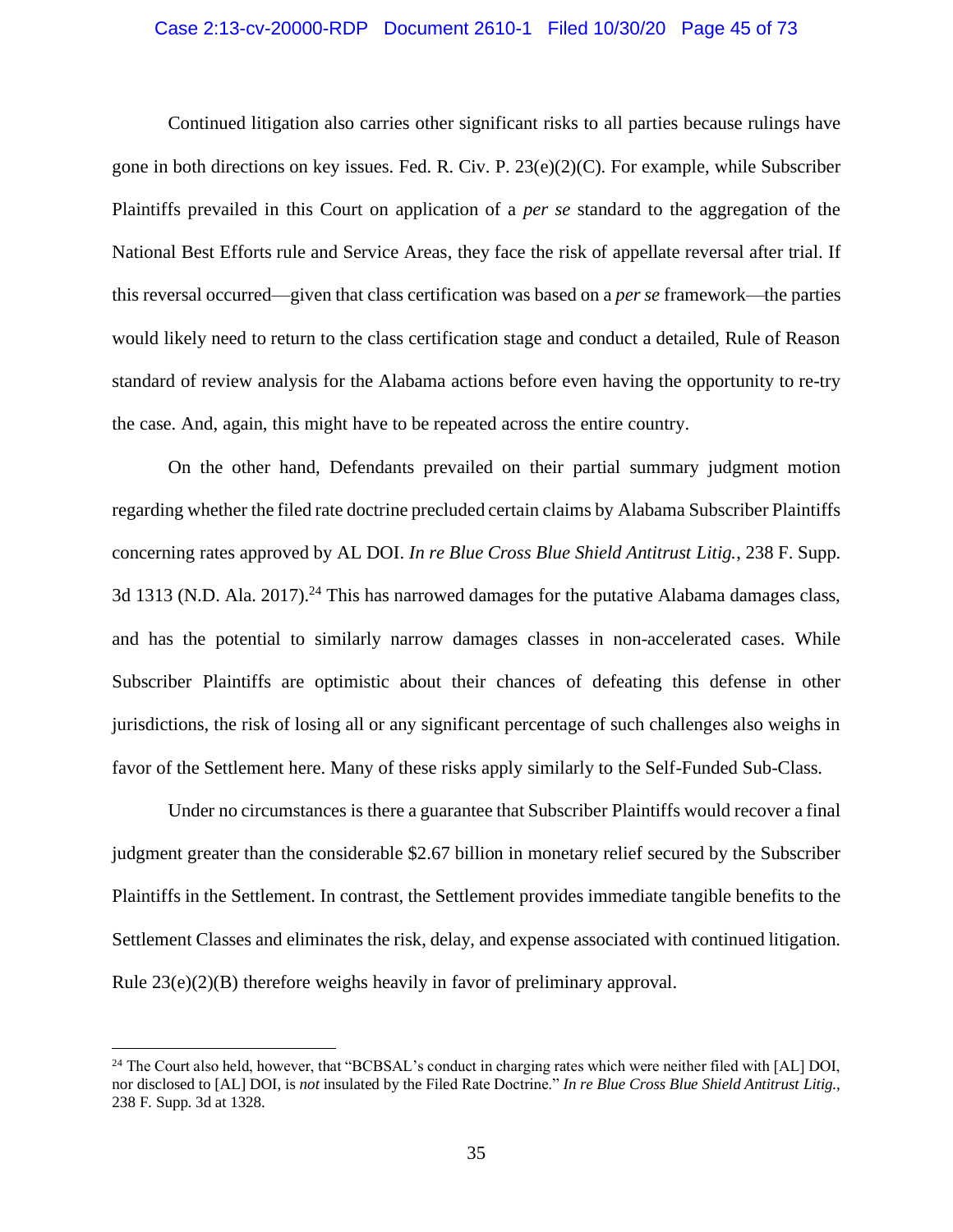## **2. The Effectiveness of Any Proposed Method of Distributing Relief to the Class, Including the Method of Processing Class Member Claims**

The proposed method of processing the Settlement Class Members' claims and distributing relief to eligible claimants is efficient and effective. The Plan of Distribution will efficiently calculate the value of millions of potential claimants based on data available from the Settling Defendants rather than requiring every Authorized Claimant to provide years of information about their premium amounts and actual contribution percentages.

Class Counsel has retained JND to process claims. JND has a proven track record and has been chosen as the administrator in a number of large, complex, and high-profile class action settlements. As just one example, JND administered the settlement in *In re Equifax, Inc. Customer Data Security Breach Litigation*, valued by plaintiffs' counsel in excess of \$1.3 billion.<sup>25</sup> Class Counsel will also seek appointment of a Settlement Administrator upon preliminary approval of the proposed Plan of Distribution.

"The goal of any distribution method is to get as much of the available damages remedy to class members as possible and in as simple and expedient a manner as possible." *Fitzgerald v. P.L. Mktg., Inc.*, No. 2:17-cv- 02251-SHM-cgc, 2020 WL 3621250, at \*9 (W.D. Tenn. July 2, 2020)). The Plan of Distribution will use the available data to calculate each Authorized Claimant's premium payment (and, in the case of employers and employees, their estimated contribution to their estimate premium payment) and distribute the Net Settlement Fund accordingly.

The Plan of Distribution does not require Authorized Claimants to provide years of plan and premium data and specific contribution percentages, which may be virtually impossible to track down and produce and which would create a cumbersome process that would likely reduce

<sup>25</sup> *Class Action Administration Cases*, JND Legal Admin., https://www.jndla.com/cases/class-action-administration (last accessed Aug. 4, 2020).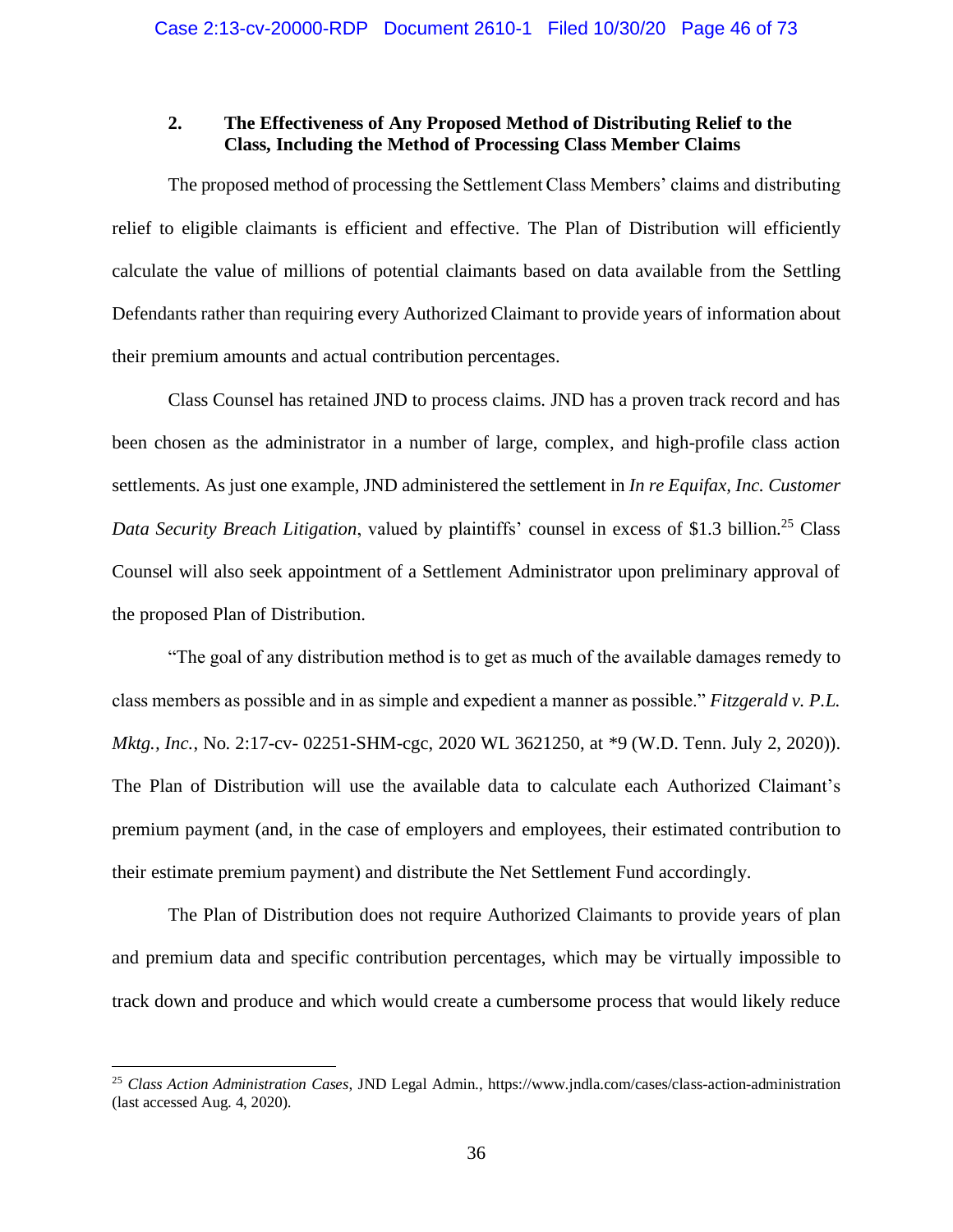#### Case 2:13-cv-20000-RDP Document 2610-1 Filed 10/30/20 Page 47 of 73

claims submission rates, but rather allows for an automated process to identify valid claims and provide payment in a quick and efficient manner. Ex. H, Chodorow Decl. ¶¶ 24-26. Payments falling below a \$5 minimum threshold will not be paid but rather will be redistributed as described in the Plan of Distribution. Ex. D, Plan of Distribution ¶ 27. The Plan of Distribution also allows JND and the Settlement Administrator to focus their claims processing efforts on those Settlement Class Members who seek to use something other than the estimated employer-employee contribution rates. Every Damages Class Member will have an opportunity to make a claim, and if an employee or employer claimant does not agree with the Default option, that claimant can provide additional information in support of an Alternative option, to be reviewed and adjudicated by the Settlement Administrator.

Thus, the Settlement and the Plan of Distribution allow for efficient processing of claims while giving those Settlement Class Members who wish to provide additional data the opportunity to seek more than their default distribution.

# **D. The Terms of Any Proposed Award of Attorneys' Fees and Expenses, Including Timing of Payment**

Settlement Class Counsel will be applying for a combined fee and expenses award from the \$2.67 billion-dollar common fund not to exceed 25%, plus up to \$7 million from the Notice and Administration Fund to "reimburse plaintiffs' counsel's actual and reasonable fees and expenses incurred for Notice and Administration."<sup>26</sup> Ex. A  $\P$  28(h). This is in line with benchmarks set by District Courts in the Eleventh Circuit, including this Court, for fees alone. *See Faught v. Am. Home Shield Corp.*, 668 F.3d 1233, 1243 (11th Cir. 2011) (noting "well-settled law from this court that 25% is generally recognized as a reasonable fee award in common fund cases"); *Swaney*,

<sup>&</sup>lt;sup>26</sup> Of any fees awarded by the Court, "[a] partial award of seventy-five million (\$75,000,000) of the total attorneys' fees, expenses, and interest" shall be paid within 31 days of preliminary approval. Ex. A ¶ 28(d).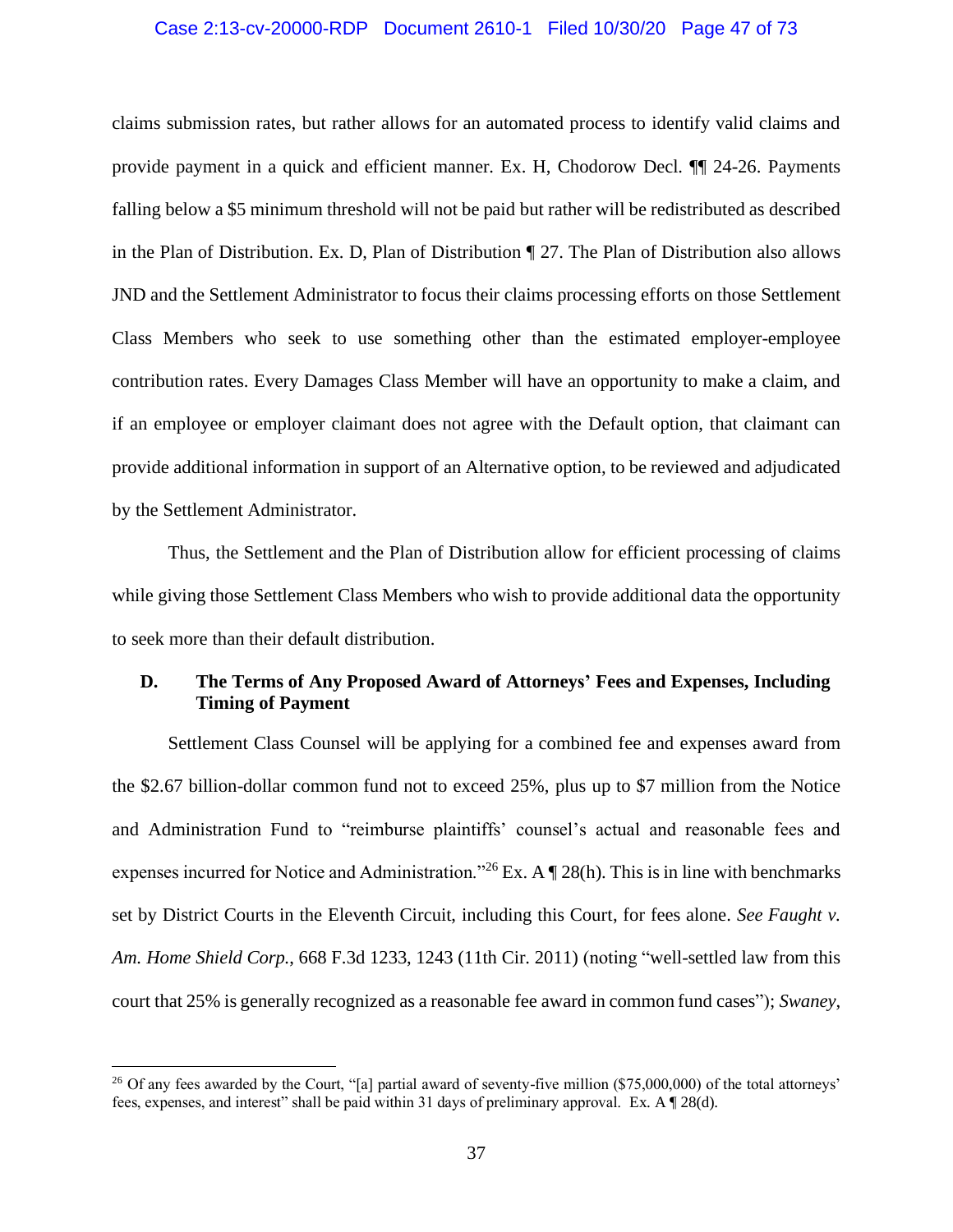2020 WL 3064945, at \*7 (Proctor, J.) ("In determining an award of attorney's fees in a percentageof-fund class settlement case, the 'benchmark' percentage is 25%, which is the dead center of the 20-30% range."). $^{27}$  Settlement Class Members will receive notice of the proposed fee and expense request and will have an opportunity to object to any such award prior to Final Approval. Accordingly, Rule  $23(e)(2)(C)$  is satisfied.<sup>28</sup>

# **E. The Proposed Settlement Treats Class Members Equitably Relative to One Another**

The Court's analysis under this Rule  $23(e)(2)$  factor includes "whether the apportionment of relief among class members takes appropriate account of differences among their claims, and whether the scope of the release may affect class members in different ways that bear on the apportionment of relief." Fed. R. Civ. P. 23 advisory committee's note to 2018 amendment; *see also In re Payment Card Interchange Fee & Merch. Disc. Antitrust Litig.*, No. 05MD1720MKBJO, 2019 WL 6875472, at \*27 (E.D.N.Y. Dec. 16, 2019). Here, the Plan of Distribution takes into account a number of factors that bear on the differences among class member claims and therefore ensures, to the greatest reasonably practicable extent, that class members are treated equitably.

First, the Allocation Mediator Mr. Feinberg assessed the proposed allocation based on the differences in the strength of claims as between Fully Insured Claimants and the Self-Funded Sub-Class. In doing so, he considered the factors outlined in his declaration. Ex. G, Feinberg Decl. ¶ 14. Based on his review and his experience mediating the allocation, he determined that an allocation between those members of the Damages Class consisting of 93.5% of the Net Settlement

<sup>&</sup>lt;sup>27</sup> Subscriber Plaintiffs will address the basis for a fee and expense award at greater length in a separate brief before final approval. For now, it is sufficient to show that a maximum award of 25% is comfortably within the range permitting preliminary approval.

<sup>&</sup>lt;sup>28</sup> As to Rules  $23(e)(2)(C)(iv)$  and  $(e)(2)(D)$ , requiring that "any agreement made in connection with the [settlement] proposal" be identified, the attached Settlement Class Counsel Declaration makes clear that all such agreements are set forth in the Settlement itself, plus the *in camera* supplement which addresses only rescission matters.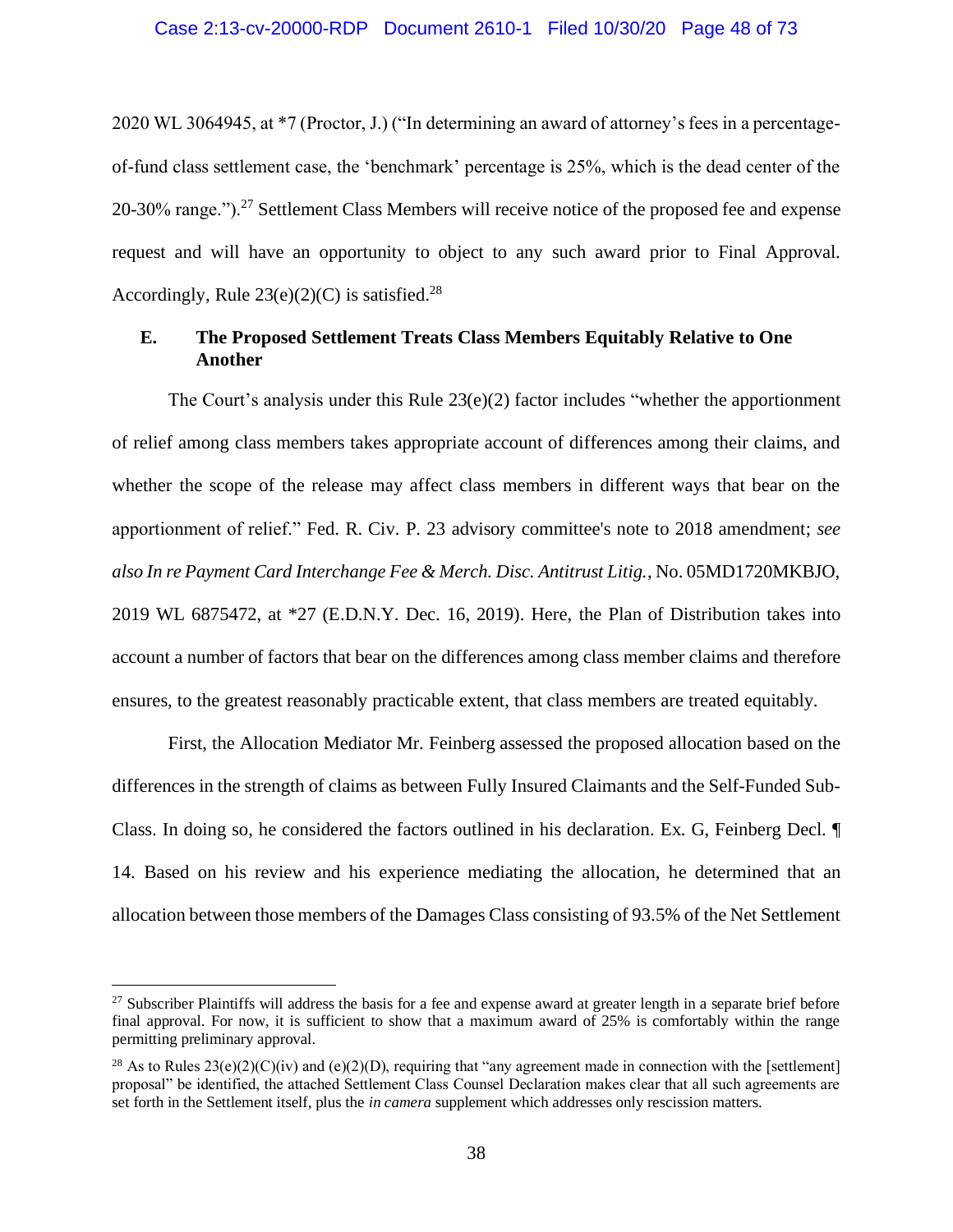#### Case 2:13-cv-20000-RDP Document 2610-1 Filed 10/30/20 Page 49 of 73

Fund for Fully Insured Claimants and 6.5% for the Self-Funded Sub-Class was reasonable. *Id.*  Next, Mr. Feinberg considered Class Counsel's proposed Plan of Distribution, including a recommended allocation as between employers and employees within Insured Groups and within Self-Funded Accounts. *Id.* Based on presentation by Class Counsel and review of materials relating to employer and employee contributions to premiums and administrative fees, he concluded that Class Counsel's proposed Plan of Distribution, including the recommended allocation between employers and employees, was reasonable. *Id.*

Thus, the Plan of Distribution incorporates and accounts for the differing risks and claim strengths for different class members and makes distribution decisions accordingly. *See Fitzgerald*, 2020 WL 3621250, at \*9 (finding this Rule 23(e)(2) factor to favor approval where distribution took into account the greater risks some class members faced).

Further, the scope of the release does not affect apportionment of the Net Settlement Fund to class members. Every class member is subject to the same release, and the release does not affect the apportionment of relief to other class members. *See In re GSE Bonds Antitrust Litig.*, 414 F. Supp. 3d 686, 699 (S.D.N.Y. 2019) (finding this element satisfied when all settlement class members sign the same release and where the release "does not appear to affect the apportionment of relief to other class members"); *In re Payment Card Litig.*, 330 F.R.D. at 47 ("Further, the scope of the release applies uniformly to putative class members, and does not appear to affect the apportionment of the relief to class members, apart from securing the opportunity to participate in the  $(b)(2)$  action. Accordingly, the Court finds that this factor will likely weigh in favor of granting final approval."). As such, this factor also supports approval of the Settlement.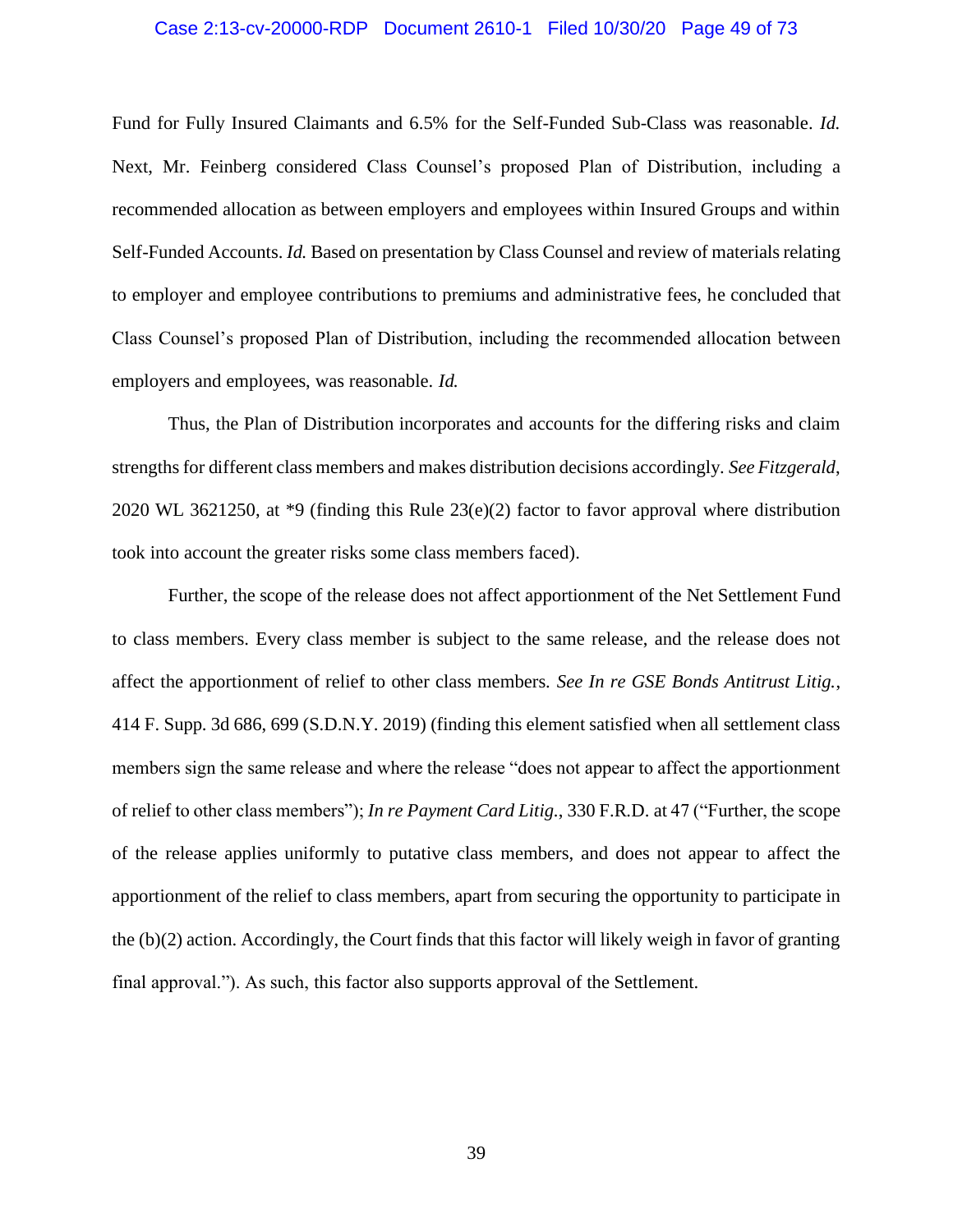## **F. The Remaining Non-Duplicative** *Bennett* **Factors Are Satisfied. 29**

# **1. The Settlement Is Well Within the Range of Reasonableness Considering the Range of Possible Alternatives.**

The second and third factors in the Eleventh Circuit's *Bennett* analysis call for the Court to determine "the possible range of recovery" and then ascertain where within that range "fair, adequate, and reasonable settlements lie." *Deas v. Russell Stover Candies, Inc.*, No. CV-04-C-0491-S, 2005 WL 8158201, at \*11 (N.D. Ala. Dec. 22, 2005) (internal quotations omitted). "These two range of recovery factors are 'easily combined and normally considered in concert.'" *Camp v. City of Pelham*, No. 2:10-cv-01270-MHH, 2014 WL 1764919, at \*3 (N.D. Ala., May 1, 2014) (quoting *Cifuentes v. Regions Bank*, No. 11-cv-023455-FAM, 2014 WL 1153772, at \*5 (S.D. Fla. Mar. 20, 2014)). The relief secured by the Subscriber Plaintiffs with this Settlement—both monetary and non-monetary—reflects an excellent result for the Settlement Classes and plainly falls within the range of reasonableness contemplated by these two factors.

With respect to the monetary relief, at \$2.67 billion, the Settlement represents one of the largest antitrust class settlements in history. Subscriber Plaintiffs have achieved a historic settlement value, especially in light of the time and expense of continuing the litigation and the risk of failing to prove damages in dozens of separate trials. Subscriber Plaintiffs only developed a damages estimate for the Alabama damages class due to the acceleration of the Alabama actions ahead of the remaining actions, and Subscriber Plaintiffs' expert Ariel Pakes calculated an overcharge ranging from 3.4% to 5.5% for Alabama class members. ECF No. 2411-1 ¶ 10 (Executive Summary of Dr. Pakes' Class Certification Expert Report). In extrapolating the Alabama damages model nationwide through 2019, Dr. Pakes has estimated a potential maximum

<sup>&</sup>lt;sup>29</sup> The first and fourth *Bennett* factors—the likelihood of success at trial and the complexity, expense and duration of the litigation—are effectively addressed in Subscriber Plaintiffs' analysis of Rule 23(e)(2) factors.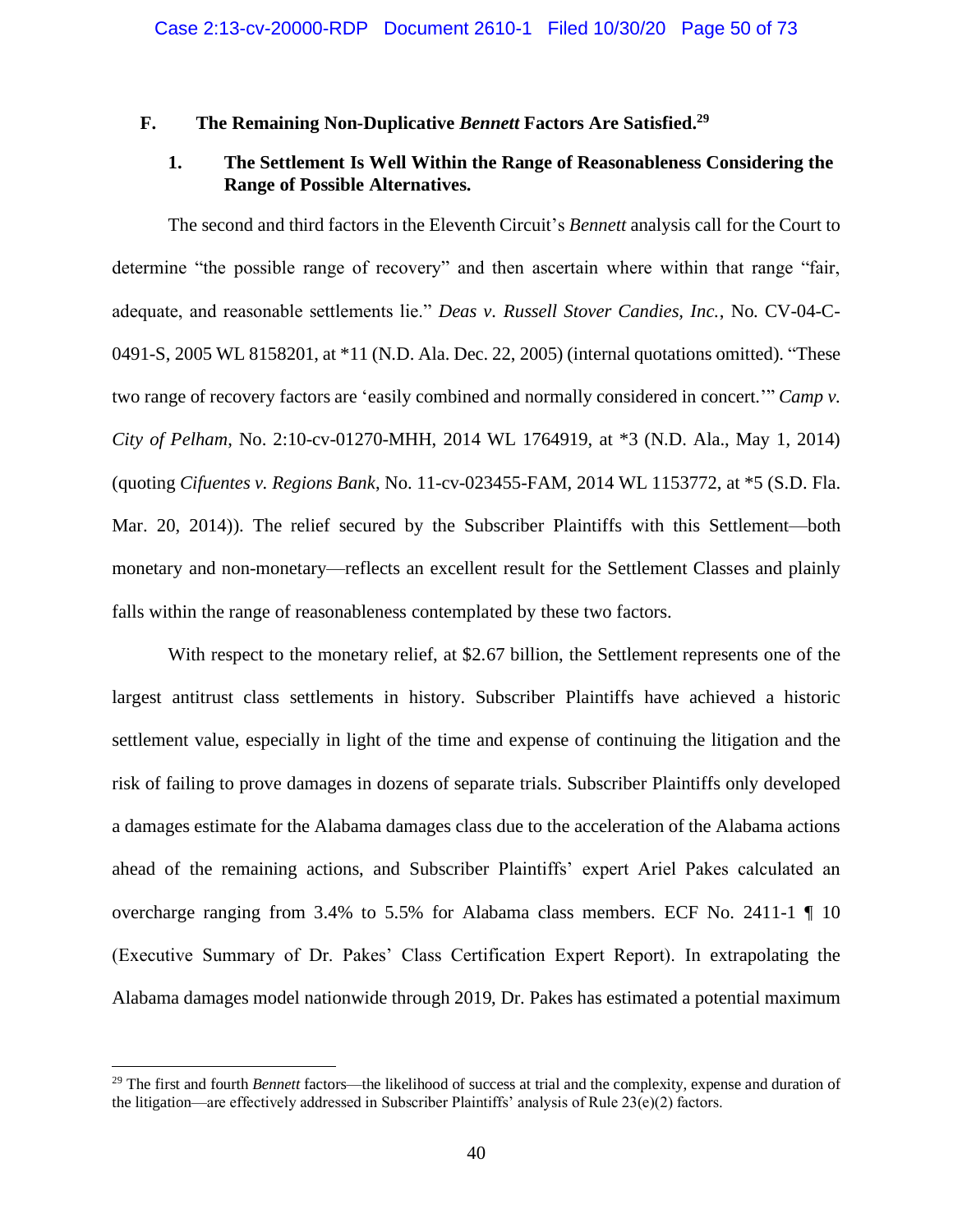#### Case 2:13-cv-20000-RDP Document 2610-1 Filed 10/30/20 Page 51 of 73

single damages recovery ranging from \$18.6 billion to \$36.1 billion. Ex. J, Pakes Decl. ¶ 10. A recovery of \$2.67 billion represents 7.3% to 14.3% of that estimated maximum full recovery, which falls within the range of reasonable recoveries. *Bennett v. Behring Corp.*, 737 F.2d 982, 986-87 & n.9 (11th Cir. 1984) (approving \$675,000 settlement representing 5.6% of claims with maximum potential recovery of \$12,000,000); *In re Checking Account Overdraft Litig.*, 830 F. Supp. 2d 1330, 1346 (S.D. Fla. 2011) ("[S]tanding alone, nine percent or higher constitutes a fair settlement even absent the risks associated with prosecuting these claims."); *Nichols v. SmithKline Beecham Corp.*, No. CIV.A.00-6222, 2005 WL 950616, at \*16 (E.D. Pa. Apr. 22, 2005) ("The Settlement Fund is \$65 million, or between 9.3% and 13.9% of damages. This percentage is consistent with those approved in other complex class action cases."); *Lazy Oil Co. v. Wotco Corp.*, 95 F. Supp. 2d 290, 318-19 (W.D. Pa. 1997) (approving settlement award representing 5.35% of expected recovery).<sup>30</sup> As discussed above, the likelihood of such a recovery through continued litigation is extremely risky, adding to the appropriateness of the results achieved. *In re Pool Prod. Distrib. Mkt. Antitrust Litig.*, No. MDL 2328, 2015 WL 4528880, at \*14 (E.D. La. July 27, 2015) (finding recovery of 8.5% of best case damages scenario appropriate, especially as weighed against "substantial risks of nonrecovery").

And the injunctive aspects of the Settlement significantly increase the value of the Settlement. The business practice changes established in the Settlement, including the abolition of

<sup>30</sup> *See also Carnegie v. Mut. Sav. Life Ins. Co.*, 2004 WL 3715446, at \*21 (N.D. Ala. Nov. 23, 2004) (refusing to consider potential punitive damages award when determining the adequacy of settlement); *Rodriguez v. W. Publ'g Corp.*, 563 F.3d 948, 964 (9th Cir. 2009) ("It is our impression that courts generally determine fairness of an antitrust class action settlement based on how it compensates the class for past injuries, without giving much, if any, consideration to treble damages.").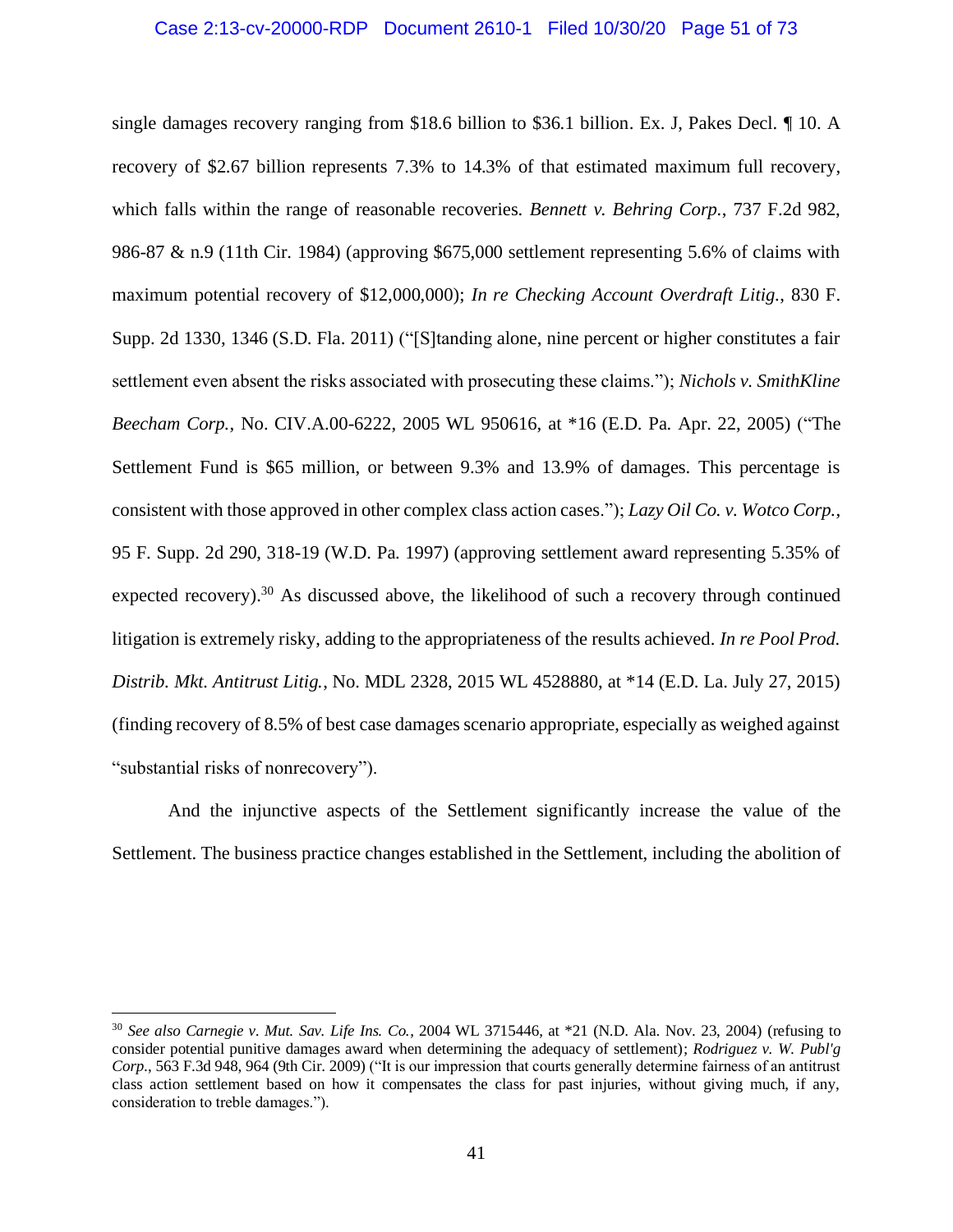### Case 2:13-cv-20000-RDP Document 2610-1 Filed 10/30/20 Page 52 of 73

the National Best Efforts revenue cap and the establishment of the Second Blue Bid for Qualified National Accounts, will enhance competition going forward. Ex. I, Rubinfeld Decl. 1 37.<sup>31</sup>

# **2. The Stage of Proceedings at which Settlement Was Achieved Strongly Supports Preliminary Approval.**

In assessing the final *Bennett* factor, the Court should consider whether the "the case settled at a stage of the proceedings where class counsel had sufficient knowledge of the law and facts to fairly weigh the benefits of the settlement against the potential risk of continued litigation." *Equifax*, 2020 WL 256132, at \*10. As explained above regarding Rule 23(e)(2)(A), Settlement Class Counsel have exhaustively researched and analyzed the applicable law and have engaged in substantial motion practice and discovery throughout more than eight years of hard-fought litigation. *See Swaney*, 2020 WL 3064945, at \*5 (holding that settlement was appropriate where the parties "have litigated this case for over seven years, through dispositive motions," and "have had the opportunity to investigate the facts and law, review substantive evidence relating to the claims and defenses, and brief the relevant legal issues"); Ex. E, Settlement Class Counsel Decl. ¶ 37. Accordingly, this *Bennett* factor strongly supports preliminary approval of the Settlement.

## **V. CERTIFICATION OF THE SETTLEMENT CLASSES IS LIKELY.**

Under Rule  $23(e)(1)$ , at the preliminary approval stage, this Court must determine whether it is likely to be able to certify the class for settlement purposes at final approval. As set forth in the Settlement Agreement, the parties have agreed that the Settlement Classes consist of "any person or entity within the definition of the Injunctive Relief Class or Damages Class, excluding

<sup>&</sup>lt;sup>31</sup> The Court's Standard of Review Order was based on the aggregation of restraints imposed by the Blue System existing at the time of the decision. Subscriber Plaintiffs believe that the Settlement Agreement remedies the most significant of those restraints and will provide for materially greater competition in the critical field of health care financing. Accordingly, if the remedies provided for in the Settlement Agreement are implemented, Subscriber Plaintiffs believe that the Court's Standard of Review Order would no longer apply to the Blue System.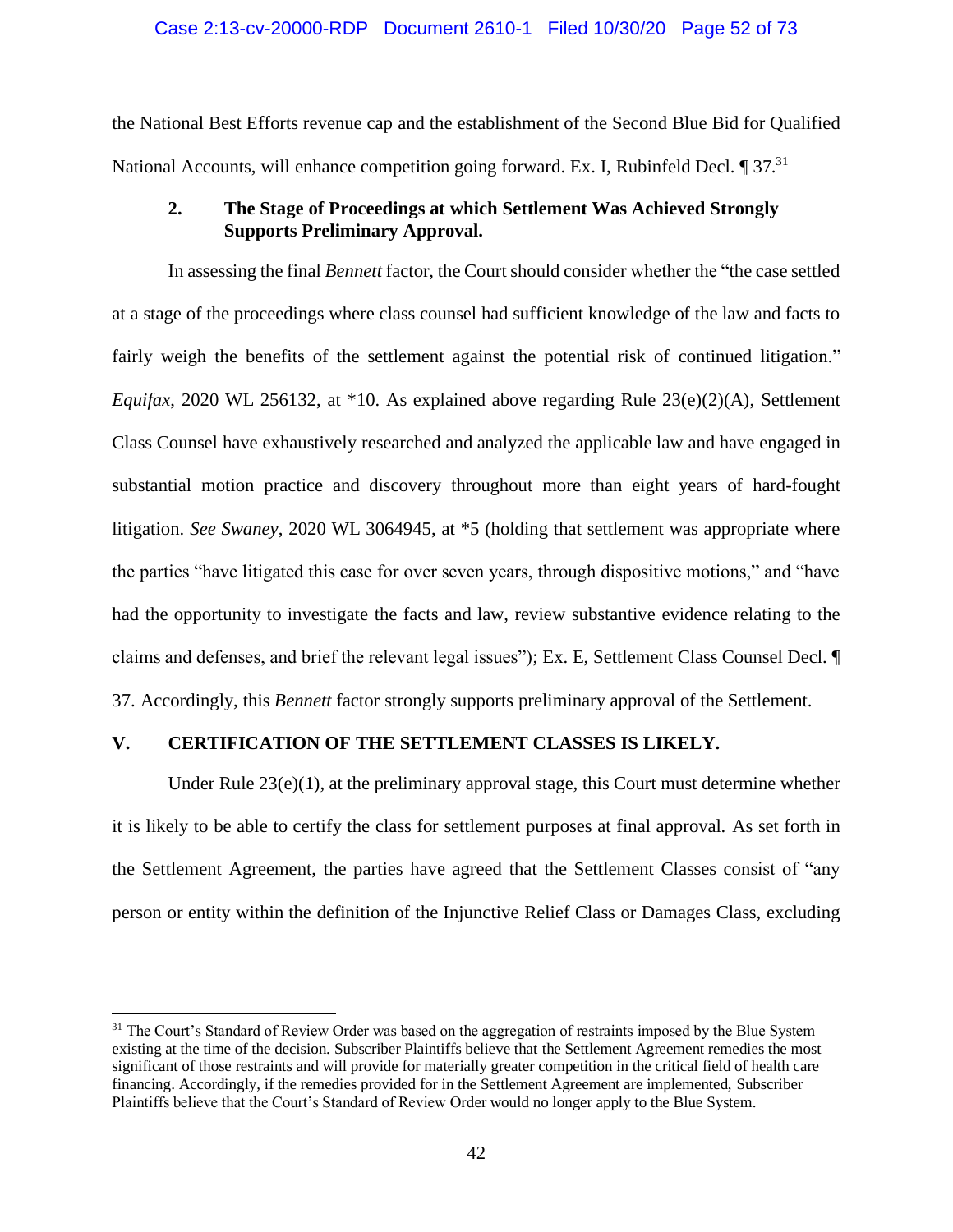#### Case 2:13-cv-20000-RDP Document 2610-1 Filed 10/30/20 Page 53 of 73

Government Accounts and Opt-Outs." Ex. A  $\P$ A(1)(llll). The Injunctive Relief and Damages Classes are defined in greater detail above, *supra* Section II.B.1.

Courts may ultimately certify a class "solely for purposes of settlement [if] a settlement is reached before a litigated determination of the class certification issue." *Borcea v. Carnival Corp.*, 238 F.R.D. 664, 671 (S.D. Fla. 2006). As the Supreme Court has made clear, while a settlement class should satisfy the requirements of Rule 23(a) and the relevant provision(s) of Rule 23(b), the Court "need not inquire whether the case, if tried, would present intractable management problems [under Rule 23(b)(3)], for the proposal is that there be no trial." *Amchem Prods. Inc. v. Windsor*, 521 U.S. 591, 620 (1997); *see also Schorr v. Countrywide Home Loans, Inc.*, 2015 WL 13402606, at \*3 (M.D. Ga. Apr. 1, 2015) (quoting *Amchem*). Applying this standard, courts in this Circuit have certified classes for settlement purposes only. *See Bennett v. Boyd Biloxi, LLC*, No. CV 14- 00330-WS-M, 2016 WL 6668926, at \*2 (S.D. Ala. Nov. 8, 2016) ("[F]or purposes of approving and effectuating the Settlement embodied in the Amended Settlement Agreement, and only for such purposes, the prerequisites for certifying this Action as a class action under Federal Rule of Civil Procedure 23(a) and (b)(3) have been met."); *O'Toole v. Pitney Bowes, Inc.*, No. 1:08-CV-01645-RLV, 2009 WL 10672311, at \*2 (N.D. Ga. Aug. 3, 2009) (noting that, "[f]or settlement purposes only," Rule 23 elements had been met).

Here, Subscriber Plaintiffs will seek certification, for settlement purposes only, of both the Damages Class and the Injunctive Relief Class, which means that each class should meet the tests established under both Rule  $23(a)$  and Rules  $23(b)(2)$  and  $(b)(3)$ . These Settlement Classes are likely to be certified at final approval for the reasons outlined below.

### **A. The Proposed Classes Will Satisfy Rule 23(a).**

Under Rule 23(a), certification is appropriate if: "(1) the class is so numerous that joinder of all members is impracticable; (2) there are questions of law or fact common to the class; (3) the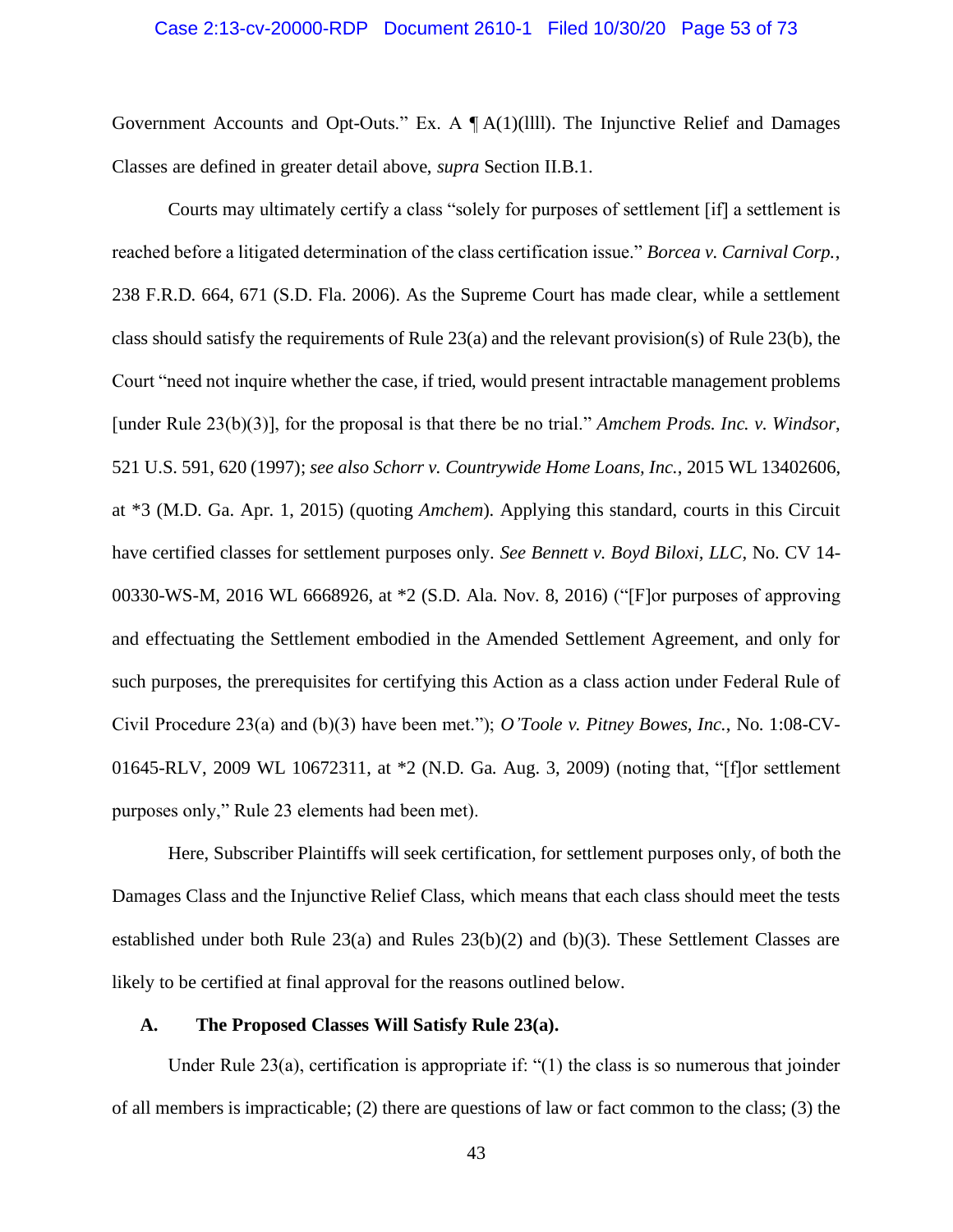#### Case 2:13-cv-20000-RDP Document 2610-1 Filed 10/30/20 Page 54 of 73

claims or defenses of the representative parties are typical of the claims or defenses of the class: and (4) the representative parties will fairly and adequately protect the interests of the class." As demonstrated below, the Settlement Classes satisfy each of the Rule 23(a) requirements.

#### **1. Numerosity—Rule 23(a)(1)**

The numerosity requirement is satisfied when the class is "so numerous that joinder of all class members would be impracticable." Fed. R. Civ. P.  $23(a)(1)$ . Here, the Damages Class, the Self-Funded Sub-Class, and the Injunctive Relief Class each consist of tens of millions of members, a number that easily meets this standard. Thus, this element is likely to be satisfied at final approval.

## **2. Commonality—Rule 23(a)(2)**

To demonstrate commonality under Rule  $23(a)(2)$ , a putative class must prove that there are "questions of law or fact common to the class." Fed. R. Civ. P. 23(a)(2). It is "well established" that the commonality threshold "is not high." *Dujanovic v. MortgageAmerica, Inc.*, 185 F.R.D. 660, 667 (N.D. Ala. 1999); *see also Georgine v. Amchem Products, Inc.*, 83 F.3d 610, 627 (3rd Cir. 1996) (recognizing "very low threshold for commonality"). The legal claims among the class members do not need to be exactly the same, *Kreuzfeld A.G. v. Carnehammar*, 138 F.R.D. 594, 599 (S.D. Fla. 1991), and not all questions of law or fact must be common, *Singer v. AT&T Corp.*, 185 F.R.D. 681, 687 (S.D. Fla. 1998). Indeed, "'even a single common question' will do." *Wal-Mart Stores, Inc. v. Dukes*, 564 U.S. 338, 359 (2011); *Carriuolo v. Gen. Motors Co.*, 823 F.3d 977, 984 (11th Cir. 2016). Courts in the Eleventh Circuit "have consistently held that allegations of price-fixing, monopolization, and conspiracy by their very nature involve common questions of law or fact." *In re Delta/AirTran Baggage Fee Antitrust Litig*., 317 F.R.D. 675, 694 (N.D. Ga. 2016) (citations omitted).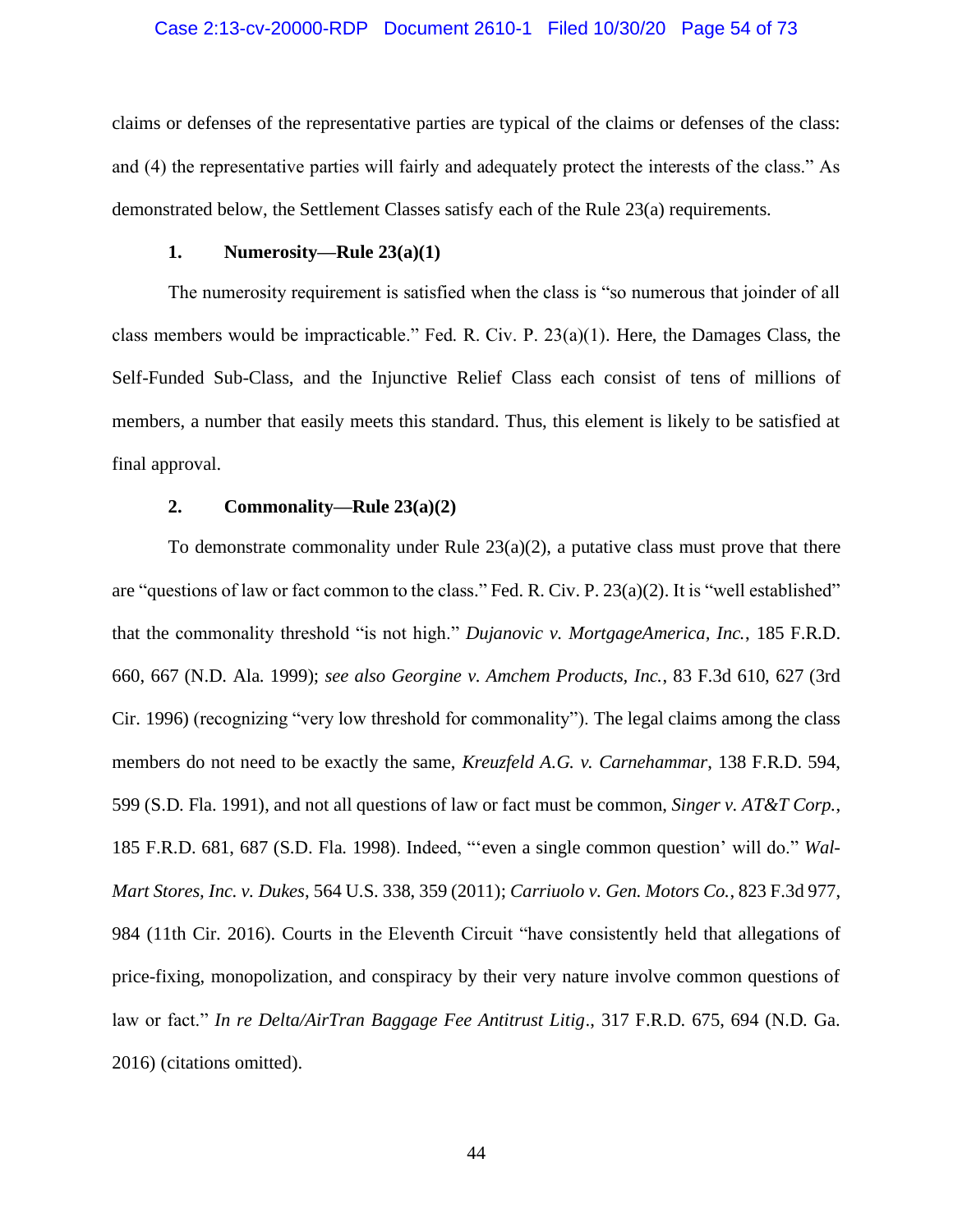#### Case 2:13-cv-20000-RDP Document 2610-1 Filed 10/30/20 Page 55 of 73

Here, Subscriber Plaintiffs allege that the Settling Defendants engaged in a common conspiracy to horizontally allocate geographic markets by agreeing with each other to split the country into defined "service areas" in which only one designated Blue Plan is permitted to operate. Subscriber Plaintiffs also allege that Settling Defendants implemented their "National Best Efforts" revenue cap to limit competition from Green business. The effect of the conspiracy was nationwide, and the alleged restraints were applied uniformly throughout the entire country. This conspiracy implicates several common questions of law or fact, including but not limited to: (1) whether Settling Defendants' national market allocation agreements violated the Sherman Act; (2) whether the Settling Defendants charged anti-competitive premiums as a result of these agreements; (3) whether the challenged restraints have resulted in foreclosure of entry and reduced consumer choice across the country; and (4) whether BCBSA and the Member Plans constitute a nationwide single entity for purposes of managing their trademark. Accordingly, the classes will readily be shown to satisfy Rule 23(a)(2).

### **3. Typicality—Rule 23(a)(3)**

Rule  $23(a)(3)$  provides that the "claims or defenses of the representative parties [must be] typical of the claims or defenses of the class." With respect to this requirement, the Eleventh Circuit has explained:

The claim of a class representative is typical if the claims or defenses of the class and the class representative arise from the same event or pattern or practice and are based on the same legal theory. A class representative must possess the same interest and suffer the same injury as the class members in order to be typical under Rule 23(a)(3).

*Williams v. Mohawk Indus., Inc.*, 568 F.3d 1350, 1357 (11th Cir. 2009) (internal quotations and citations omitted).

This burden "is fairly easily met so long as other [C]lass [M]embers have claims similar to the named plaintiff." *McAnaney v. Astoria Fin. Corp.*, No. 04-CV-1101, 2006 WL 2689621, at \*4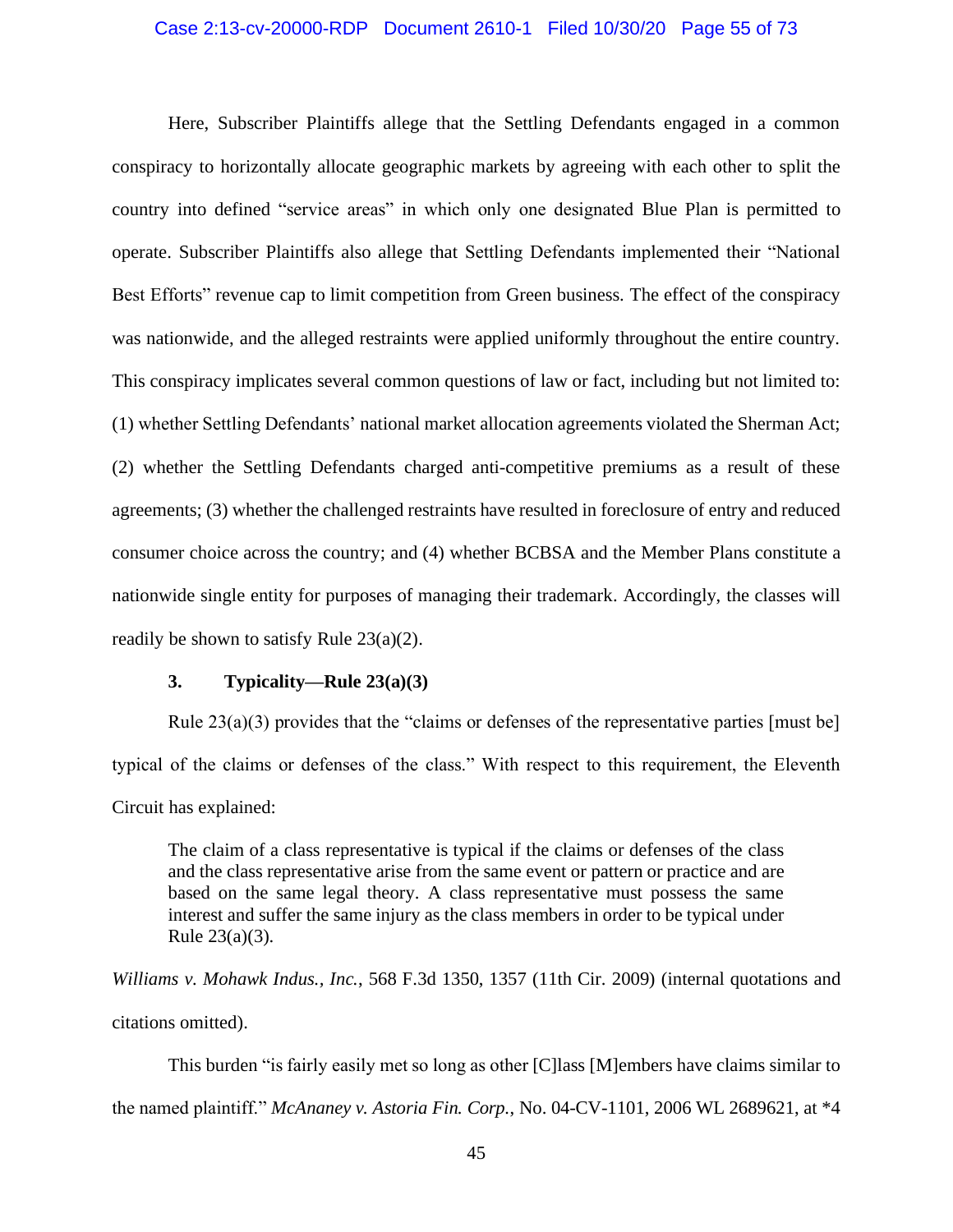#### Case 2:13-cv-20000-RDP Document 2610-1 Filed 10/30/20 Page 56 of 73

(E.D.N.Y. Sept. 19, 2006) (quoting *DeBoer v. Mellon Mortg. Co.*, 64 F.3d 1171, 1174 (8th Cir. 1995)). And typicality will not be destroyed by factual variations between the class representatives and the unnamed class members. *Kornberg v. Carnival Cruise Lines, Inc.*, 741 F.2d 1332, 1357 (11th Cir. 1984); *see also Williams*, 568 F.3d at 1357 ("The typicality requirement may be satisfied despite substantial factual differences when there is a strong similarity of legal theories."). The class representatives simply must, "in pursuing and defending [their] own self[-]interest in the litigation, be concomitantly advancing or defending the interest of the class." *Dubin v. Miller*, 132 F.R.D. 269, 274 (D. Colo. 1990).

The Subscriber Class Representatives consist of 66 individuals or employers that purchased fully-insured plans from Member Plans, and the Self-Funded Sub-Class Representative is Hibbett Sports, Inc. ("Hibbett"), which purchased "administrative services only" contracts or accounts from Blue Plans. Ex. A  $\P$  1(n), 1(dddd), 1(vvvv). With respect to the Damages Class, these 67 Class Representatives' claims are typical of the class because they arise from the same alleged conduct of the Settling Defendants: illegally entering into geographic market allocation and output restricting agreements prohibiting competition in the market for health insurance and administration of Commercial Health Benefit Products in the United States and its territories, and agreeing to other restrictions on competition in the market for health insurance and administration of Commercial Health Benefit Products. With respect to the Self-Funded Sub-Class, the Self-Funded Sub-Class Representative's claims are typical of the Sub-Class because they arise from certain alleged conduct specific to other members of that Sub-Class such as agreements restraining competition in the market for national accounts.

Therefore, the Class Representatives together seek the same relief sought by absent Class Members, and the proof that Subscriber Plaintiffs would present to support their claims directly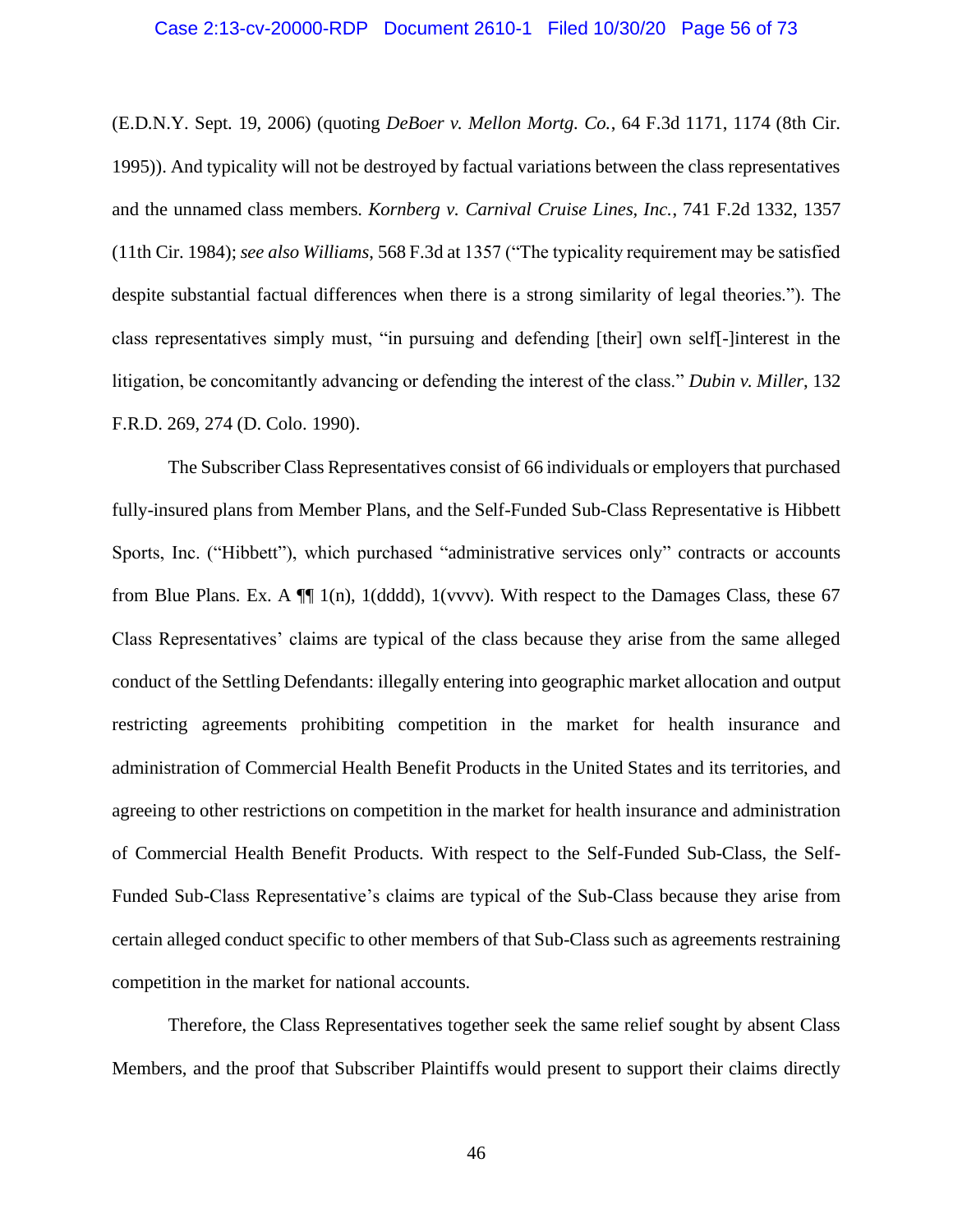#### Case 2:13-cv-20000-RDP Document 2610-1 Filed 10/30/20 Page 57 of 73

supports the claims of the Class. Because the Class Representatives seek to prove that the Settling Defendants "committed the same unlawful acts in the same method against an entire class[,]... all members of this class have identical claims," and the typicality requirement will be satisfied at final approval. *Kennedy v. Tallant*, 710 F.2d 711, 717 (11th Cir. 1983).

#### **4. Adequacy—Rule 23(a)(4)**

The adequacy requirement "serves to uncover conflicts of interest between named parties and the class they seek to represent." *Amchem*, 521 U.S at 594. To determine whether the Class Representatives can adequately represent the interests of the Settlement Classes, the Court must determine: "(1) whether any substantial conflicts of interest exist between the representatives and the class; and (2) whether the representatives will adequately prosecute the action." *Busby v. JRHBW Realty, Inc.*, 513 F.3d 1314, 1323 (11th Cir. 2008). Both inquiries are satisfied here. As set forth above, the Class Representatives are fully aligned with the rest of the class because they allege the same harms and seek the same relief as the Settlement Classes. With respect to the Self-Funded Sub-Class, to the extent that Self-Funded Accounts have divergent interests from Individual Members and Insured Groups, Hibbett has represented the interest of the Sub-Class through settlement negotiations and through the allocation process. Hibbett's interests are aligned with absent class members within the Self-Funded Sub-Class, and Hibbett has the same incentives as those absent class members to seek an equitable share of the Net Settlement Fund. All of the Class Representatives have reviewed the Settlement Agreement and approved of its terms.

Furthermore, as demonstrated in their declarations, Settlement Class Counsel and Self-Funded Sub-Class Settlement Counsel have adequately represented the Settlement Classes given their qualifications and experience in this field of litigation, as well as the efforts expended on this case to date. Accordingly, class certification will be shown to be appropriate under Rule 23(a)(4).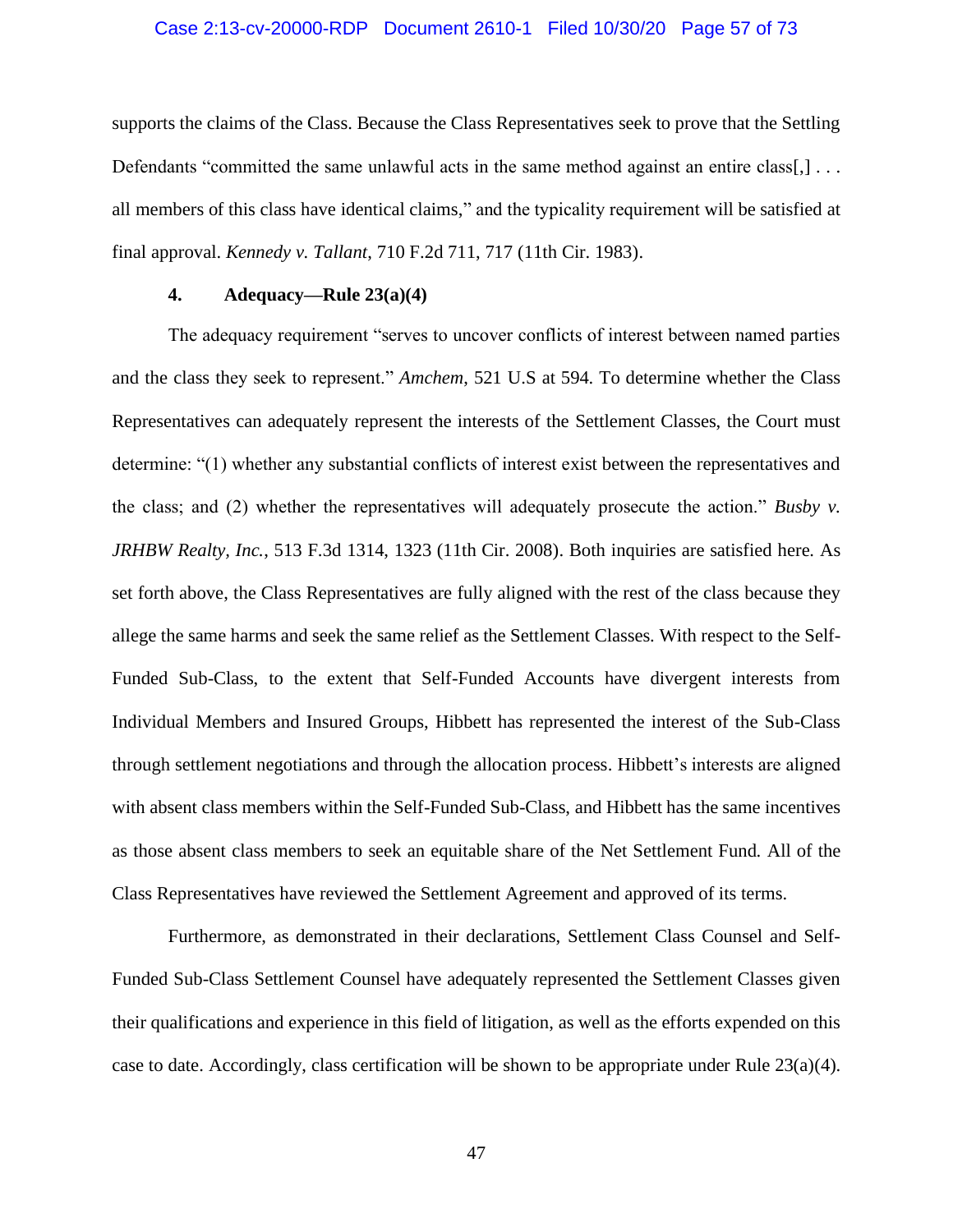### **B. The Proposed Classes Will Also Satisfy Rules 23(b)(2) and (b)(3).**

As the Eleventh Circuit has held, "[i]njunction classes can go forward under Rule 23(b)(2); damages classes must satisfy Rule 23(b)(3)." *AA Suncoast Chiropractic Clinic, P.A. v. Progressive Am. Ins. Co.*, 938 F.3d 1170, 1174 (11th Cir. 2019). And it is well-settled that a "court . . . may certify multiple classes: a class for injunctive relief under Rule 23(b)(2) and a damages class under Rule 23 (b)(3)." *Fabricant v. Sears Roebuck*, 202 F.R.D. 310, 315 (S.D. Fla. 2001). Both subsections will be shown to be satisfied here for settlement purposes.

# **1. Because the Blues Have Acted on Grounds Generally Applicable to the Injunctive Relief Class, Certification Will Likely Be Appropriate under Rule 23(b)(2).**

"For an injunction class under Rule 23(b)(2), the plaintiff must show that 'the party opposing the class has acted or refused to act on grounds that apply generally to the class, so that final injunctive relief or corresponding declaratory relief is appropriate respecting the class as a whole.'" *Suncoast*, 938 F.3d at 1174 (quoting Fed. R. Civ. P. 23(b)(2)). As this Court has explained, "[c]lass certification under Rule 23(b)(2) requires: (1) class members must have been harmed in essentially the same way by the defendant's acts; and (2) the common injury may properly be addressed by class-wide injunctive or equitable remedies." *Granger v. Sears Roebuck & Co.*, No. 2:05-cv-1696-RDP, 2008 WL 11424140, at \*10 (N.D. Ala., Aug. 4, 2008) (Proctor, J.). Moreover, "an injunction must be geared toward preventing *future* harm." *Suncoast*, 938 F. 3d at 1175. That is precisely the case here.

*First*, as demonstrated above with respect to Rule 23(a)(2), Subscriber Plaintiffs allege that the Settling Defendants engaged in a nationwide conspiracy involving several common questions of law or fact. That conspiracy affected each of the Injunctive Relief Class members in similar ways. In other words, the class members "have been harmed in essentially the same way by the defendants['] acts." *Granger*, 2008 WL 11424140, at \*10.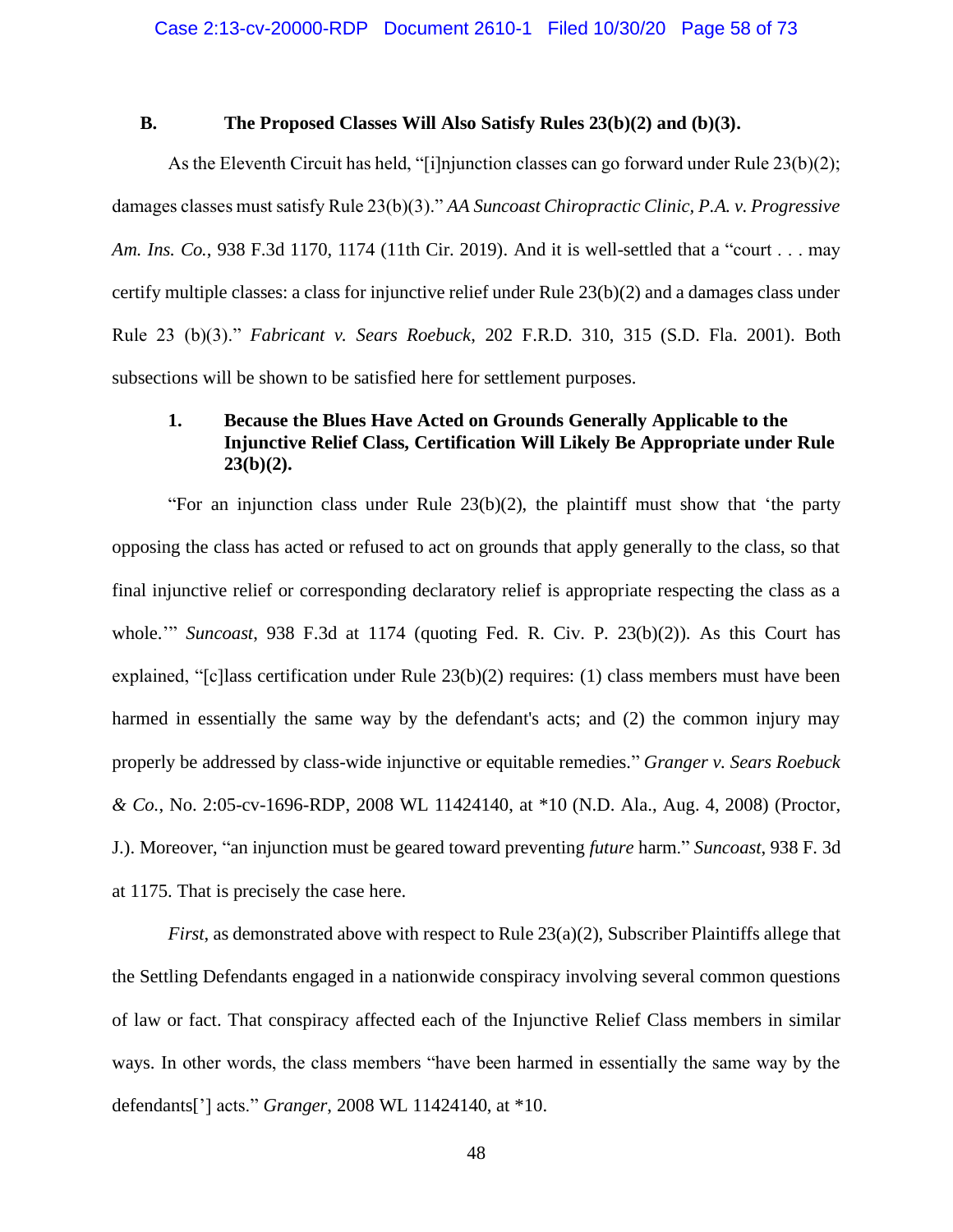#### Case 2:13-cv-20000-RDP Document 2610-1 Filed 10/30/20 Page 59 of 73

*Second*, as described in greater detail above, *supra* Section II.B.2.ii., the Settlement provides significant relief to all members of the Injunctive Relief Class. The key provisions of the injunctive relief include: (1) the abolition of the National "Best Efforts" clause in BCBSA's past and future license agreements for the Member Plans, which currently restricts their ability to generate revenue using Green brands; (2) the ability for certain Qualified National Accounts to obtain a second Member Plan bid, which will create increased choice for such accounts (and has the potential to result in two Blue bids for Qualified National Accounts covering at least 33 million individuals); (3) the ability for all Qualified National Accounts with multiple headquarters with independent decision-making authority to request a bid from the Member Plan in each headquarters' Service Area for employees working at that location; (4) restrictions on BCBSA's ability to control—through Member Plan voting—whether any individual Blue Plan may be acquired by another Blue Plan; (5) the ability for Self-Funded Accounts to directly contract with Non-Provider Vendors and Specialty Service Provider Vendors; and (6) the establishment of a Monitoring Committee, which will oversee compliance with the Settlement and consider new rules or measures proposed by BCBSA for the Monitoring Committee's review. Ex. A.  $\P$  10–18.<sup>32</sup>

The injunctive relief described above is exactly the sort of far-reaching, forward-looking relief contemplated by Rule  $23(b)(2)$ . Such relief is "directed against a specific class . . . and is uniform in its application." *Winston v. Jefferson Cty.*, No. 2:05-cv-0497-RDP, 2006 WL 6916381, at \*9 (N.D. Ala., June 26, 2006) (Proctor, J.). Thus, certification of the Injunctive Relief Class will be shown to be appropriate under Rule 23(b)(2).

<sup>&</sup>lt;sup>32</sup> Some elements of the Settlement's injunctive relief may make more of a practical difference to the sub-class of Self-Funded Accounts. But that is fully consistent with Rule  $23(c)(5)$ , which provides that "[w]hen appropriate, a class may be divided into subclasses that are each treated as a class under this rule."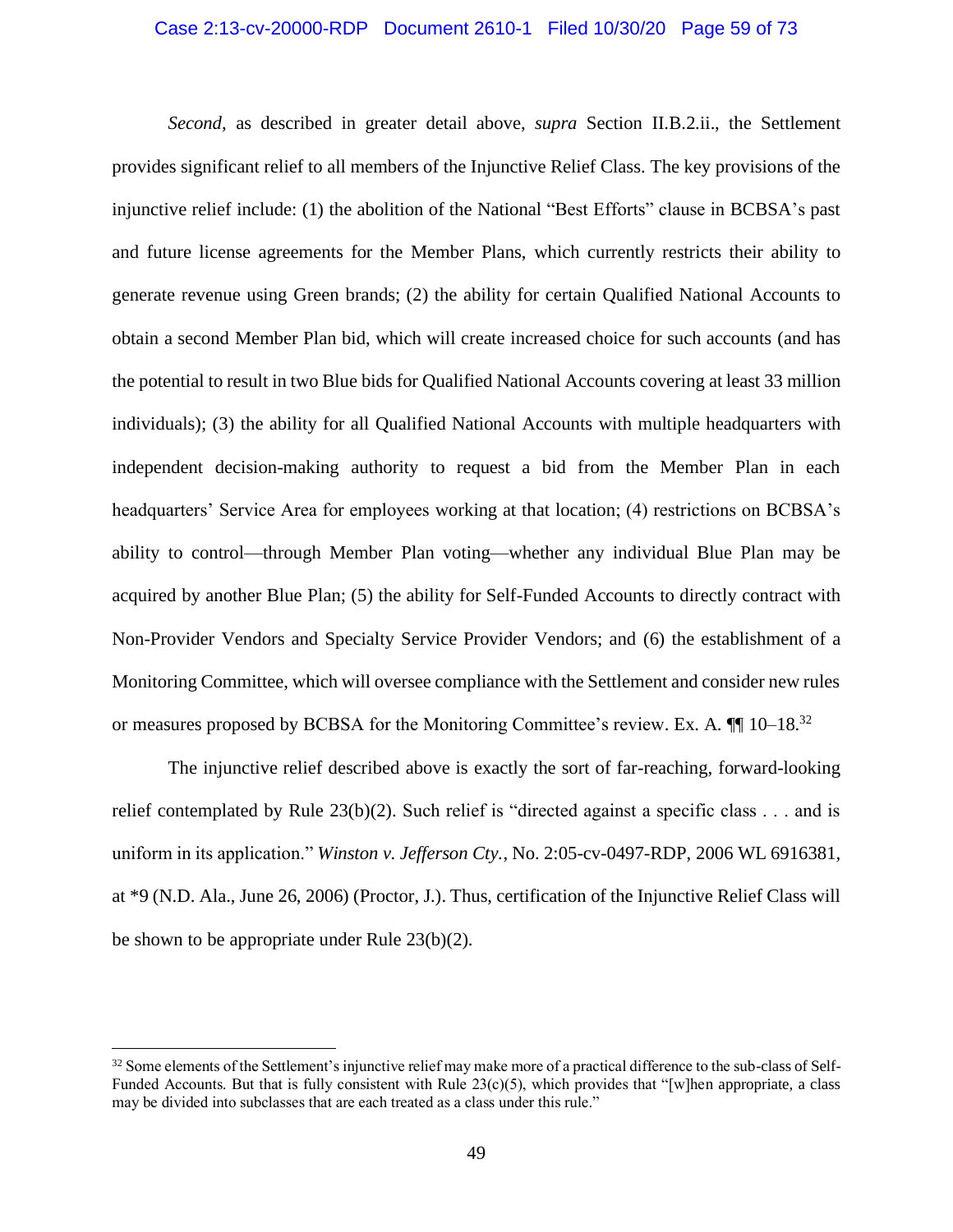## **2. Certification of a Settlement Damages Class and a Self-Funded Sub-Class Is Likely Appropriate under Rule 23(b)(3).**

Certification of the Damages Class and the Self-Funded Sub-Class is likely to be found appropriate under Rule 23(b)(3), because "the common legal and factual issues here predominate over individualized issues, and resolution of the common issues for millions of Settlement Class Members in a single, coordinated proceedings is superior to millions of individual lawsuits addressing the same legal and factual issues." *In re Checking Account Overdraft Litig.*, 275 F.R.D. 654, 660 (S.D. Fla. 2011). Both the predominance and superiority requirements will be shown to be satisfied here. *See In re Packaged Ice Antitrust Litig*., 322 F.R.D. 276, 287 (E.D. Mich. 2017) (certifying a damages class in a case involving, *inter alia*, claims of territorial market allocations).

#### **a. Common Issues Predominate.**

To satisfy the predominance requirement, "the issues in the class action that are subject to generalized proof and thus applicable to the class as a whole, must predominate over those issues that are subject only to individualized proof." *Kerr v. City of W. Palm Beach*, 875 F.2d 1546, 1557- 58 (11th Cir. 1989) (internal quotation marks omitted). "Common issues of fact and law predominate if they have a direct impact on every class member's effort to establish liability and on every class member's entitlement to injunctive and monetary relief." *Babineau v. Fed. Express Corp.*, 576 F.3d 1183, 1191 (11th Cir. 2009) (internal citations and quotations omitted). That said, the predominance inquiry "does *not* require a plaintiff seeking class certification to prove that each element of its claim is susceptible to classwide proof." *Amgen Inc. v. Conn. Ret. Plans & Trust Funds*, 568 U.S. 455, 469 (2013).

A preliminary analysis here indicates that the predominance element will be satisfied. The Subscriber Complaint alleges a nationwide conspiracy in which Defendants applied the alleged restraints in the same way in every state in which Class Members reside. *See* ECF No. 1082. Each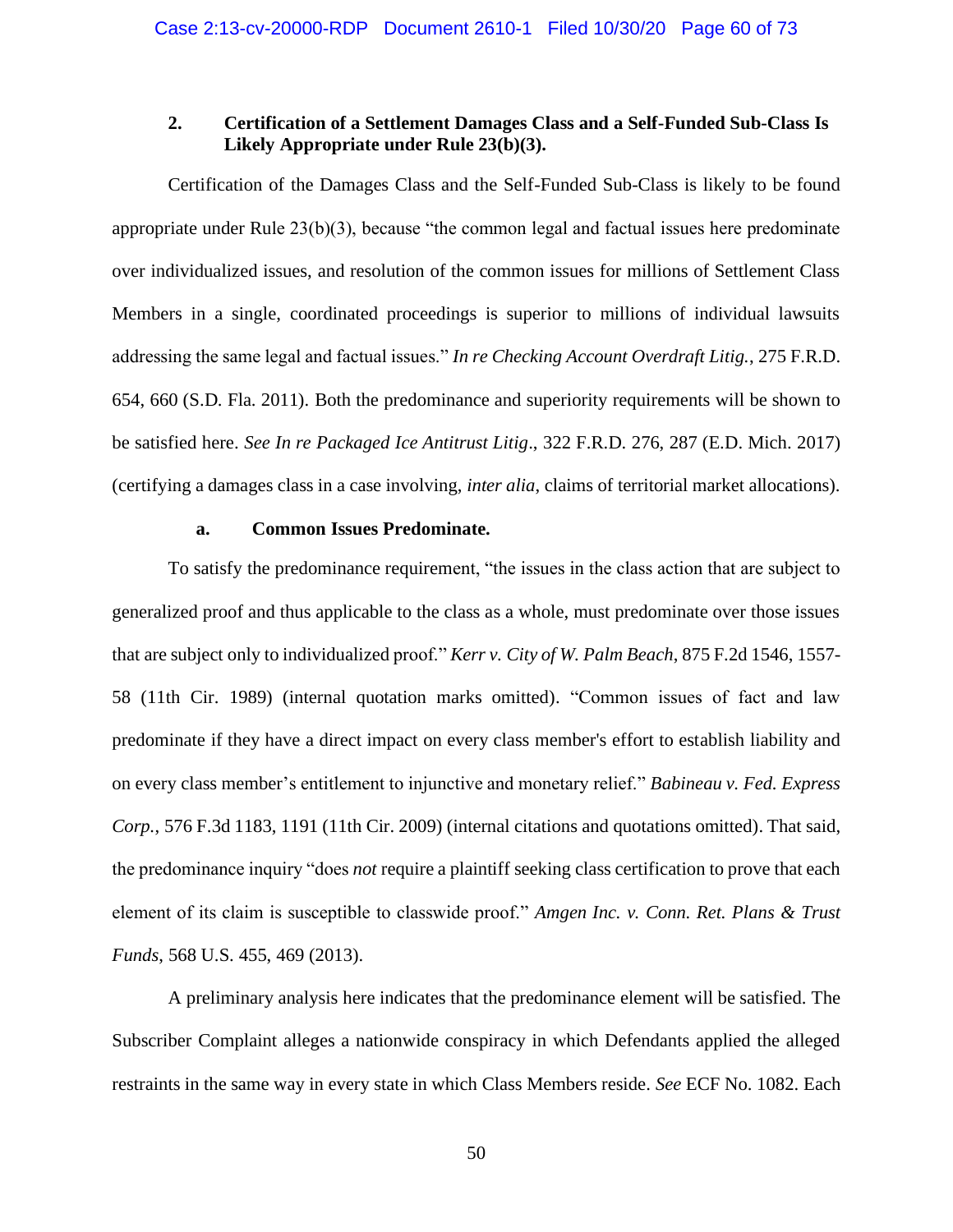#### Case 2:13-cv-20000-RDP Document 2610-1 Filed 10/30/20 Page 61 of 73

Settlement Class Member—including the Class Representatives—must establish the exact same facts to prove that the Settling Defendants violated the Sherman Act. Moreover, as a result of the nationwide reach of the alleged conspiracy, Subscriber Plaintiffs allege that virtually every member of the Damages Class suffered antitrust injury through higher premiums, depressed competition, lessened innovation, and loss of consumer choice. ECF No. 2411-1 ¶ 4 (Executive Summary of Dr. Rubinfeld's Class Certification Expert Report.) Within the Self-Funded Sub-Class, predominance is also satisfied; in addition to the above, members of the Self-Funded Sub-Class also face common questions concerning the impact of the alleged conduct on administrative fees and the market for national accounts. Thus, "the predominance requirement is satisfied here because common questions present a significant aspect of the case and can be resolved for all Settlement Class Members in a single adjudication." *In re Checking Account Overdraft Litig.*, 275 F.R.D. 654, 660 (S.D. Fla. 2011) (finding predominance satisfied for settlement certification purposes where "each Settlement Class Member's claims arise from the same or similar alleged BofA policies and practices and the same legal theories" and "the relationship between Settlement Class Members and BofA is governed by substantially uniform or similar account agreement"). *Id.*

#### **b. A Class Action Is Superior to Other Methods of Adjudication.**

"In addition to finding that common questions predominate over individual inquiries . . . the Court must find that the class action vehicle is superior to other available methods for adjudication." *In re Domestic Air Transp. Antitrust Litig.*, 137 F.R.D. 677, 693 (N.D. Ga. 1991). Rule  $23(b)(3)$  identifies four factors relevant to the superiority requirement: "(A) the Class Members' interests in individually controlling the prosecution or defense of separate actions; (B) the extent and nature of any litigation concerning the controversy already begun by or against Class Members; (C) the desirability or undesirability of concentrating the litigation of the claims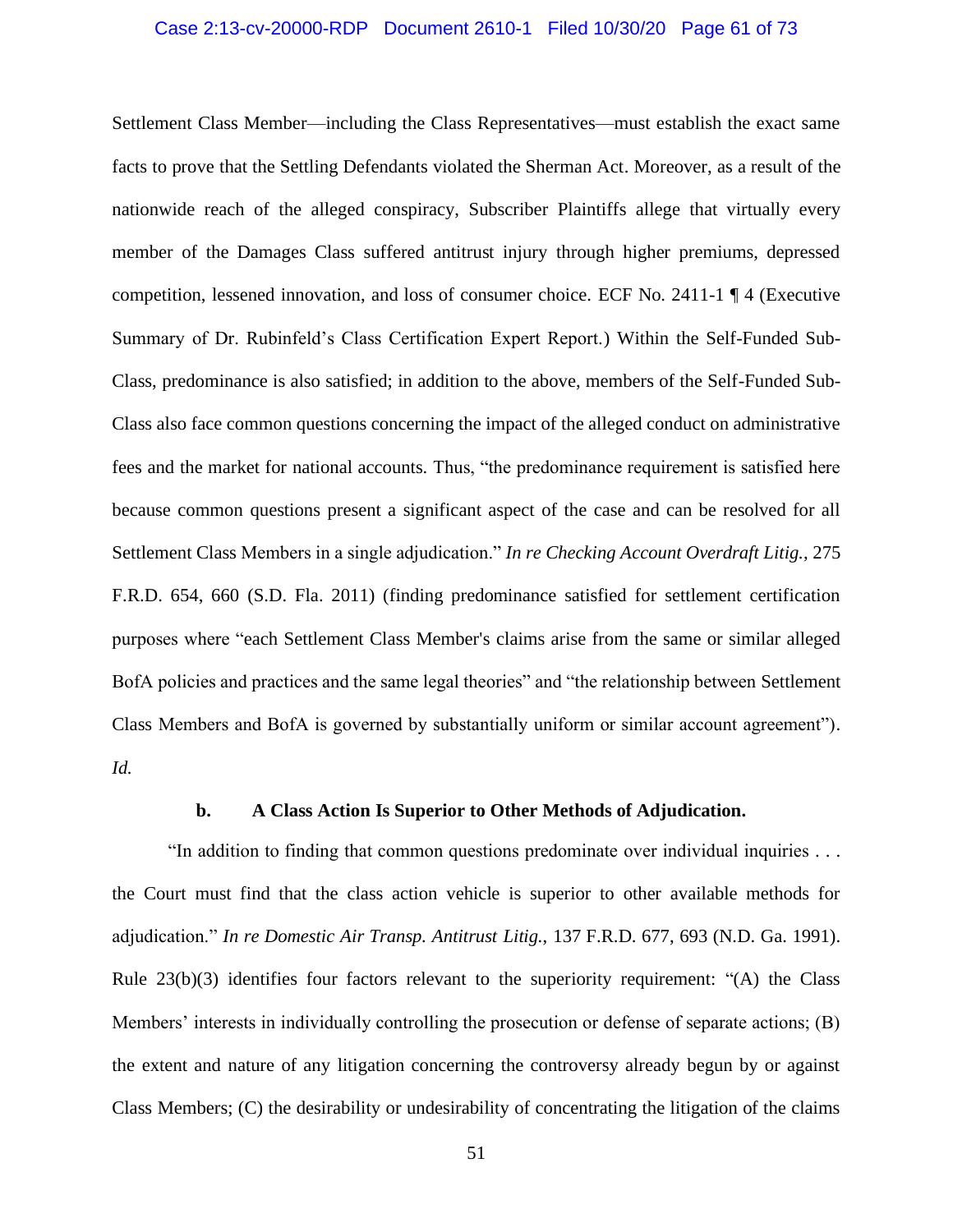#### Case 2:13-cv-20000-RDP Document 2610-1 Filed 10/30/20 Page 62 of 73

in the particular forum; and (D) the likely difficulties in managing a class action." Fed. R. Civ. P. 23(b)(3). As noted *supra* p. 42, factor (D), manageability of the class action, is of much less relevance when it comes to certification of a settlement class. Subscriber Plaintiffs therefore limit their analysis to the first three factors.

With respect to factor (A), there are tens of millions of Settlement Class Members, making a class action the only feasible method of resolving the claims against the Settling Defendants. Once again, each Settlement Class Member's potential claim rests on the predominant question of whether the Settling Defendants' conduct violated the Sherman Act. As a practical matter, that issue cannot be resolved through individual trials or settlement negotiations: the amount at stake for individual Settlement Class Members is too small relative to the risks and expenses that would result if each class member chose to seek relief individually. *See Wolin v. Jaguar Land Rover N. Am., LLC*, 617 F.3d 1168, 1175 (9th Cir. 2010) ("Where recovery on an individual basis would be dwarfed by the cost of litigating on an individual basis, this factor weighs in favor of class certification."). That is particularly true in light of the enormous cost of demonstrating antitrust injury and damages in cases like this. *See, e.g.*, *In re Ins. Brokerage Antitrust Litig.*, 297 F.R.D.136, 155 (D.N.J. 2013) (reporting that class counsel in a nationwide class action related to insurance brokerage spent over 444,110 hours over eight years on the matter and incurred nearly \$10 million in litigation expenses). Thus, the resolution of these claims in one action is far superior to individual lawsuits. *See* Fed. R. Civ. P. 23(b)(3).

As for factor (B), as the Judicial Panel on Multidistrict Litigation ("JPML") has explained, the actions "involve substantial common questions of fact relating to the state BCBS entities' relationship with the national association, BCBSA, and the licensing agreements that limit the Blue Plans' activity to exclusive service areas, among other restrictions." *In re Blue Cross Blue Shield*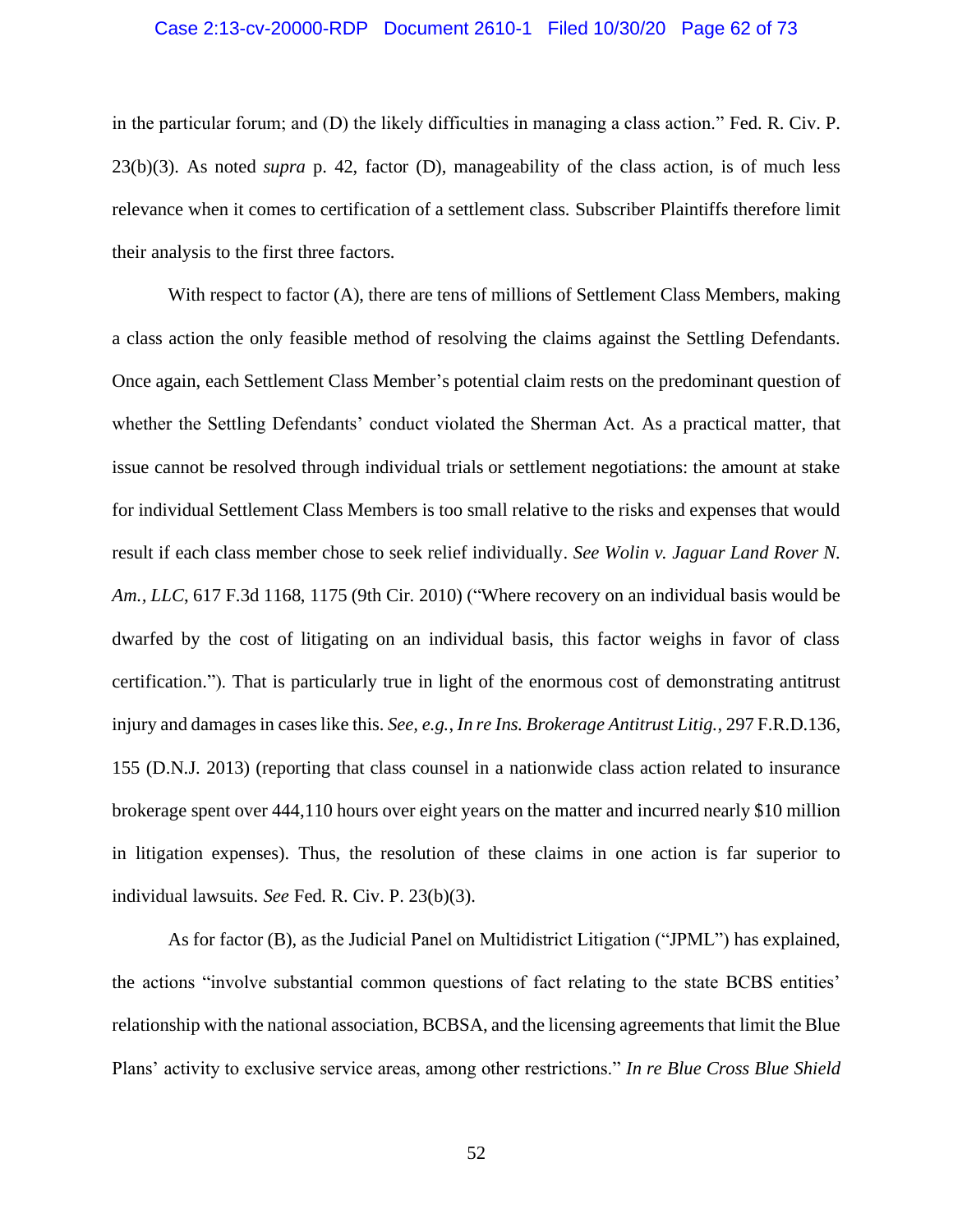#### Case 2:13-cv-20000-RDP Document 2610-1 Filed 10/30/20 Page 63 of 73

*Antitrust Litig.*, 908 F. Supp. 2d 1373, 1376 (J.P.M.L. 2012). The JPML has since transferred dozens of actions to this Court for consolidated pretrial proceedings. Subscriber Plaintiffs are aware of no other similar actions that are currently pending in other state or federal courts around the country. Accordingly, factor (B) supports the certification of the Damages Class.

Finally, with respect to factor (C), the JPML chose this Court as a transferee court because it would "serve the convenience of the parties and witnesses and promote the just and efficient conduct of this litigation" since it is "familiar with the contours of the litigation and has taken preliminary steps to organize the litigation." *Id*. Since then, this Court has overseen nearly eight years of substantial pretrial litigation. This Court's familiarity with the issues involved in this case make it the most desirable forum to evaluate the proposed Settlement.

In sum, the Damages Class will satisfy the relevant requirements of Rule 23(b)(3).

## **VI. THE PROPOSED PLAN OF DISTRIBUTION WARRANTS PRELIMINARY APPROVAL**

A plan of distribution should be approved when it allocates relief in a way that is "fair, adequate, and reasonable." *See In re Chicken Antitrust Litig. Am. Poultry*, 669 F.2d 228, 241 (5th Cir. 1982). *See also Holmes v. Cont'l Can Co.*, 706 F.2d 1144, 1147 (11th Cir. 1983); *Leverso v. SouthTrust Bank of AL., Nat. Assoc.*, 18 F.3d 1527, 1530 (11th Cir. 1994); *In re Sunbeam Sec. Litig.*, 176 F. Supp. 2d 1323, 1328 n. 2 (S.D. Fla. 2001); *Bellocco v. Curd*, 2006 WL 4693490, at \*2 (M.D.Fla. Apr. 6, 2006); *Smith v. Floor and Decor Outlets of Am., Inc.*, 2017 WL 11495273, at \*5 (N.D. Ga. Jan. 10, 2017). A plan of distribution will pass muster so long as "it has a 'reasonable, rational basis,' particularly if 'experienced and competent' class counsel support it." MCLAUGHLIN ON CLASS ACTIONS, § 6.23 (17th ed. 2020). *See also Schwartz v. TXU Corp.*, 2005 WL 3148350, at \*21 (N.D. Tex. Nov. 8, 2005) (approving a plan of allocation that "resulted in a settlement agreement that fairly and rationally allocates the proceeds of the settlement"). At the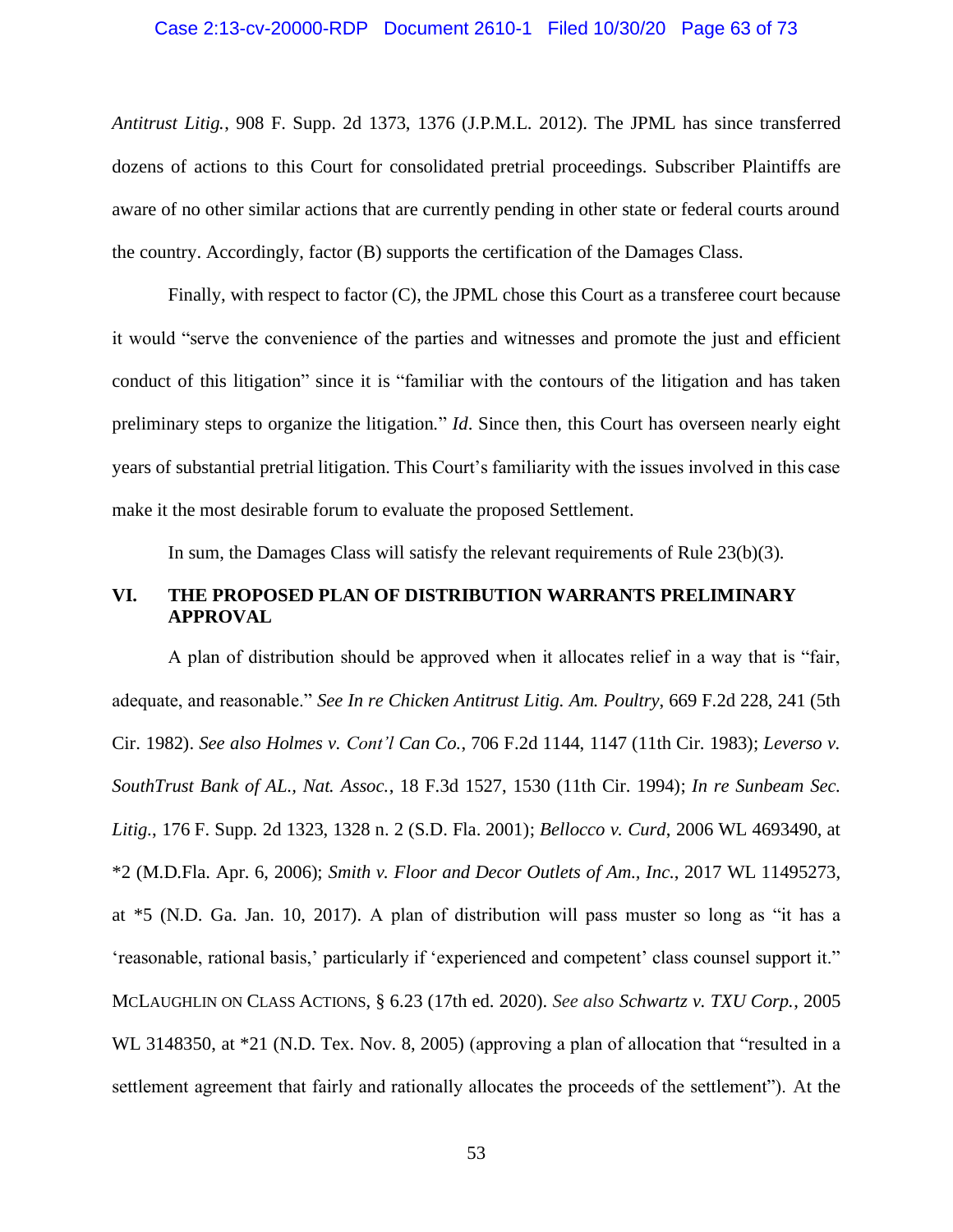#### Case 2:13-cv-20000-RDP Document 2610-1 Filed 10/30/20 Page 64 of 73

preliminary approval stage, a court need determine only that the proposed plan is sufficiently "within the range of reasonableness, fairness, and adequacy" so that it may be sent to the members of the class. *Laydon v. Bank of Tokyo-Mitsubishi UFJ, Ltd.*, No. 12-cv-3419 (GBD), 2016 WL 4401148, at \*2 (S.D.N.Y. June 22, 2016); *Danieli v. Int'l Bus. Mach. Corp.*, No. 08-cv-3688(SHS), 2009 WL 6583144, at \*5 (S.D.N.Y. Nov. 16, 2009) (finding that distribution plan was "within the range of possible approval such that notice to the Class is appropriate").

The [Proposed] Plan of Distribution allocates the Net Settlement Fund in an eminently fair, reasonable, and adequate manner. "The goal of any distribution method is to get as much of the available damages remedy to class members as possible and in as simple and expedient a manner as possible." NEWBERG ON CLASS ACTIONS § 12:15 (5th ed.). Significantly, a perfectly-tailored plan of allocation, even if theoretically possible to construct, is not required, especially when implementation of such a plan would run counter to the need to ensure that the plan is administered, and relief distributed, in an efficient and timely manner. Thus, particularly in a large and complex class action such as this one, "the apportionment of a settlement can never be tailored to the rights of each plaintiff with mathematical precision." *In re PaineWebber Ltd. P'ships Litig.*, 171 F.R.D. 104, 133 (S.D.N.Y. 1997), *aff'd*, *In re PaineWebber Inc. Ltd. P'ships Litig.*, 117 F.3d 721 (2d Cir. 1997). Moreover, "[t]he challenge of precisely apportioning damages to victims, is often magnified in antitrust cases, as 'damage issues in antitrust cases are rarely susceptible of the kind of concrete, detailed proof of injury which is available in other contexts.'" *In re Credit Default Swaps Antitrust Litig.*, No. 13md2476, 2016 WL 2731524, at \*9 (S.D.N.Y. Apr. 26, 2016) (*quoting J. Truett Payne Co., Inc. v. Chrysler Motors Corp.*, 451 U.S. 557, 565 (1981)). Assisted by expert analysis performed by the Brattle Group, Class Counsel have devised a Plan of Distribution that is economically reasonable and will allocate compensation between and among the members of the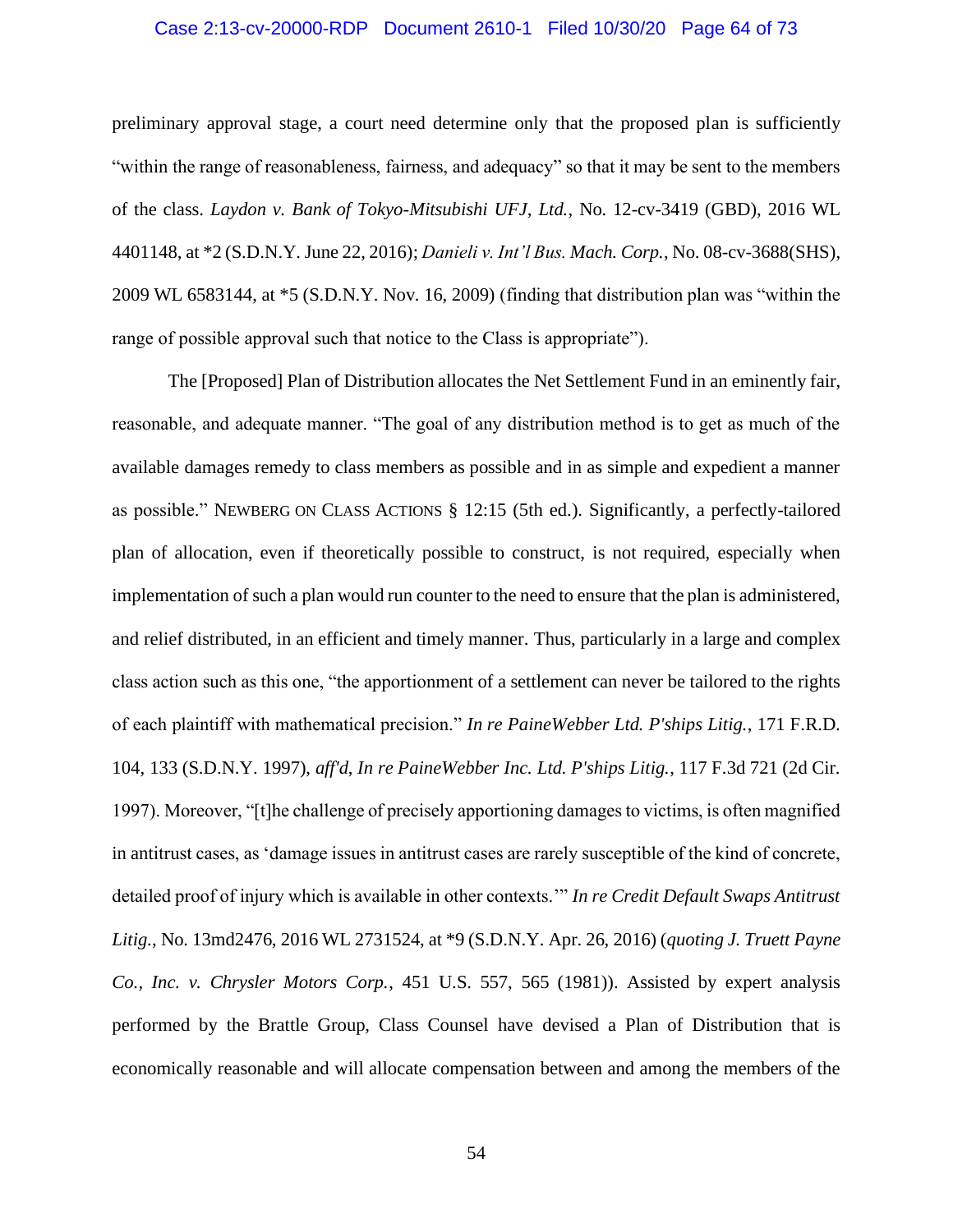#### Case 2:13-cv-20000-RDP Document 2610-1 Filed 10/30/20 Page 65 of 73

Class and the Self-Funded Sub-Class in a manner that is fair, reasonable, and adequate. *See In re Chicken Antitrust Lit.*, 669 F.2d at 241 (plan of distribution properly approved where counsel negotiated allocation formula based upon available economic data); *In re GSE Bonds Antitrust Litigation*, 414 F. Supp. 3d 686, 694-95 (S.D.N.Y. 2019) (approving plan of distribution where experienced class counsel, working in consultation with industry and economic consultants, produced method of ensuring equitable and timely distribution of fund).

The Plan first distinguishes between Fully Insured Claimants, who purchased insurance from Defendants, and the members of Self-Funded Sub-Class, who purchased administrative services only. After scrutinizing the evidence, presiding over arm's-length negotiations, and considering the arguments presented to him by Class Counsel, Mr. Feinberg found reasonable Class Counsel's recommendation allocating 6.5% of the Net Settlement Fund to the Self-Funded Sub-Class, with the remainder allocated to the Fully Insured Claimants. Ex. G, Feinberg Decl. ¶¶ 13-14. This allocation reflects each group's aggregate payments, their different settlement class periods, and the relative strengths of their respective legal claims. This allocation is thus the product of arm's-length negotiations, *In re Tremont Sec. Law, State Law and Ins. Litig.*, 2015 WL 5333494, at \*5 (S.D.N.Y. Sept. 14, 2015), *aff'd in relevant part*, *vacated in part on other grounds*, 699 Fed. App'x. 8 (2nd Cir. 2017), and it seeks to account for genuine differences between the classes and the claims they have asserted. *See, e.g., Trauth v. Spearmint Rhino Cos. Worldwide, Inc.*, No. 09-1316-VAP (DTBx), 2011 WL 13134046, at \*16 (C.D. Cal. Apr. 4, 2011) (finding proposed plan that reflected both the distribution of unpaid wages and the relative strength of claims was "within the range of possible approval").

Once the allocation of the Net Settlement Fund between Fully Insured Claimants and the Self-Funded Sub-Class had been determined, Class Counsel, with the assistance of the Brattle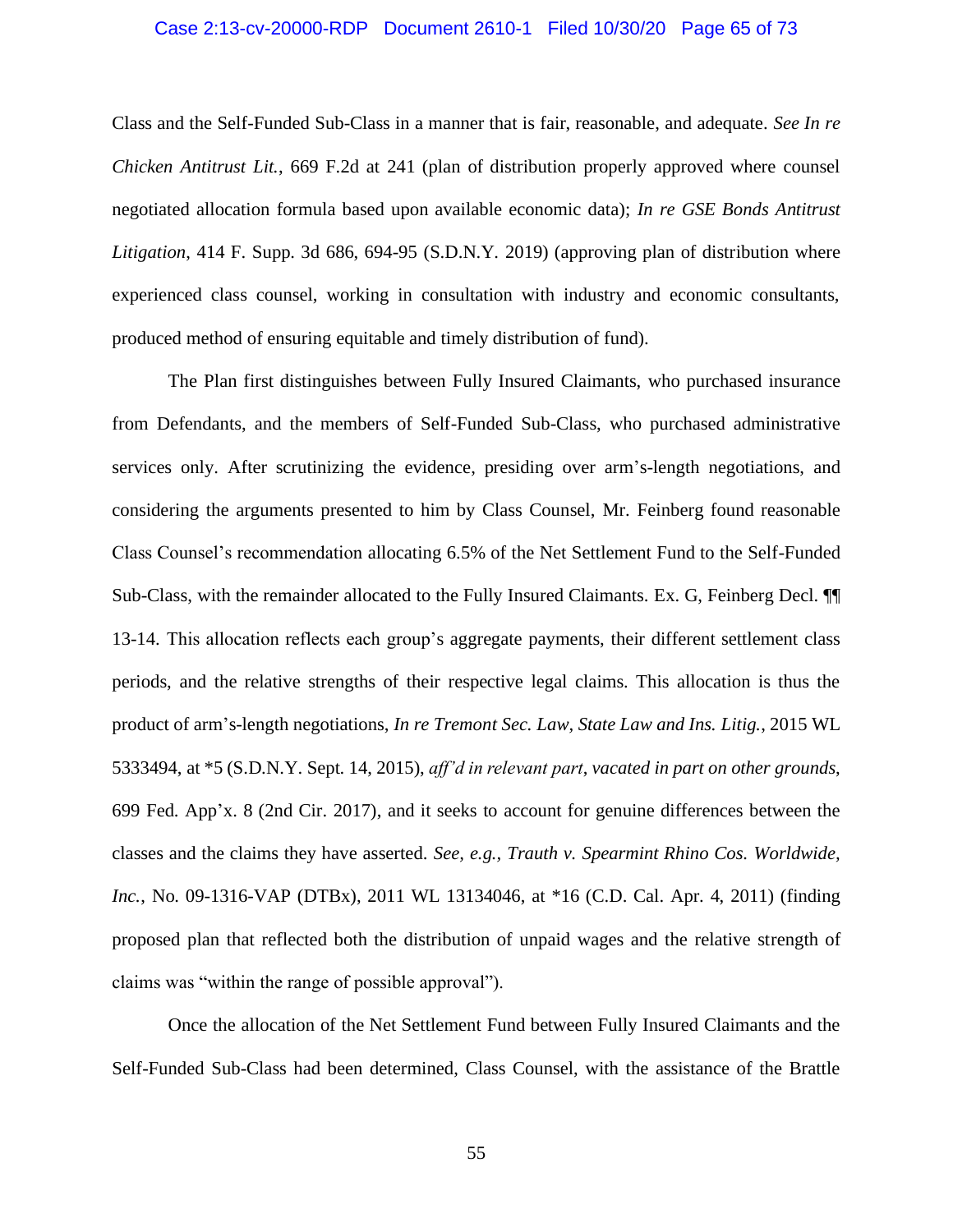#### Case 2:13-cv-20000-RDP Document 2610-1 Filed 10/30/20 Page 66 of 73

Group, devised the mechanism by which the Plan of Distribution would provide compensation to each of the members of the Damages Class who submit claims. The overarching aim of the Plan is to efficiently allocate to each member of the Damages Class a *pro rata* share of the Net Settlement Fund that reflects that portion of the total premiums or administrative fees collected by Settling Defendants that can reasonably be attributed to that class member. This requires a determination of the amount of premiums or administrative fees paid to Member Plans that can be attributed to each Authorized Claimant. In determining, as reasonably as possible, the amount that was paid in premiums or fees on behalf of each individual claimant, the Plan relies on data provided by Settling Defendants; this relieves the class members of the onerous, and perhaps impossible for some, task of attempting to collect and submit years of employment and insurance records. For Individual Policyholders who purchased their own policies, the amount of premiums that they paid is the amount from which their *pro rata* share will be determined. For employers and employees within Insured Groups and Self-Funded Accounts (both Fully-Insured Claimants and members of the Self-Funded Sub-Class), using available data from Settling Defendants, the Plan of Distribution estimates the amount of overall premiums or administrative fees attributable to each individual employee. Then, the Plan apportions those payments between the employer and the employee using a Default contribution percentage derived by Class Counsel, in consideration of numerous factors. *See supra* Section II(C).

Mr. Feinberg was provided with the Plan of Distribution, as well as the underlying analysis and factors used to determine the Default allocation ratios employed by that Plan. As reflected in his declaration, Mr. Feinberg has reviewed the Plan and agrees that it presents a fair, reasonable, and adequate basis upon which to allocate funds. Ex. G, Feinberg Decl. ¶ 20. Further, Class Counsel relied on the expert analysis of Mr. Chodorow and the Brattle Group to assist in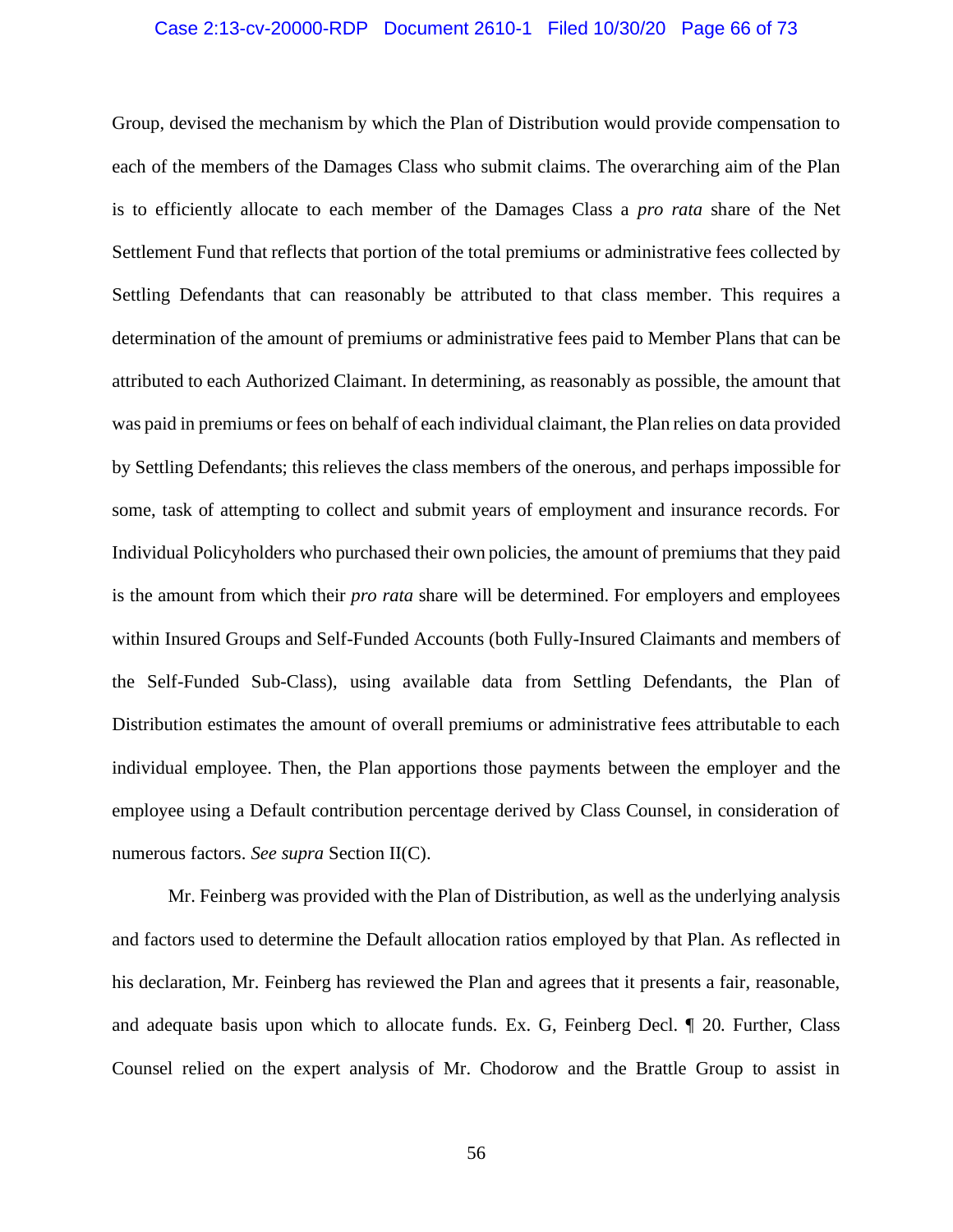#### Case 2:13-cv-20000-RDP Document 2610-1 Filed 10/30/20 Page 67 of 73

developing and evaluating the economic reasonableness of the Default option. Ex. E, Settlement Class Counsel Decl. ¶ 34. Class Counsel's decisions to rely upon expert analysis of the data provided by Settling Defendants and to use a Default allocation methodology strikes a reasonable balance "between precision and efficiency," *In re LIBOR-Based Fin. Instruments Antitrust Litig*., 327 F.R.D. 483, 496 (S.D.N.Y. 2018), and ensures that the distribution of monetary relief will be fair and equitable. Any Authorized Claimant who nevertheless believes that they contributed more than the Default can pursue an Alternative option, under which they may submit data, records, and other materials supporting the use of a different contribution percentage. The Settlement Administrator, in the exercise of sound discretion, will then analyze the available data and determine the appropriate allocation ratio to use in the individual case. *Id.* This Alternative option ensures that any Authorized Claimant who believes their case deviates significantly from the norm has the opportunity to make their case for more precisely tailored relief, and goes above and beyond the requirements for equitable distribution of the Net Settlement Fund.

Finally, Class Counsel recognized that there is an irreducible minimum cost of administering each individual class member's claim and that the claims of some Damages Class Members would be too low to justify the cost of administering them. Accordingly, Class Counsel, consistent with the caselaw applying the standards for approving class action settlements, set a *de minimis* claim threshold of \$5.00, an amount well below that which has been found justified in order to avoid unreasonable administrative costs in other class action settlements.<sup>33</sup>

<sup>33</sup> *See In re Ford Motor Co. Spark Plug & Three Valve Engine Prods. Liab. Litig.*, No. 1:17-md-2800-TWT, 2016 WL 6909078, at \*6 (N.D.Ohio Jan. 26, 2016) (approving \$300 threshold); *Hill v. State Street Corp.*, 2015 WL 127728, at \*12 (D. Mass. 2015) (\$10 threshold); *In re Advanced Battery Technologies, Inc., Sec. Litig.*, 298 F.R.D. 171, 180 (S.D.N.Y. 2014) (\$100); *Sullivan v. DB Invs., Inc.*, 667 F.3d 273, 328–29 (3d Cir.2011) (\$10); *In re Mut. Funds Inv. Litig.*, 2011 WL 1102999, at \*3 (D.Md. 2011) (\$10); Wade v. Kroger Co., No. 3:01CV–699–R, 2008 WL 4999171, at \*2 (W.D. Ky. Nov. 20, 2008) (\$50); *In re Gilat Satellite Networks, Ltd.*, No. CV–02–1510 CPS, 2007 WL 1191048, at \*9 (E.D.N.Y. Apr. 19, 2007) (\$10); *In re Merrill Lynch & Co., Inc. Research Reports Sec. Litig.*, No. 02 MDL 1484(JFK), 2007 WL 4526593, at \*12 (S.D.N.Y. Dec. 20, 2007) (\$50); *In re Spring Corp. ERISA Litig.*, 443 F. Supp.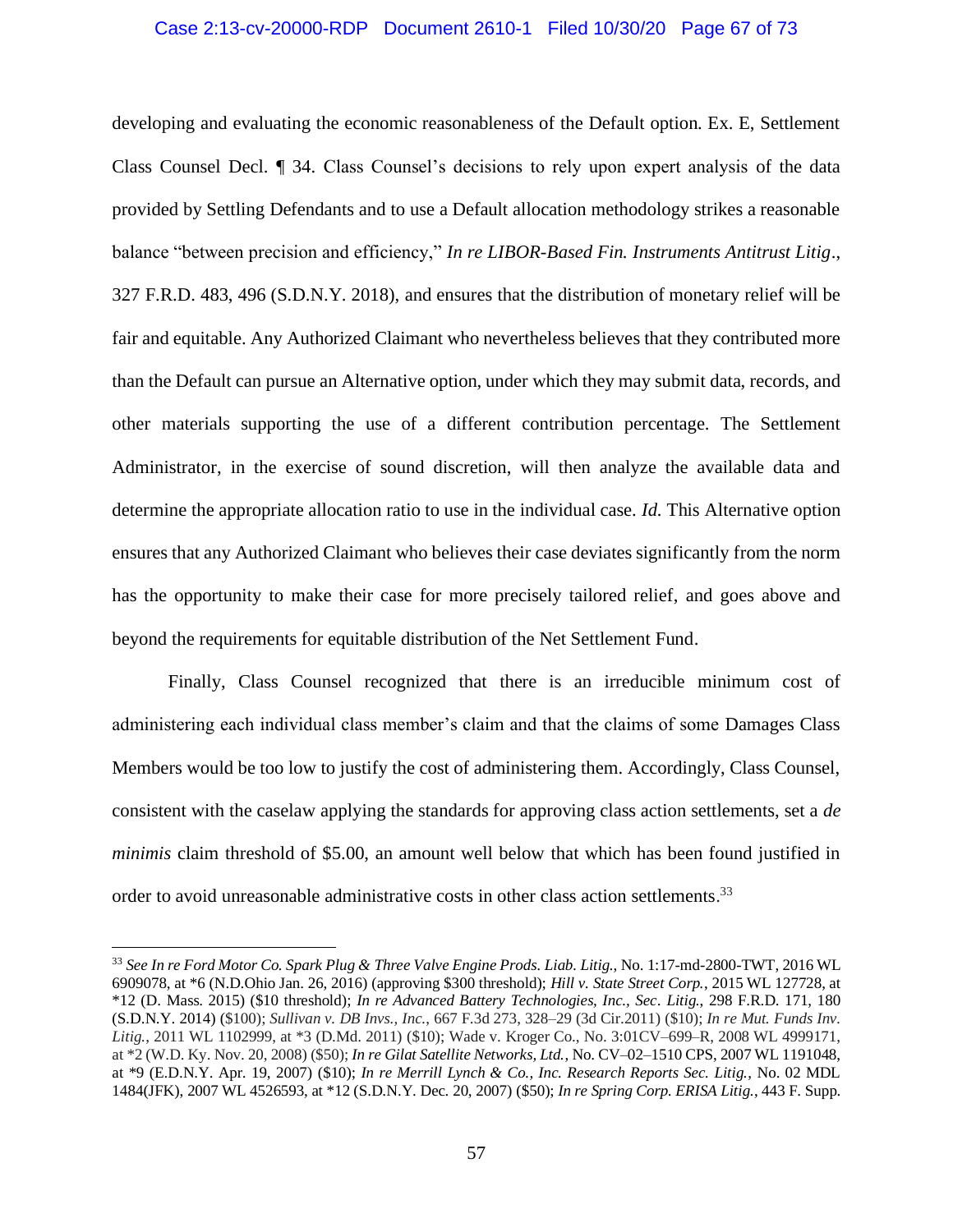For these reasons, the proposed Plan of Distribution allocates the monetary relief provided under the Settlement Agreement on a fair, adequate, and reasonable basis, and thus easily satisfies the standard for preliminary approval. But if any Settlement Class Member should disagree, they will have a chance to explain why in advance of the Final Approval hearing, when the fairness and adequacy of the Plan of Distribution can be fully evaluated.

### **VII. CONCLUSION**

For all the foregoing reasons, Settlement Class Members request that the Court enter the

proposed Preliminary Approval Order and set a Final Approval Hearing.

 /s/ David Boies David Boies – *Co-Lead Counsel* BOIES, SCHILLER & FLEXNER LLP 333 Main Street Armonk, NY 10504 Tel: (914) 749-8200 Fax: (914) 749-8200 dboies@bsfllp.com

Charles J. Cooper – *Co-Chair, Written Submissions Committee* COOPER & KIRK, PLLC 1523 New Hampshire Avenue NW Washington, DC 20036 Tel: (202) 220-9600 Fax: (202) 220-9601 ccooper@cooperkirk.com

Date: October 30, 2020 Respectfully submitted,

 /s/ Michael D. Hausfeld Michael D. Hausfeld – *Co-Lead Counsel* Swathi Bojedla – *Discovery Committee* HAUSFELD LLP 1700 K Street NW, Suite 650 Washington, DC 20006 Tel: (202) 540-7200 Fax: (202) 540-7201 mhausfeld@hausfeld.com sbojedla@hausfeld.com

Megan Jones – *Settlement Committee & PSC Member* Arthur Bailey – *Discovery Committee* HAUSFELD LLP 600 Montgomery Street, Suite 3200 San Francisco, CA 94111 Tel: (415) 633-1908 Fax: (415) 358-4980 mjones@hausfeld.com abailey@hausfeld.com

<sup>2</sup>d 1249, 1268 (D. Kan. 2006) (\$25); *City of Livonia Emp. Ret. Sys. v. Wyeth*, No. 07 Civ. 10329(RJS), 2013 WL 4399015, at \*3 (S.D.N.Y. Aug. 7, 2013) (\$10).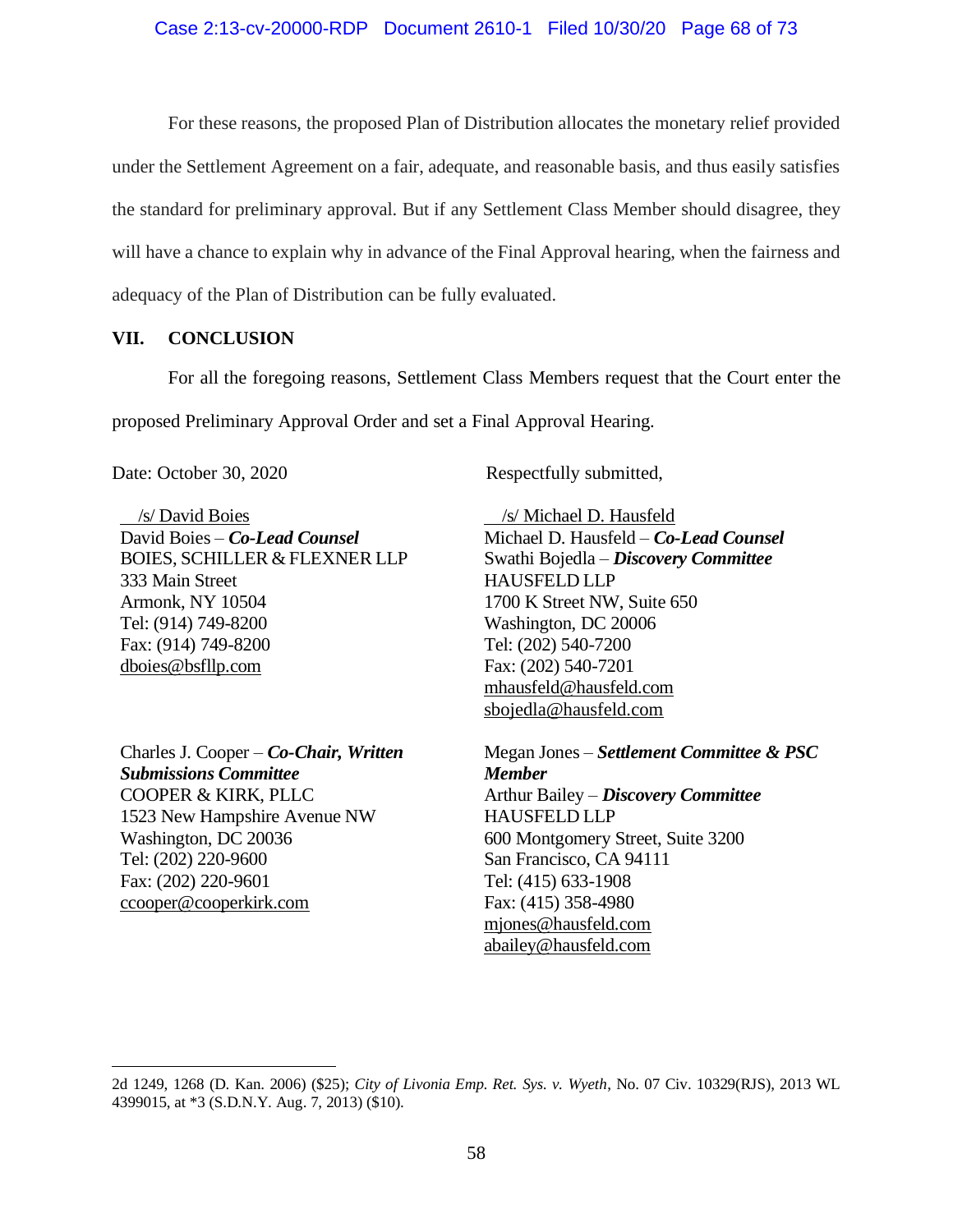Chris T. Hellums – *Local Facilitating Counsel* PITTMAN, DUTTON & HELLUMS, P.C. 2001 Park Place N, 1100 Park Place Tower Birmingham, AL 35203 Tel: (205) 322-8880 Fax: (205) 328-2711 chrish@pittmandutton.com

Gregory Davis – *Settlement Committee & PSC Member* DAVIS & TALIAFERRO, LLC 7031 Halcyon Park Drive Montgomery, AL 36117 Tel: (334) 832-9080 Fax: (334) 409-7001 gldavis@knology.net

# Kathleen Chavez – *Settlement Committee & PSC Member*

FOOTE, MIELKE, CHAVEZ & O'NEIL, LLC 10 West State Street, Suite 200 Geneva, IL 60134 Tel: (630) 797-3339 Fax: (630) 232-7452 kcc@fmcolaw.com

Carl S. Kravitz – *Expert Committee* ZUCKERMAN SPAEDER LLP 1800 M Street NW, Suite 1000 Washington, DC 20036-5807 Tel: (202) 778-1800 Fax: (202) 822-8106 ckravitz@zuckerman.com

William A. Isaacson – *Settlement Committee & PSC Member*  PAUL WEISS 2001 K Street, NW Washington, DC 20006-1047 Tel: (202) 223-7313 Fax: (202) 379-4937 wisaacson@paulweiss.com

Cyril V. Smith – *Settlement Committee & PSC Member* ZUCKERMAN SPAEDER, LLP 100 East Pratt Street, Suite 2440

Baltimore, MD 21202-1031 Tel: (410) 949-1145 Fax: (410) 659-0436 csmith@zuckerman.com

# David Guin – *Co-Chair, Written Submissions Committee*

Tammy Stokes – *Damages Committee* GUIN, STOKES & EVANS, LLC 300 Richard Arrington Jr. Blvd. North Suite 600/Title Building Birmingham, AL 35203 Tel: (205) 226-2282 Fax: (205) 226-2357 davidg@gseattorneys.com tammys@gseattorneys.com

Richard Feinstein – *Expert Committee* Karen Dyer – *Expert Committee* Hamish P.M. Hume – *Discovery Committee* BOIES, SCHILLER FLEXNER LLP 1401 New York Avenue NW Washington, DC 20005 Tel: (202) 237-2727 Fax: (202) 237-6131 rfeinstein@bsfllp.com kdyer@bsfllp.com hhume@bsfllp.com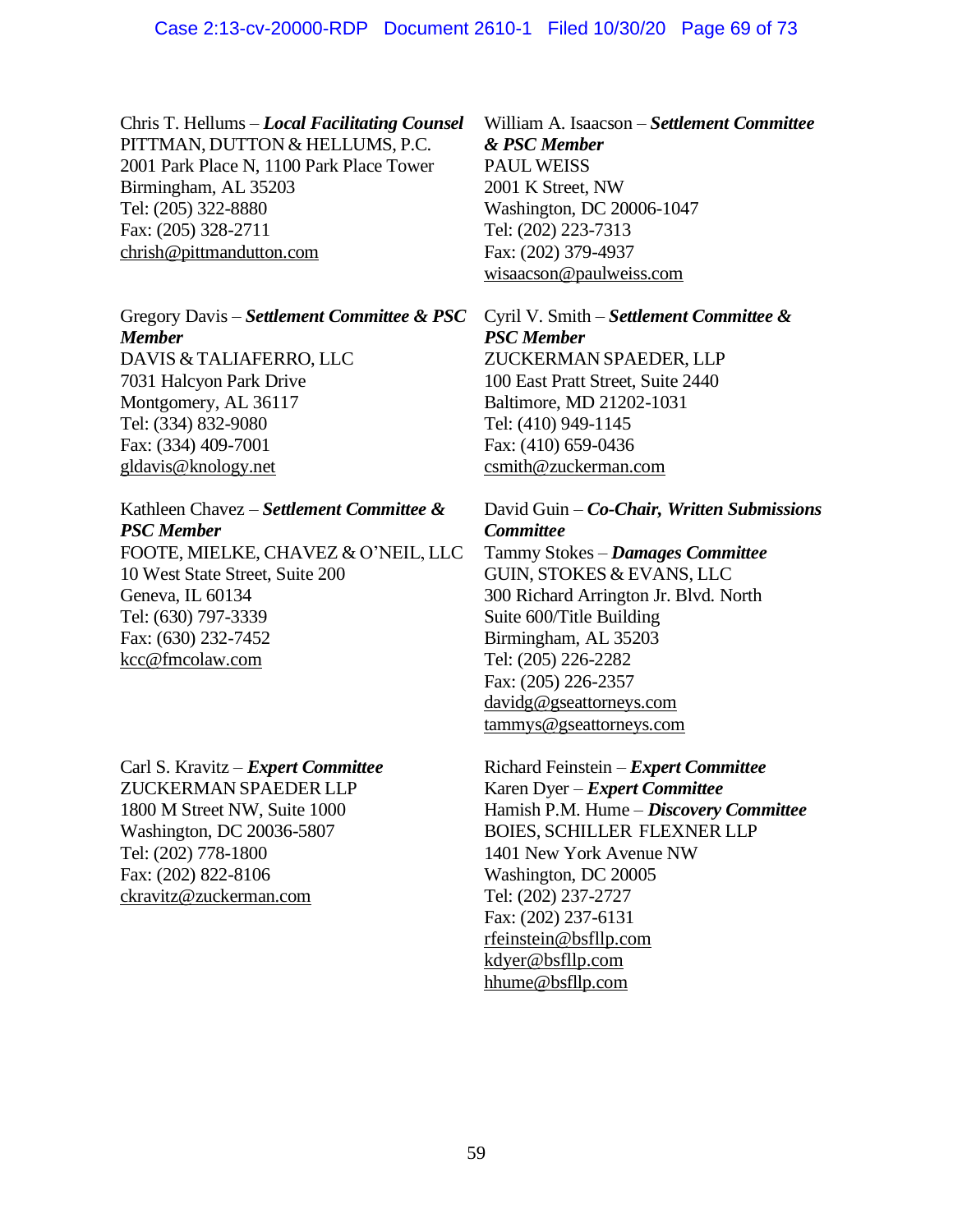Mindee Reuben Lite DePalma Greenberg 1835 Market Street, Suite 2700 Philadelphia, PA 19103 Tel: (267) 314-7980 Fax: (973) 623-0858 mreubin@litedepalma.com

Patrick Cafferty – *Discovery Committee* CAFFERTY CLOBES MERIWETHER & SPRENGEL LLP 150 S. Wacker Drive, Suite 300 Chicago, IL 60606 Tel: (312) 782-4880 pcafferty@caffertyclobes.com

Andrew Lemmon – Chair, Discovery **Committee** LEMMON LAW FIRM 15058 River Road PO Box 904 Hahnville, LA 70057 Tel: (985) 783-6789 Fax: (985) 783-1333 andrew@lemmonlawfirm.com

Douglas Dellaccio – *Litigation Committee* CORY WATSON CROWDER & DEGARIS, P.C. 2131 Magnolia Avenue, Suite 200 Birmingham, AL 32505 Tel: (205) 328-2200 Fax: (205) 324-7896 ddellaccio@cwcd.com

Nate Cihlar Joshua Callister Srauss & Boies 4041 University Drive, 5th Floor Fairfax, VA 22030 Tel: (703) 764-8700 Fax: (703) 764-8704 ncihlar@straus-boies.com jcallister@straus-boies.com

Bryan Clobes – *Litigation Committee* Ellen Meriwether – *Written Submissions Committee* CAFFERTY CLOBES MERIWETHER & SPRENGEL LLP 2005 North Monroe Street Media, PA 19063 Tel: (215) 864-2800 Fax: (215) 864-2810 bclobes@caffertyclobes.com emeriwether@caffertyclobes.com

Virginia Buchanan – Chair, Class Certification Committee LEVIN PAPANTONIO THOMAS MITCHELL RAFFERTY & PROCTOR, P.A. 316 South Baylen Street, Suite 600 Pensacola, FL 32502 Tel: (850) 435-7000 Fax: (850) 435-7020 vbuchanan@levinlaw.com

Larry McDevitt – *Chair, Class Certification Committee* David Wilkerson – *Discovery Committee* VAN WINKLE LAW FIRM 11 North Market Street Asheville, NC 28801 Tel: (828) 258-2991 lmcdevitt@vwlawfirm.com dwilkerson@vwlawfirm.com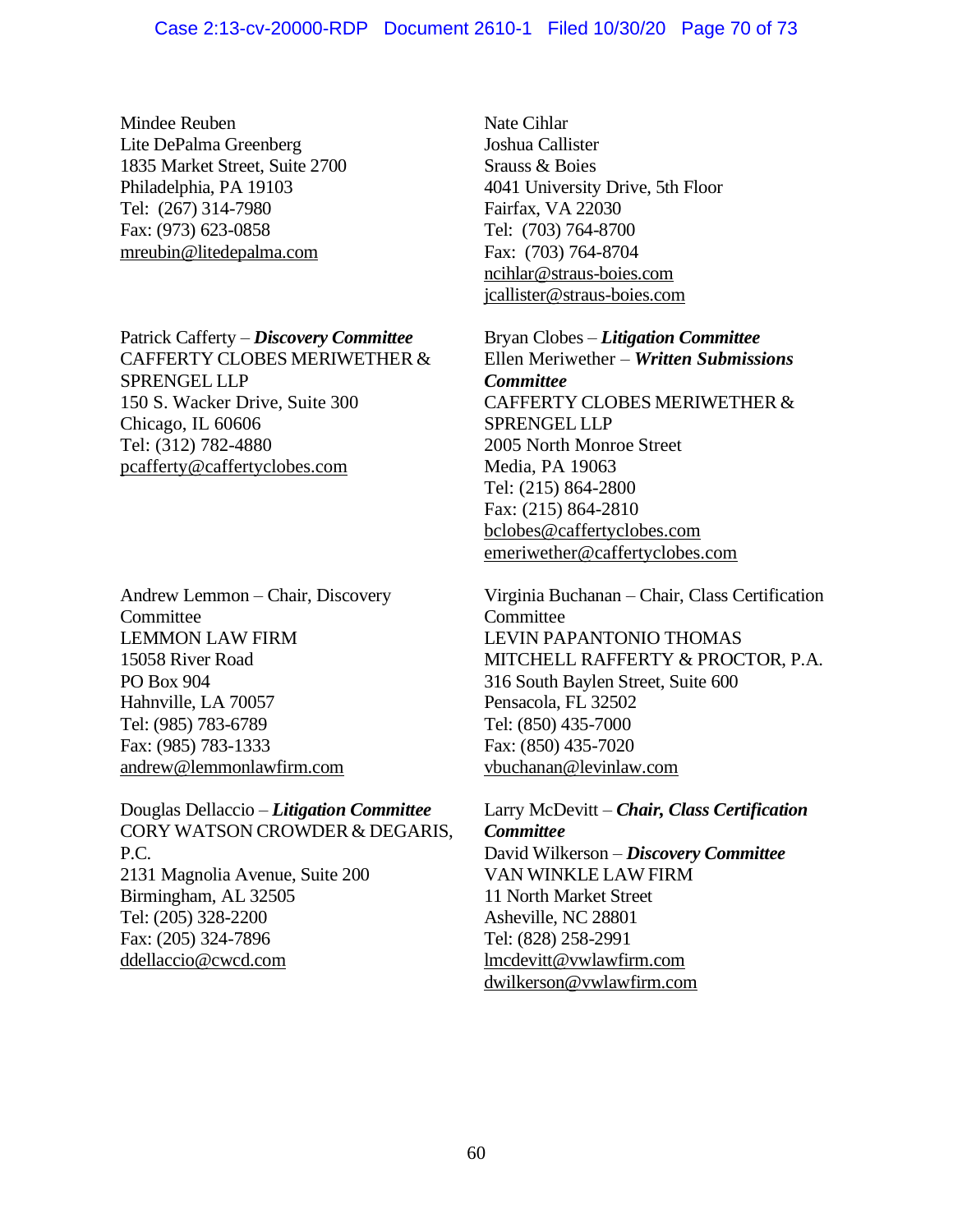Edwin J. Kilpela, Jr. Benjamin Sweet – *Litigation Committee* DEL SOLE CAVANAUGH STROYD LLC 200 First Avenue, Suite 300 Pittsburgh, PA 15222 Tel: (412) 261-2393 Fax: (412) 261-2110 ekilpela@dsclaw.com bsweet@dsclaw.com

Charles T. Caliendo – *Class Certification Committee* GRANT & EISENHOFER 485 Lexington Avenue New York, NY 10017 Tel: (646) 722-8500 Fax: (646) 722-8501 ccaliendo@gelaw.com

Daniel Gustafson – *Litigation Committee* Daniel C. Hedlund – *Damages Committee* GUSTAFSON GLUEK PLLC 120 South Sixth Street, Suite 2600 Minneapolis, MN 55402 Tel: (612) 333-8844 Fax: (612) 339-6622 dgustafson@gustafsongluek.com dhedlund@gustafsongluek.com

John Saxon – *Litigation Committee* JOHN D. SAXON, P.C. 2119 3rd Avenue North Birmingham, AL 35203-3314 Tel: (205) 324-0223 Fax: (205) 323-1583 jsaxon@saxonattorneys.com

Robert M. Foote – *Damages Committee* FOOTE, MIELKE, CHAVEZ & O'NEIL, LLC 10 West State Street, Suite 200 Geneva, IL 60134 Tel: (630) 797-3339 Fax: (630) 232-7452 rmf@fmcolaw.com

Robert Eisler – *Discovery Committee* GRANT & EISENHOFER 123 Justison Street Wilmington, DE 19801 Tel: (302) 622-7000 Fax: (302) 622-7100 reisler@gelaw.com

Brent Hazzard – *Litigation Committee* HAZZARD LAW, LLC 447 Northpark Drive Ridgeland, MS 39157 Tel: (601) 977-5253 Fax: (601) 977-5236 brenthazzard@yahoo.com

Lawrence Jones – *Damages Committee* JONES WARD PLC The Pointe 1205 East Washington Street, Suite 111 Louisville, Kentucky 40206 Tel: (502) 882-6000 Fax: (502) 587-2007 larry@jonesward.com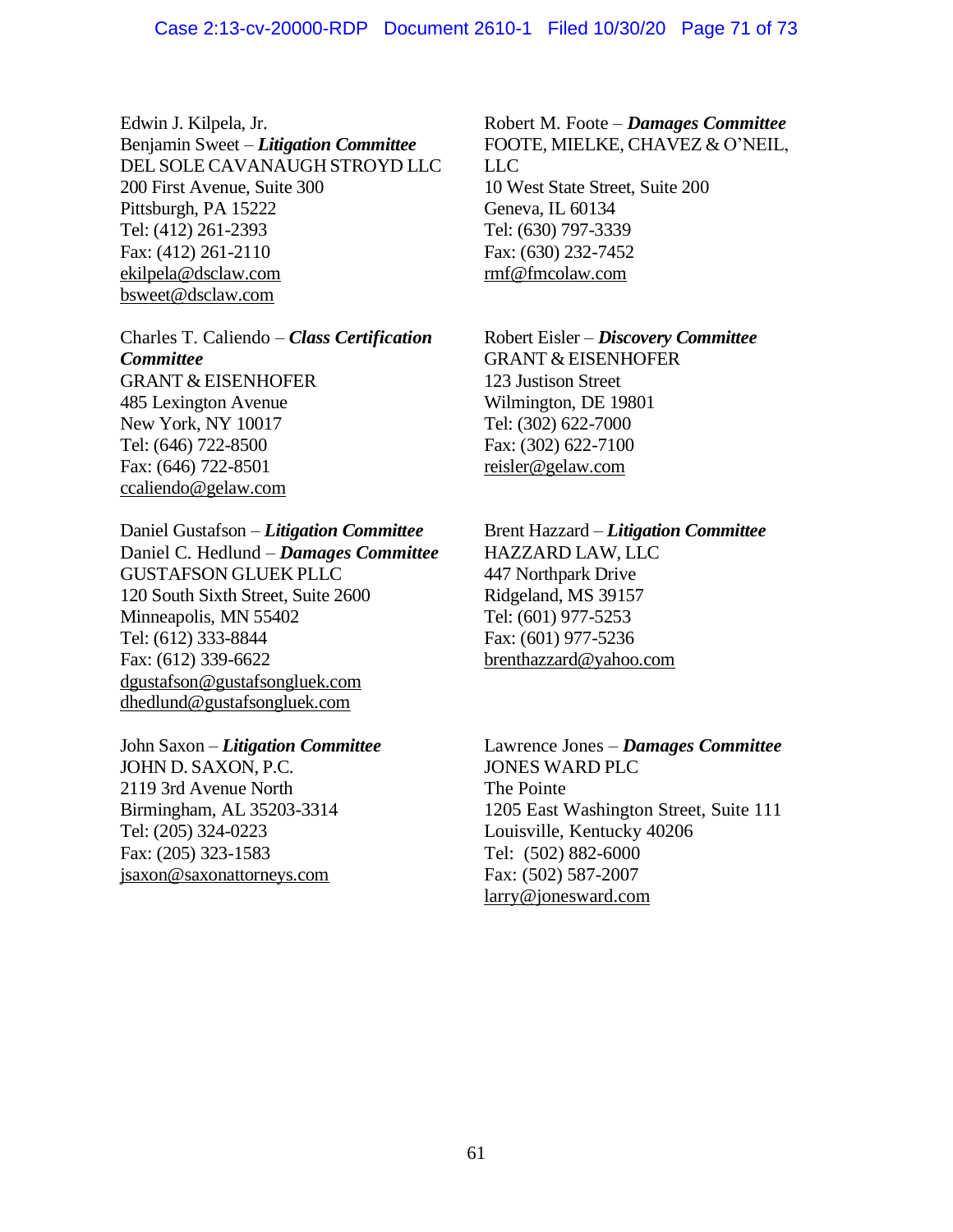### Case 2:13-cv-20000-RDP Document 2610-1 Filed 10/30/20 Page 72 of 73

Robert Methvin – *Chair, Settlement Committee* James M. Terrell – *Class Certification Committee* MCCALLUM, METHVIN & TERRELL, P.C. The Highland Building 2201 Arlington Avenue South Birmingham, AL 35205 Tel: (205) 939-0199 Fax: (205) 939-0399 rgm@mmlaw.net jterrell@mmlaw.net

Michael McGartland – *Class Certification Committee* MCGARTLAND & BORCHARDT LLP 1300 South University Drive, Suite 500 Fort Worth, TX 76107 Tel: (817) 332-9300 Fax: (817) 332-9301 mike@attorneysmb.com

H. Lewis Gillis – *Co-Head Chair, Litigation Committee* MEANS GILLIS LAW, LLC 3121 Zelda Court Montgomery, AL 36106 Tel: 1-800-626-9684 hlgillis@tmgslaw.com

David J. Hodge – *Chair, Settlement Committee* MORRIS, KING & HODGE 200 Pratt Avenue NE Huntsville, AL 35801 Tel: (256) 536-0588 Fax: (256) 533-1504 lstewart@alinjurylaw.com

*Counsel for Subscriber Plaintiffs*

*/s/ Warren T. Burns*

Warren T. Burns BURNS CHAREST LLP 900 Jackson Street, Suite 500 Dallas, Texas 75202 Tel: (469) 904-4550 Fax: (469) 444-5002 wburns@burnscharest.com

*Counsel for the Self-Funded Sub-Class*